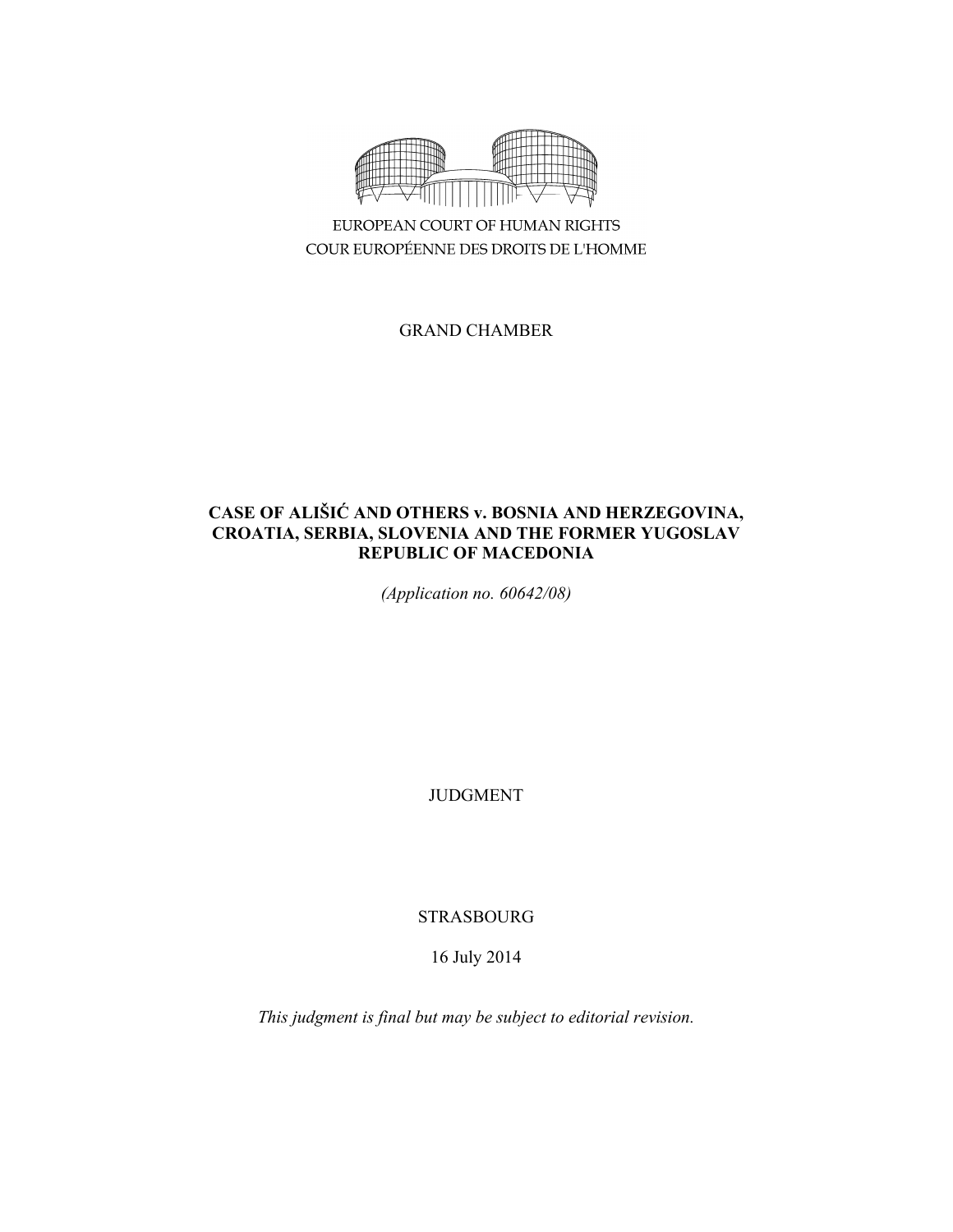## **In the case of Ališić and Others v. Bosnia and Herzegovina, Croatia, Serbia, Slovenia and the former Yugoslav Republic of Macedonia,**

The European Court of Human Rights, sitting as a Grand Chamber composed of:

 Dean Spielmann, *President,*  Josep Casadevall, Guido Raimondi, Ineta Ziemele, Mark Villiger, Isabelle Berro-Lefèvre, David Thór Björgvinsson, Danutė Jočienė, Dragoljub Popović, Päivi Hirvelä, Mirjana Lazarova Trajkovska, Ganna Yudkivska, Angelika Nußberger, Linos-Alexandre Sicilianos, André Potocki, Faris Vehabović, Ksenija Turković, *judges,*

and Michael O'Boyle, *Deputy Registrar,*

Having deliberated in private on 10 July 2013 and 28 May 2014,

Delivers the following judgment, which was adopted on the lastmentioned date:

## PROCEDURE

1. The case originated in an application (no. 60642/08) against Bosnia and Herzegovina, Croatia, Serbia, Slovenia and the former Yugoslav Republic of Macedonia lodged with the Court under Article 34 of the Convention for the Protection of Human Rights and Fundamental Freedoms ("the Convention") by three citizens of Bosnia and Herzegovina, Ms Emina Ališić, Mr Aziz Sadžak and Mr Sakib Šahdanović ("the applicants"), on 30 July 2005. The first applicant is also a German citizen.

2. The applicants alleged that they had not been able to withdraw their "old" foreign-currency savings from their accounts at the Sarajevo branch of Ljubljanska Banka Ljubljana and the Tuzla branch of Investbanka since the dissolution of the Socialist Federal Republic of Yugoslavia. They relied on Articles 13 and 14 of the Convention and Article 1 of Protocol No. 1 to the Convention.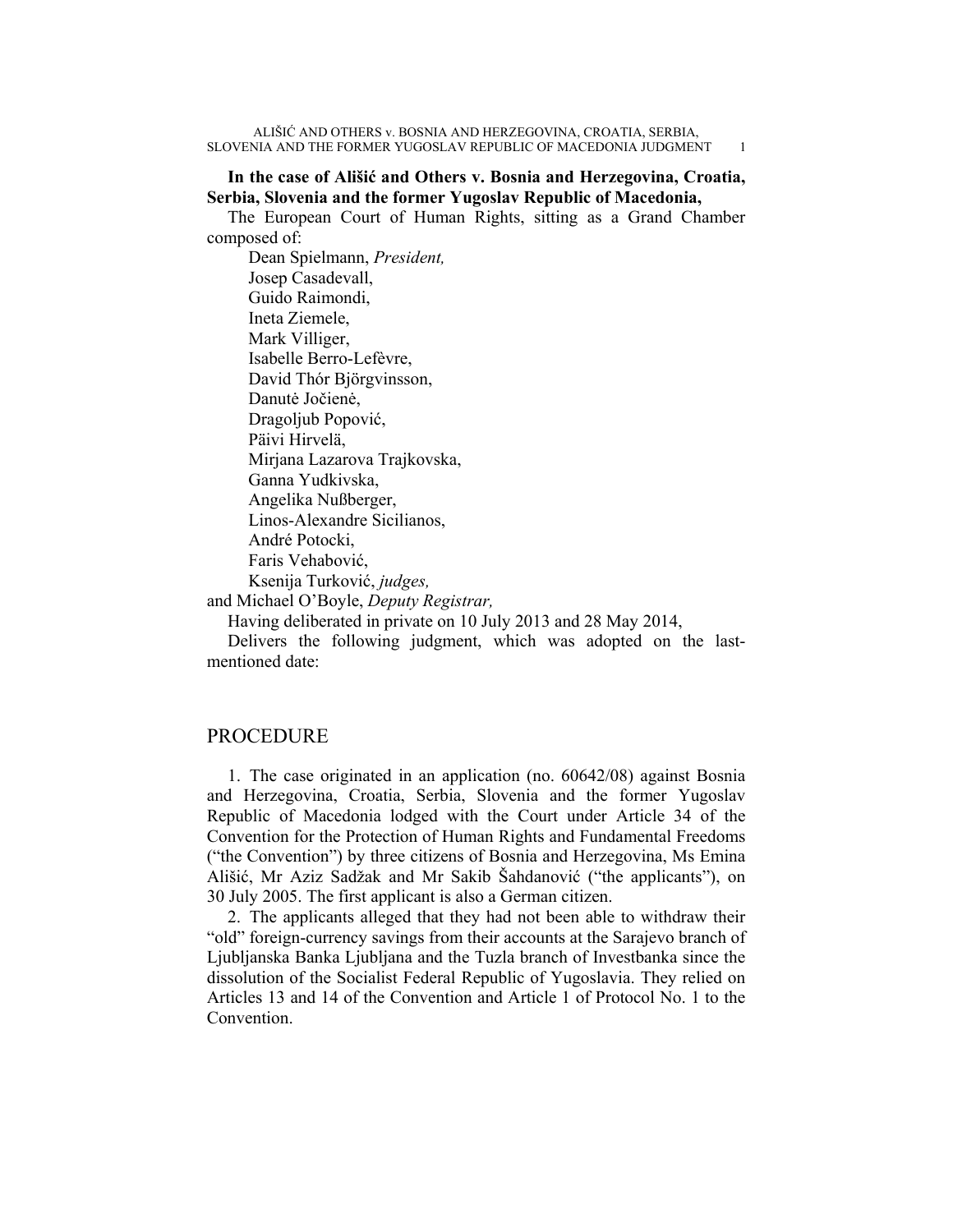3. The application was allocated to the Fourth Section of the Court (Rule 52 § 1 of the Rules of Court). On 17 October 2011 a Chamber of that Section composed of the following judges: Nicolas Bratza, Lech Garlicki, Nina Vajić, Boštjan M. Zupančič, Ljiljana Mijović, Dragoljub Popović and Mirjana Lazarova Trajkovska, and of Lawrence Early, Section Registrar, joined to the merits the issue of the exhaustion of domestic remedies and declared the application admissible.

4. In its judgment of 6 November 2012, the Chamber dismissed by six votes to one the Governments' objections as to the exhaustion of domestic remedies and held:

- unanimously that there had been a violation of Article 1 of Protocol No. 1 to the Convention by Serbia with regard to Mr Šahdanović;

- by six votes to one that there had been a violation of Article 1 of Protocol No. 1 to the Convention by Slovenia with regard to Ms Ališić and Mr Sadžak;

- unanimously that there had been no violation of Article 1 of Protocol No. 1 to the Convention by the other respondent States;

- unanimously that there had been a violation of Article 13 of the Convention by Serbia with regard to Mr Šahdanović;

- by six votes to one that there had been a violation of Article 13 by Slovenia with regard to Ms Ališić and Mr Sadžak;

- unanimously that there had been no violation of Article 13 by the other respondent States; and

- unanimously that there was no need to examine the complaint under Article 14 taken together with Article 13 of the Convention and Article 1 of Protocol No. 1 with regard to Serbia and Slovenia and that there had been no violation of Article 14 taken together with Article 13 of the Convention and Article 1 of Protocol No. 1 with regard to the other respondent States.

The dissenting opinion of Judge Zupančič was appended to the judgment.

5. On 18 March 2013, pursuant to requests by the Serbian and Slovenian Governments, a Panel of the Grand Chamber decided to refer the case to the Grand Chamber in accordance with Article 43 of the Convention.

6. The composition of the Grand Chamber was determined according to the provisions of Article 26 §§ 4 and 5 of the Convention and Rule 24. Boštjan M. Zupančič, the judge elected in respect of Slovenia, decided to withdraw from the Grand Chamber (Rule 28). The Slovenian Government accordingly appointed Angelika Nußberger, the judge elected in respect of Germany, to sit in his place (Article 26 § 4 of the Convention and Rule 29). David Thór Björgvinsson and Danutė Jočienė, whose term of office expired on 31 October 2013, continued to sit in the case (Article 23 § 3 of the Convention and Rule 24 § 4).

7. The parties filed further written observations (Rule 59 § 1).

8. A hearing took place in public in the Human Rights Building, Strasbourg, on 10 July 2013 (Rule 59 § 3). There appeared before the Court: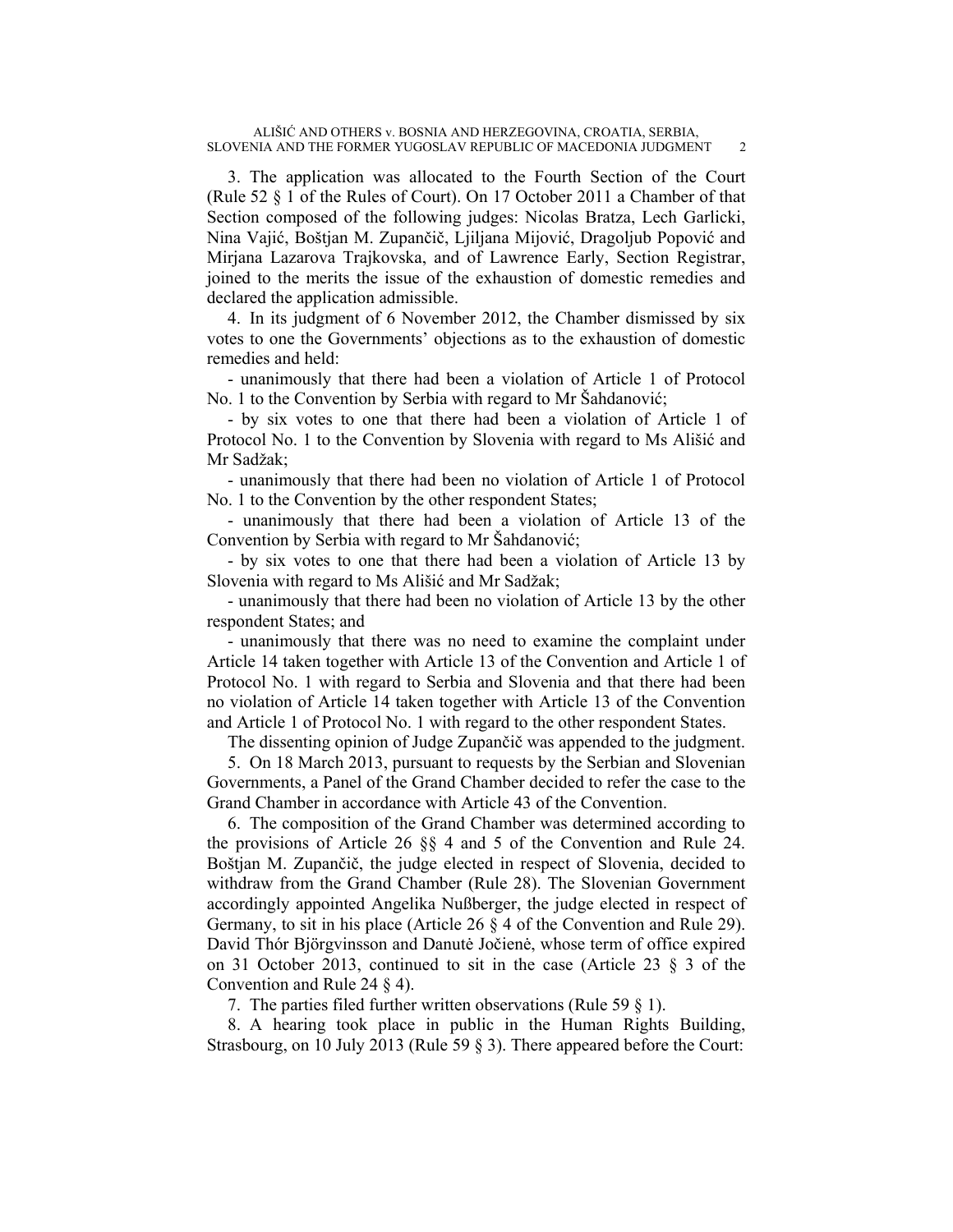|  |                                  | (a) for the applicants                           |                  |
|--|----------------------------------|--------------------------------------------------|------------------|
|  |                                  | Mr B. MUJČIN,                                    |                  |
|  |                                  | Mr E. ESER,                                      | Counsel,         |
|  |                                  | Mr A. MUSTAFIĆ,                                  | Assistant;       |
|  |                                  | (b) for the Government of Bosnia and Herzegovina |                  |
|  |                                  | Ms M. MIJIĆ,                                     | Agent,           |
|  |                                  | Ms B. SKALONJIĆ,                                 | Assistant Agent, |
|  |                                  | Ms E. VELEDAR ARIFAGIĆ,                          |                  |
|  |                                  | Mr Z. KELIĆ,                                     |                  |
|  |                                  | Mr T. ĆURAK,                                     |                  |
|  |                                  | Mr S. BAKIĆ,                                     |                  |
|  |                                  | Mr E. KUBAT,                                     |                  |
|  |                                  | Ms V. TUFEK,                                     |                  |
|  |                                  | Ms N. TROSSAT,                                   |                  |
|  |                                  | Mr M. MAHMUTOVIĆ,                                | Advisers;        |
|  |                                  | (c) for the Croatian Government                  |                  |
|  |                                  | Ms Š. STAŽNIK,                                   | Agent,           |
|  |                                  | Ms N. KATIĆ,                                     |                  |
|  |                                  | Ms A. METELKO-ZGOMBIĆ,                           |                  |
|  |                                  | Ms M. BAŠIĆ,                                     |                  |
|  |                                  | Ms J. VLAŠIĆ,                                    |                  |
|  |                                  | Ms B. GRABOVAC,                                  |                  |
|  |                                  | Ms V. ZVONAR,                                    | Advisers;        |
|  | (d) for the Serbian Government   |                                                  |                  |
|  |                                  | Mr S. CARIĆ,                                     | Agent,           |
|  |                                  | Ms V. RODIĆ,                                     |                  |
|  |                                  | Ms D. DOBRKOVIĆ,                                 |                  |
|  |                                  | Mr N. PETKOVIĆ,                                  |                  |
|  |                                  | Mr B. MILISAVLJEVIĆ,                             |                  |
|  |                                  | Mr B. KURBALIJA,                                 |                  |
|  |                                  | Ms S. ĐURĐEVIĆ,                                  | Advisers;        |
|  | (e) for the Slovenian Government |                                                  |                  |
|  | Ms                               | N. PINTAR-GOSENCA,                               | Agent,           |
|  | Ms                               | C. ANNACKER,                                     | Counsel,         |
|  |                                  | Ms A. NEE,                                       |                  |
|  |                                  | Ms M. PREVC,                                     |                  |
|  |                                  | Mr R. GABROVEC,                                  |                  |
|  | Ms                               | A. POLAK-PETRIČ,                                 |                  |
|  | Mr                               | A. KULICK,                                       | Advisers;        |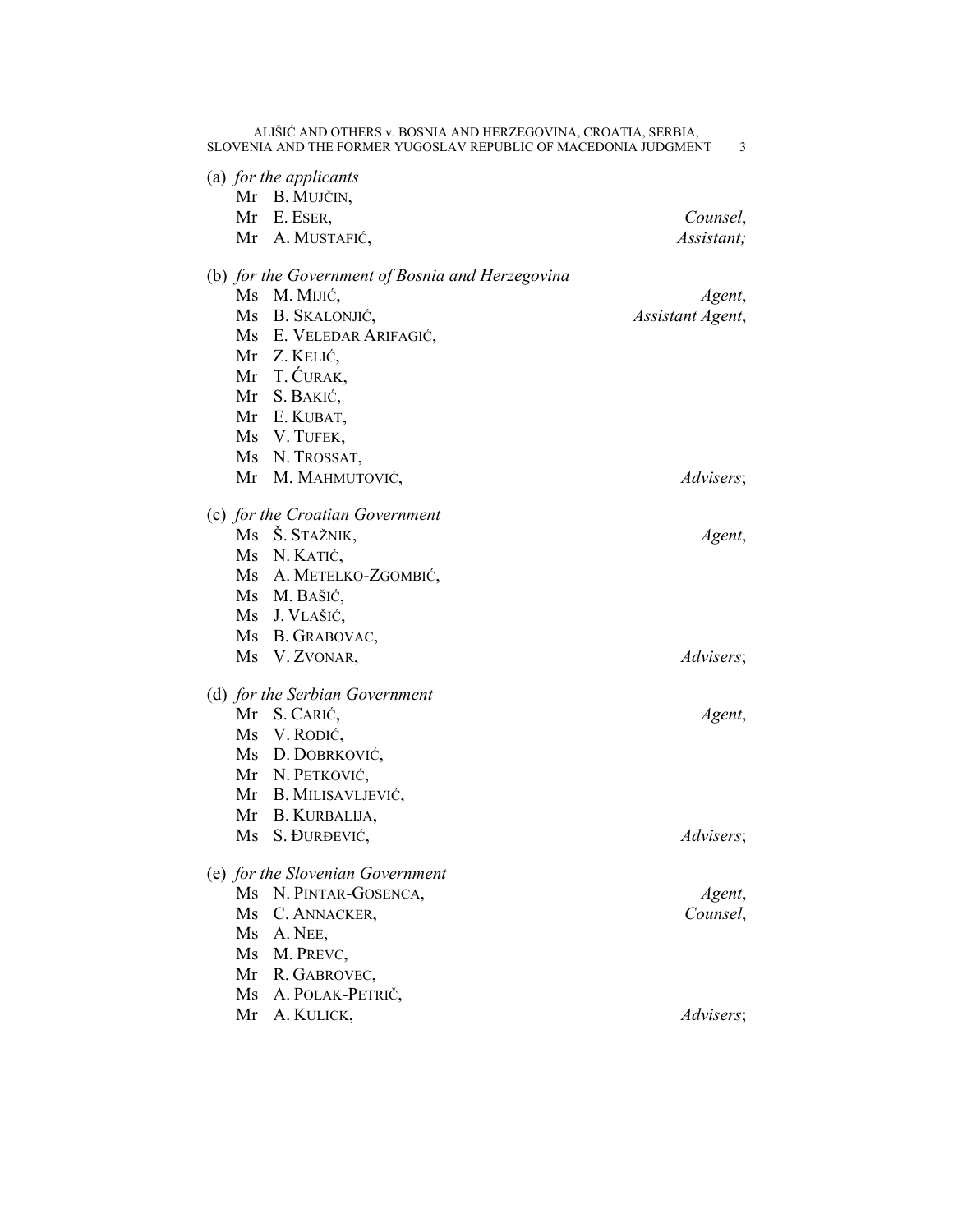(f) *for the Macedonian Government* Mr K. BOGDANOV, *Agent*, Ms V. STANOJEVSKA, *Adviser*.

The Court heard addresses by Mr Mujčin, Ms Mijić, Ms Stažnik, Mr Carić, Ms Annacker and Mr Bogdanov.

## THE FACTS

 $\overline{a}$ 

## I. THE CIRCUMSTANCES OF THE CASE

## **A. Introduction**

9. The applicants were born in 1976, 1949 and 1952, respectively, and live in Germany.

10. Prior to the dissolution of the Socialist Federal Republic of Yugoslavia ("the SFRY"), two of the present applicants, Ms Ališić and Mr Sadžak, had deposited foreign currency in Ljubljanska Banka Sarajevo<sup>1</sup>. In 1990, within the context of the 1989/90 economic reforms (see paragraph 21 below), Ljubljanska Banka Sarajevo became a branch of Ljubljanska Banka Ljubljana, a Slovenian bank. Also prior to the dissolution of the SFRY, the third applicant, Mr Šahdanović, had deposited foreign currency in the Tuzla branch, located in Bosnia and Herzegovina, of Investbanka, a Serbian bank. According to the material in the Court's possession, on 31 December 1991 the balance in Ms Ališić's and Mr Sadžak's accounts at the Sarajevo branch of Ljubljanska Banka Ljubljana was 4,715 Deutschmarks (DEM) and DEM 129,874, respectively; on 3 January 2002 the balance in Mr Šahdanović's accounts at the Tuzla branch of Investbanka was DEM 63,880, 4 Austrian schillings and 73 US dollars (USD).

11. The applicants' complaints under the Convention concern their inability to withdraw their foreign-currency savings from the bank accounts described above. In their submission, this constituted a breach of Article 1 of Protocol No. 1, taken alone and in conjunction with Article 14 of the Convention, by all of the respondent States. They also alleged a violation of Article 13 of the Convention.

 $<sup>1</sup>$ . This bank is different from and should not be confused with the homonymous bank, set</sup> up in 1993, mentioned in paragraph 30 below.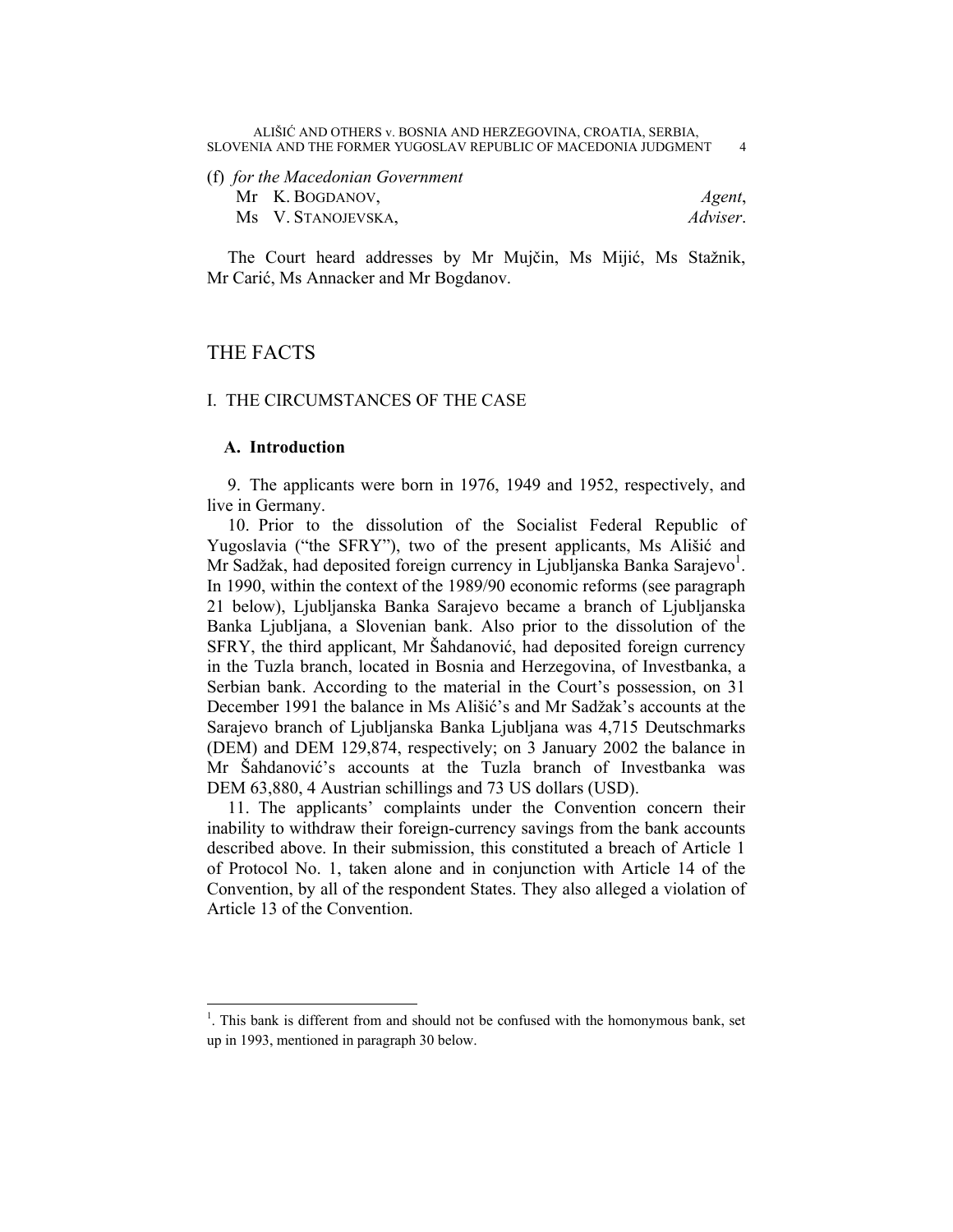## **B. Factual background**

## *1. Commercial banking in the SFRY before reform in 1989/90*

## **(a) Basic banks, associated banks and national banks**

12. Before the economic reforms that were carried out in the SFRY in 1989/90, its commercial banking system consisted of *basic* and *associated* banks. Basic banks had separate legal personality, but were integrated into the organisational structure of one of the nine associated banks. As a rule, basic banks were founded and controlled by socially-owned companies based in the same territorial unit (that is, in one of the Republics – Bosnia and Herzegovina, Croatia, Macedonia, Montenegro, Serbia and Slovenia – or Autonomous Provinces – Kosovo and Vojvodina). Socially-owned companies were the flagship of the Yugoslav model of self-management: neither private nor State-owned, they were a collective property controlled by their employees, based on a communist vision of industrial relations (the phenomenon and the current status of such companies in Serbia, where they continue to exist, has been described in *Kačapor and Others v. Serbia*, nos. 2269/06 *et al*., §§ 71-76 and 97, 15 January 2008). At least two basic banks could form an associated bank. Ljubljanska Banka Ljubljana, one of those associated banks, was composed of Ljubljanska Banka Sarajevo, in which two of the present applicants had opened accounts, Ljubljanska Banka Zagreb<sup>2</sup>, Ljubljanska Banka Skopje<sup>3</sup> and a number of other basic banks. Similarly, Investbanka, in which one of the present applicants had opened accounts, together with some other basic banks, formed an associated bank called Beogradska udružena Banka.

13. In the SFRY there were also nine *national* banks, the National Bank of Yugoslavia ("the NBY") and a national bank in each of the six Republics and two Autonomous Provinces.

## **(b) Foreign-currency deposits**

14. Being hard-pressed for hard currency, the SFRY made it attractive for its expatriates and other citizens to deposit foreign currency with its banks. Such deposits earned high interest, the annual rate often exceeding 10%, and were guaranteed by the State (section 14(3) of the Foreign-

<sup>&</sup>lt;sup>2</sup>. See paragraph 43 below.

<sup>3</sup> . See paragraph 52 below.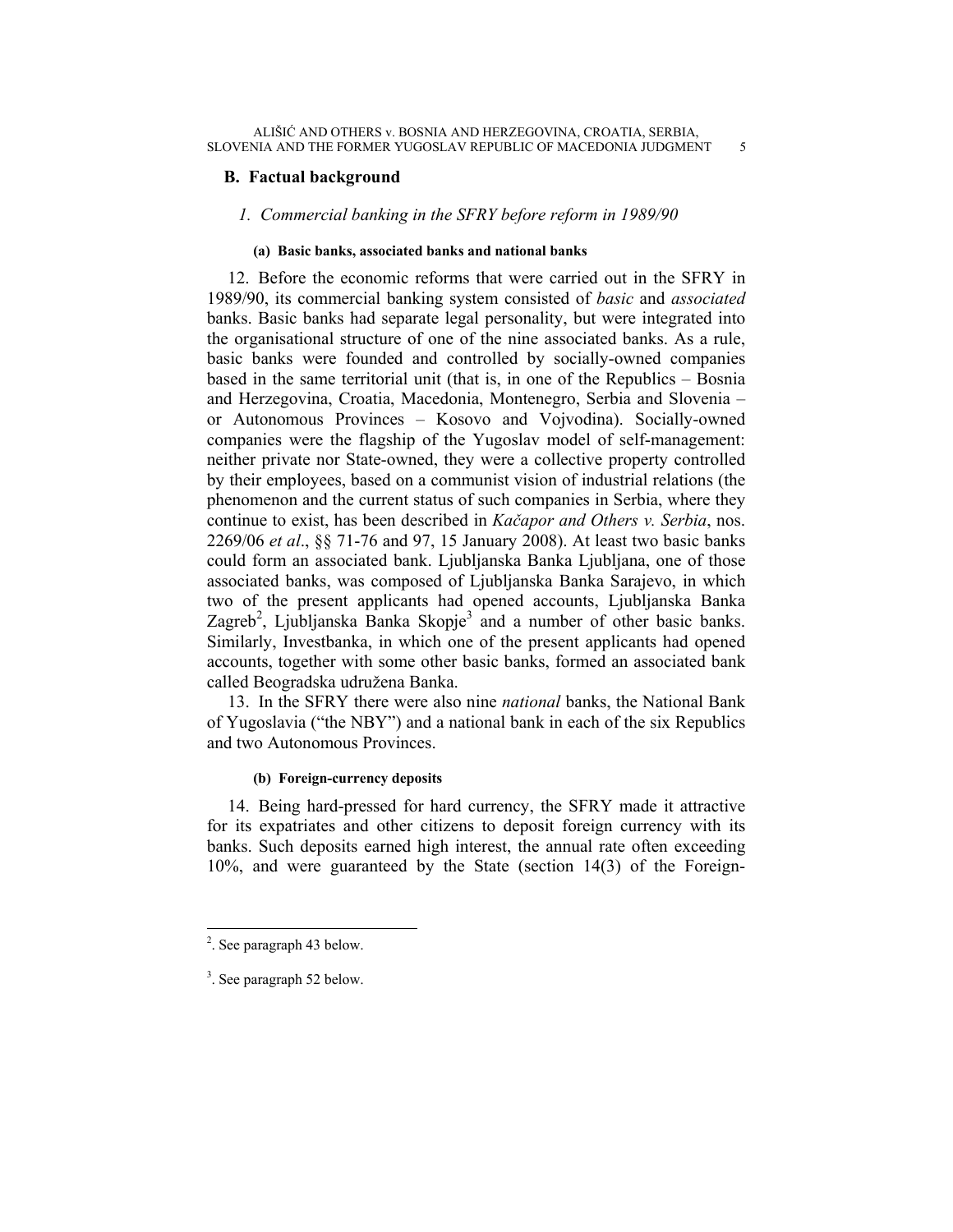Currency Transactions Act  $1985<sup>4</sup>$  and section 76(1) of the Banks and Other Financial Institutions Act 1989<sup>5</sup>).

15. The State guarantee was to be activated in case of a bank's bankruptcy or "manifest insolvency" at the request of the *bank* (section 18 of the Banks and Other Financial Institutions Insolvency Act 1989<sup>6</sup> and the relevant secondary legislation<sup>7</sup>). None of the banks under consideration in the present case made such a request.

16. *Savers* could not request the activation of the guarantee of their own volition, but were entitled, in accordance with the Civil Obligations Act 1978<sup>8</sup>, to collect their deposits at any time, together with accrued interest. Section 1035 of that Act thus provided:

"1. A contract for a monetary deposit shall be formed when the bank agrees to accept and the depositor agrees to deposit a certain sum of money in the bank.

2. Under such a contract, the bank shall have the right to use the deposited money and the obligation to return it in accordance with the terms set out in the agreement."

Section 1043(1) of the Act read as follows:

"If a savings account is opened, the bank or financial institution shall issue the saver with a savings book."

Section 1044 of the Act provided:

"1. All deposits and withdrawals shall be recorded in a savings book.

2. Signed and stamped entries in savings books shall constitute proof of deposits and withdrawals.

3. Any agreement to the contrary shall be null and void."

Furthermore, section 1045 of that Act read as follows:

"Interest shall be paid on savings deposits."

 $\overline{a}$ 

7 . *Odluka o načinu izvršavanja obaveza Federacije po osnovu jemstva za devize na deviznim računima i deviznim štednim ulozima građana, građanskih pravnih lica i stranih fizičkih lica*, Official Gazette of the SFRY no. 27/90.

8 . *Zakon o obligacionim odnosima*, Official Gazette of the SFRY nos. 29/78, 39/85, 45/89 and 57/89.

<sup>&</sup>lt;sup>4</sup>. Here and in the footnotes below are reproduced the full names in the original language of domestic legislation: *Zakon o deviznom poslovanju*, Official Gazette of the SFRY nos. 66/85, 13/86, 71/86, 2/87, 3/88, 59/88, 85/89, 27/90, 82/90 and 22/91.

<sup>5</sup> . *Zakon o bankama i drugim finansijskim organizacijama*, Official Gazette of the SFRY nos. 10/89, 40/89, 87/89, 18/90, 72/90 and 79/90.

<sup>6</sup> . *Zakon o sanaciji, stečaju i likvidaciji banaka i drugih finansijskih organizacija*, Official Gazette of the SFRY nos. 84/89 and 63/90.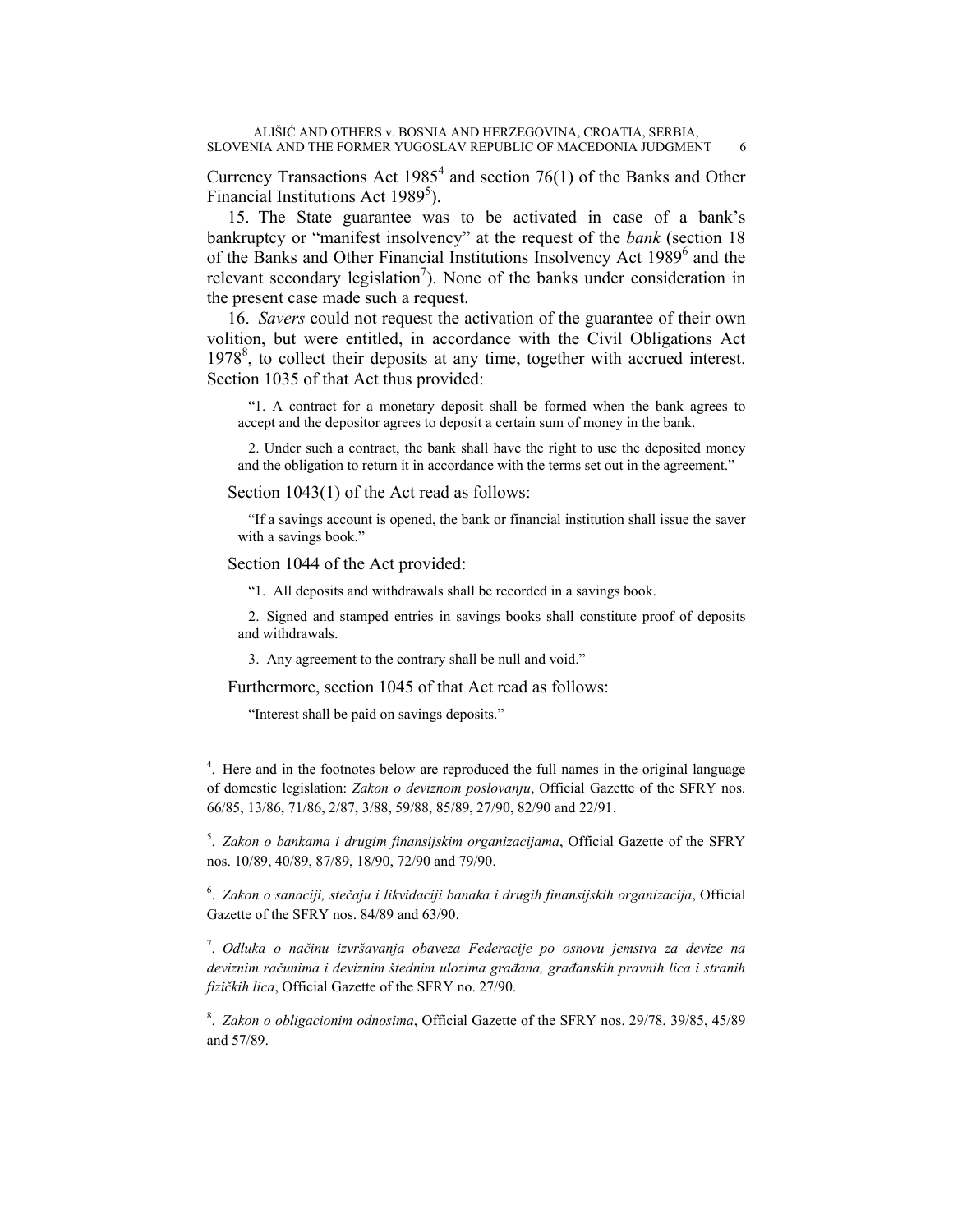#### **(c) Re-depositing scheme**

17. Beginning in the mid-1970s, the banks incurred foreign-exchange losses because of depreciation of the dinar exchange rate. In response, the SFRY introduced a system for "re-depositing" foreign currency, allowing banks to transfer citizens' foreign-currency deposits to the NBY, which assumed the currency risk (section 51 of the Foreign-Currency Transactions Act 1977<sup>9</sup>). Although the system was legally optional, in practice the banks did not have another option as they were not allowed to maintain foreigncurrency accounts with foreign banks, which were necessary to make payments abroad, nor were they allowed to grant foreign-currency loans. Virtually all foreign currency was therefore re-deposited with the NBY according to one of the following two methods: either the accounting or "pro forma" method or the method of actual transfer of foreign currency to foreign accounts of the NBY. The accounting method was used far more often, as it enabled commercial banks to shift currency risks to the NBY without having to pay fees to foreign banks (see *Kovačić and Others v. Slovenia* [GC], nos. 44574/98, 45133/98 and 48316/99, § 36, 3 October 2008; see also decision AP 164/04 of the Constitutional Court of Bosnia and Herzegovina of 1 April 2006, § 53). According to an internal report of the NBY of September 1988<sup>10</sup>, by 30 June 1988 an equivalent of approximately USD 9 billion had been re-deposited with the NBY, of which only around USD 1.4 billion (that is, slightly above 15%) had been physically transferred to the NBY's many foreign accounts. It would appear that the funds in the NBY's foreign accounts have recently been divided among the successor States (see paragraph 65 below).

18. With regard to Ljubljanska Banka Sarajevo $11$ , where the first two applicants held their accounts, the re-depositing scheme operated as follows. Pursuant to a series of agreements (between Ljubljanska Banka Sarajevo, Ljubljanska Banka Ljubljana, the National Bank of Bosnia and Herzegovina and the National Bank of Slovenia), Ljubljanska Banka Sarajevo was to transfer every month to the National Bank of Slovenia, for the account of Ljubljanska Banka Ljubljana, any difference between the foreign currency deposited and the foreign currency withdrawn. Some of those funds were transferred back to Ljubljanska Banka Sarajevo at the request of that bank in order to meet its liquidity needs (during periods when more foreign currency was withdrawn than deposited). Indeed, in the period from 1984 to

 $\overline{a}$ 

<sup>9</sup> . *Zakon o deviznom poslovanju i kreditnim odnosima*, Official Gazette of the SFRY nos. 15/77, 61/82, 77/82, 34/83, 70/83 and 71/84.

 $10<sup>10</sup>$ . A copy thereof was provided by the Slovenian Government (annex no. GC10).

 $11$ . As noted in footnote 2 above, this bank should not be confused with the homonymous bank, set up in 1993, mentioned in paragraph 30 below.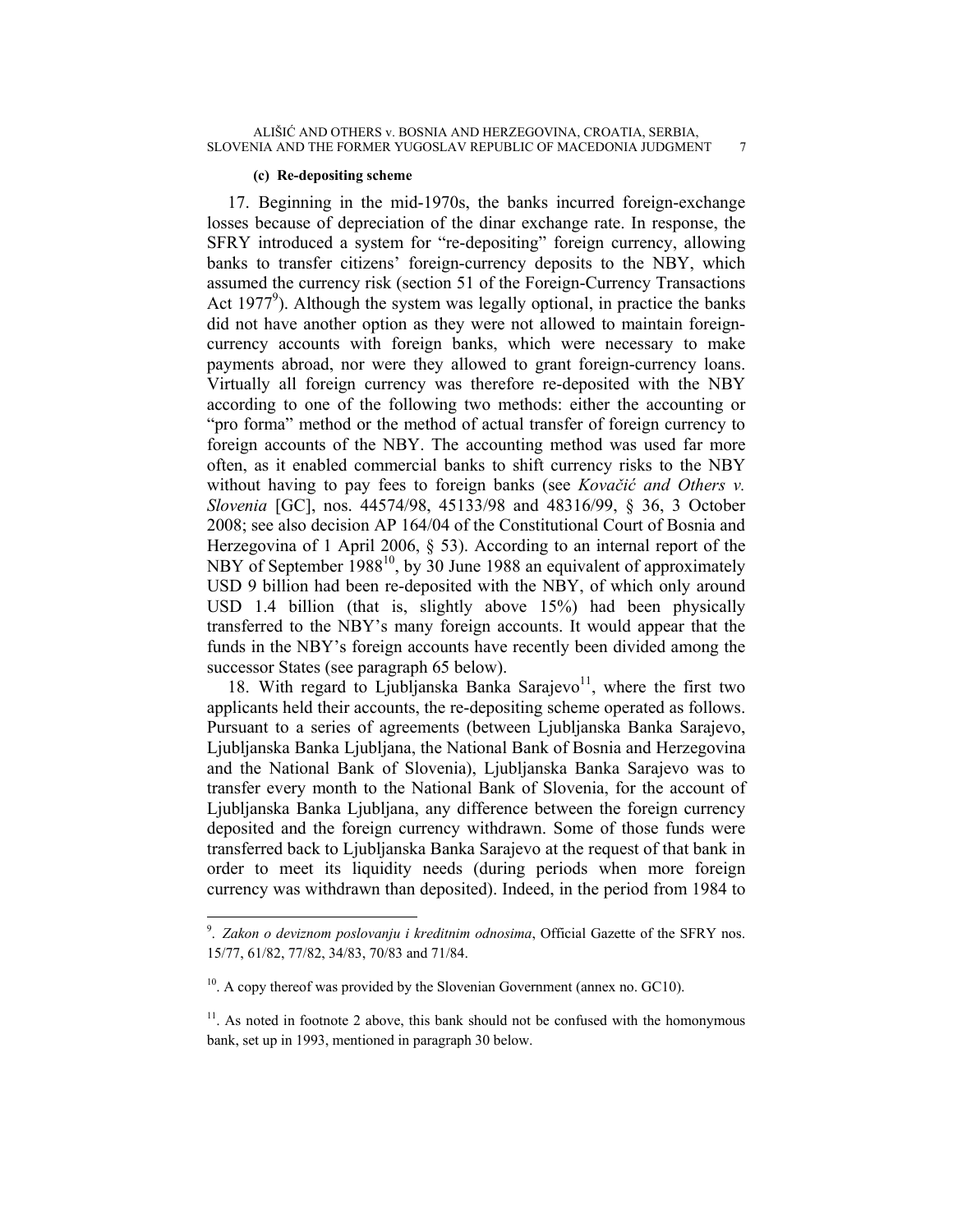1991 DEM 244,665,082 was transferred to Ljubljana and DEM 41,469,528 (that is, less than 17%) back to Sarajevo. The funds which had not been transferred back to Sarajevo were re-deposited with the NBY according to one of the two methods described in paragraph 17 above: the accounting or "pro forma" method (in which case there is no proof that they actually left Ljubljana) or the method of actual transfer of foreign currency to foreign accounts of the NBY. Regardless of the re-depositing method used, all those funds were recorded as a claim of Ljubljanska Banka Sarajevo against the NBY.

19. Under the agreements mentioned in paragraph 18 above, Ljubljanska Banka Sarajevo was granted dinar loans (initially interest-free) by the NBY, *via* the National Bank of Bosnia and Herzegovina, in return for the value of the re-deposited foreign currency. The dinars so received were used by that basic bank to offer loans, at interest rates below the rate of inflation, to companies based, as a rule, in the same territorial unit.

20. In late 1988 the re-depositing system was stopped (by an amendment to section 103 of the Foreign-Currency Transactions Act 1985). Banks were given permission to open accounts with foreign banks. Ljubljanska Banka Sarajevo, like other banks, seized that opportunity and deposited around USD 13.5 million with foreign banks in the period from October 1988 until December 1989. There is no information in the file as to what has happened to those funds.

## *2. The 1989/90 reform of commercial banking in the SFRY*

21. Within the framework of the 1989/90 reforms, the SFRY abolished the system of basic and associated banks described above. This shift in the banking regulations allowed some basic banks to opt for an independent status, while other basic banks became branches (without legal personality) of the former associated banks to which they had formerly belonged. On 1 January 1990 Ljubljanska Banka Sarajevo, mentioned above, thus became a branch (without legal personality) of Ljubljanska Banka Ljubljana; the latter assumed the former's rights, assets and liabilities. Investbanka, mentioned above, became an independent bank with its seat in Serbia and a number of branches in Bosnia and Herzegovina.

22. Moreover, the convertibility of the dinar was declared and this led to a massive withdrawal of foreign currency. The SFRY therefore resorted to emergency measures restricting to a large extent the withdrawals of foreigncurrency deposits. For example, as of December 1990, when section 71 of the Foreign-Currency Transactions Act 1985 was amended, savers could withdraw their savings only to pay for imported goods or services for their own or their close relatives' needs, to purchase foreign-currency bonds, to make testamentary gifts for scientific or humanitarian purposes, or to pay for life insurance with a local insurance company. In addition, section 3 of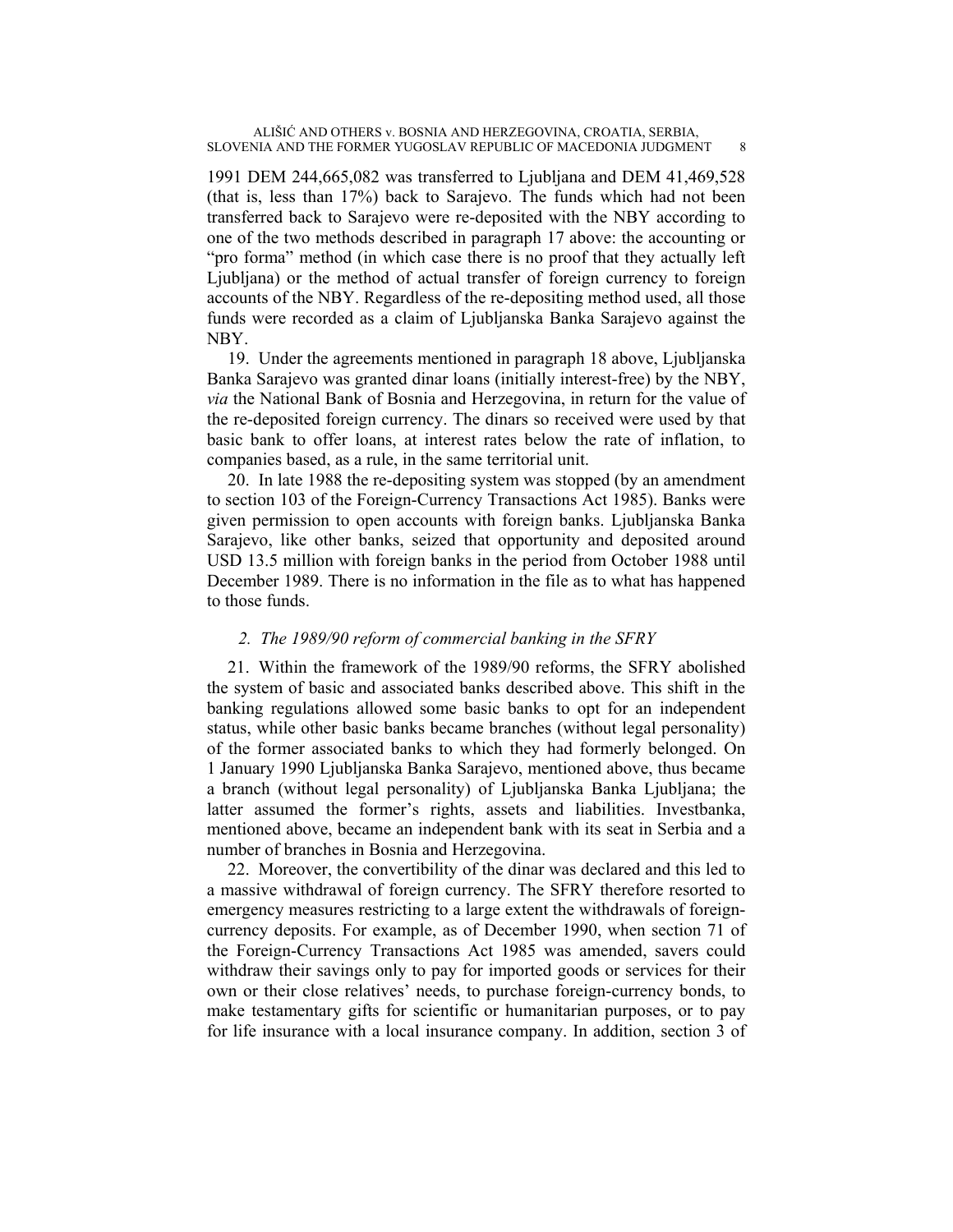the SFRY Government's decision of April  $1991^{12}$ , which was in force until February 1992, and section 17(c) of the NBY's decision of January 1991<sup>13</sup>, which the Constitutional Court of the SFRY declared unconstitutional in April 1992, limited the amount which savers could withdraw or use for the above purposes to DEM 500 at a time, but not more than DEM 1,000 per month (see paragraph 53 below).

## *3. The dissolution of the SFRY in 1991/92*

23. The SFRY disintegrated in 1991/92. In the successor States, foreigncurrency savings deposited beforehand were placed under a special regime and are usually referred to as "old" or "frozen" foreign-currency savings. Below can be found a survey of the relevant domestic law and practice concerning such savings in each of the five successor States – presented in alphabetical order –, which are also the respondent parties to the present case.

## **C. Circumstances pertaining to the respective respondent States**

## *1. Bosnia and Herzegovina*

 $\overline{a}$ 

## **(a) Measures concerning "old" foreign-currency savings**

24. In 1992 Bosnia and Herzegovina took over the statutory guarantee for "old" foreign-currency savings from the SFRY (see section 6 of the SFRY Legislation Application Act  $1992<sup>14</sup>$ ). Although the relevant statutory provisions were not clear in that regard, the National Bank of Bosnia and Herzegovina held the view that the guarantee covered such savings in domestic banks only (see its report  $63/94$  of 8 August 1994<sup>15</sup>).

<sup>12.</sup> *Odluka o načinu na koji ovlašćene banke izvršavaju naloge za plaćanje domaćih fizičkih lica devizama sa njihovih deviznih računa i deviznih štednih uloga*, Official Gazette of the SFRY nos. 28/91, 34/91, 64/91 and 9/92.

<sup>13.</sup> *Odluka o načinu vođenja deviznog računa i deviznog štednog uloga domaćeg i stranog fizičkog lica*, Official Gazette of the SFRY nos. 6/91, 30/91, 36/91 and 25/92.

<sup>14.</sup> *Uredba sa zakonskom snagom o preuzimanju i primjenjivanju saveznih zakona koji se u Bosni i Hercegovini primjenjuju kao republički zakoni*, Official Gazette of the Republic of Bosnia and Herzegovina no. 2/92.

<sup>&</sup>lt;sup>15</sup>. A copy thereof was provided by the Bosnian-Herzegovinian Government.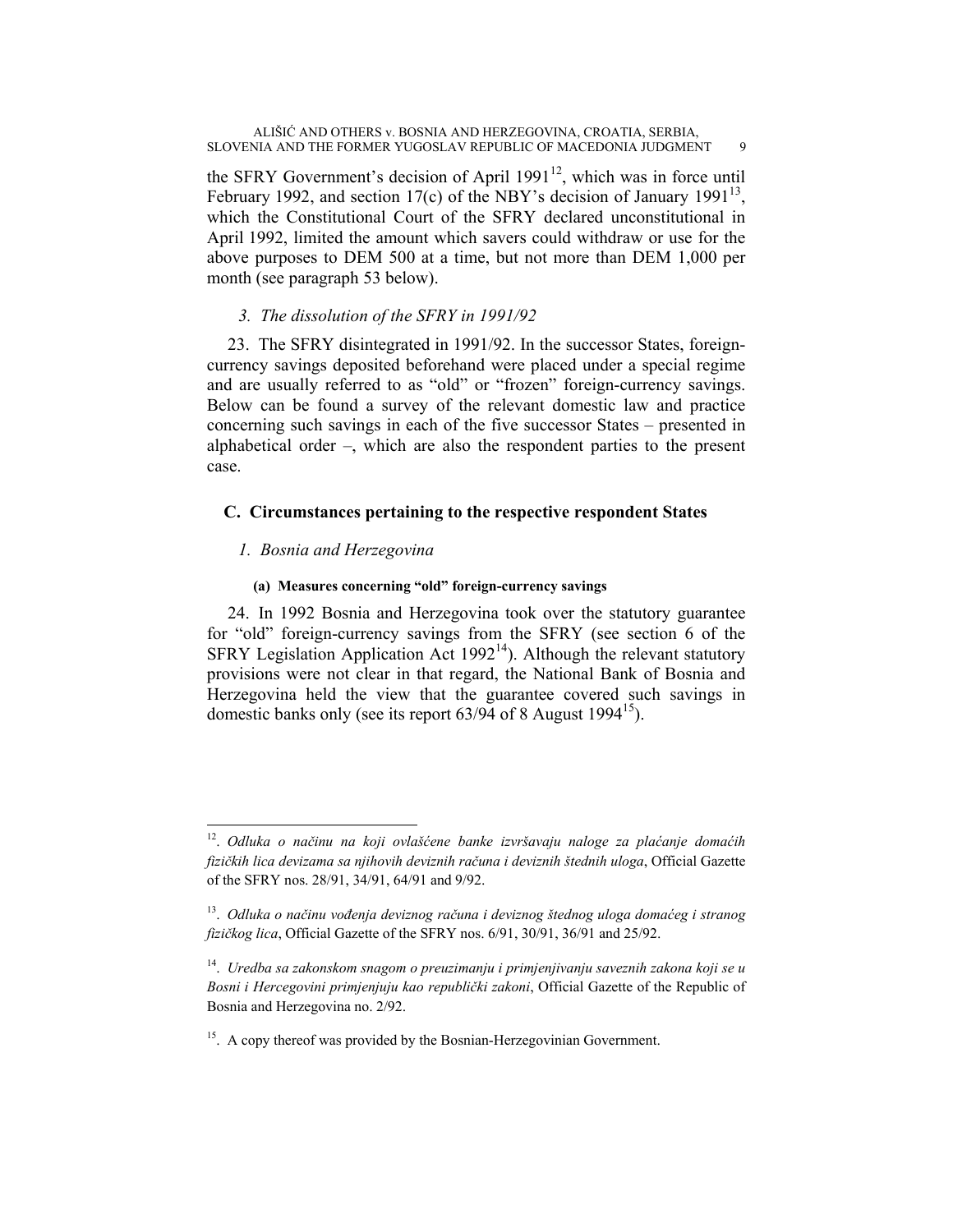25. While during the war all "old" foreign-currency savings remained frozen, withdrawals were exceptionally allowed on humanitarian grounds and in some other special cases (see the relevant secondary legislation<sup>16</sup>).

26. After the 1992-95 war, each of the Entities (the Federation of Bosnia and Herzegovina – "the FBH" – and the Republika Srpska) enacted its own legislation on "old" foreign-currency savings. Only the FBH legislation is relevant in the present case, given that the branches in issue are situated in that Entity. In 1997 the FBH assumed liability for "old" foreign-currency savings in banks and branches placed in its territory (see section 3(1) of the Claims Settlement Act 199717 and the Non-Residents' Claims Settlement Decree 1999 $<sup>18</sup>$ ). Although such savings remained frozen, that Act provided</sup> that they could be used to purchase State-owned flats and companies (see section 18 of the Claims Settlement Act 1997, as amended in 2004).

27. In 2004 the FBH enacted new legislation. It undertook to repay "old" foreign-currency savings in domestic banks in that Entity, regardless of the citizenship of the depositor concerned. Its liability for such savings in the branches of Ljubljanska Banka Ljubljana, Investbanka or other foreign banks, in which the applicants had their accounts, was expressly excluded pursuant to section  $9(2)$  of the Settlement of Domestic Debt Act  $2004^{19}$ .

28. In 2006 the liability for "old" foreign-currency savings in domestic banks passed from the Entities to the State. Liability for such savings at the local branches of Ljubljanska Banka Ljubljana and Investbanka was again expressly excluded, but the State was to help the clients of those branches to obtain the payment of their savings from Slovenia and Serbia, respectively

 $\overline{a}$ 

<sup>16.</sup> *Odluka o uslovima i načinu isplata dinara po osnovu definitivne prodaje devizne štednje domaćih fizičkih lica i korišćenju deviza sa deviznih računa i deviznih štednih uloga domaćih fizičkih lica za potrebe liječenja i plaćanja školarine u inostranstvu*, Official Gazette of the Republic of Bosnia and Herzegovina no. 4/93; *Odluka o uslovima i načinu davanja kratkoročnih kredita bankama na osnovu definitivne prodaje deponovane devizne štednje građana i efektivno prodatih deviza od strane građana*, Official Gazette of the Republika Srpska nos. 10/93 and 2/94; and *Odluka o ciljevima i zadacima monetarnokreditne politike u 1995,* Official Gazette of the Republic of Bosnia and Herzegovina nos. 11/95 and 19/95.

<sup>17.</sup> *Zakon o utvrđivanju i realizaciji potraživanja građana u postupku privatizacije*, Official Gazette of the FBH nos. 27/97, 8/99, 45/00, 54/00, 32/01, 27/02, 57/03, 44/04, 79/07 and 65/09.

<sup>18.</sup> *Uredba o ostvarivanju potraživanja lica koja su imala deviznu štednju u bankama na teritoriju Federacije, a nisu imala prebivalište na teritoriju Federacije,* Official Gazette of the FBH no. 44/99.

<sup>19.</sup> *Zakon o utvrđivanju i načinu izmirenja unutrašnjih obaveza Federacije*, Official Gazette of the FBH nos. 66/04, 49/05, 35/06, 31/08, 32/09 and 65/09.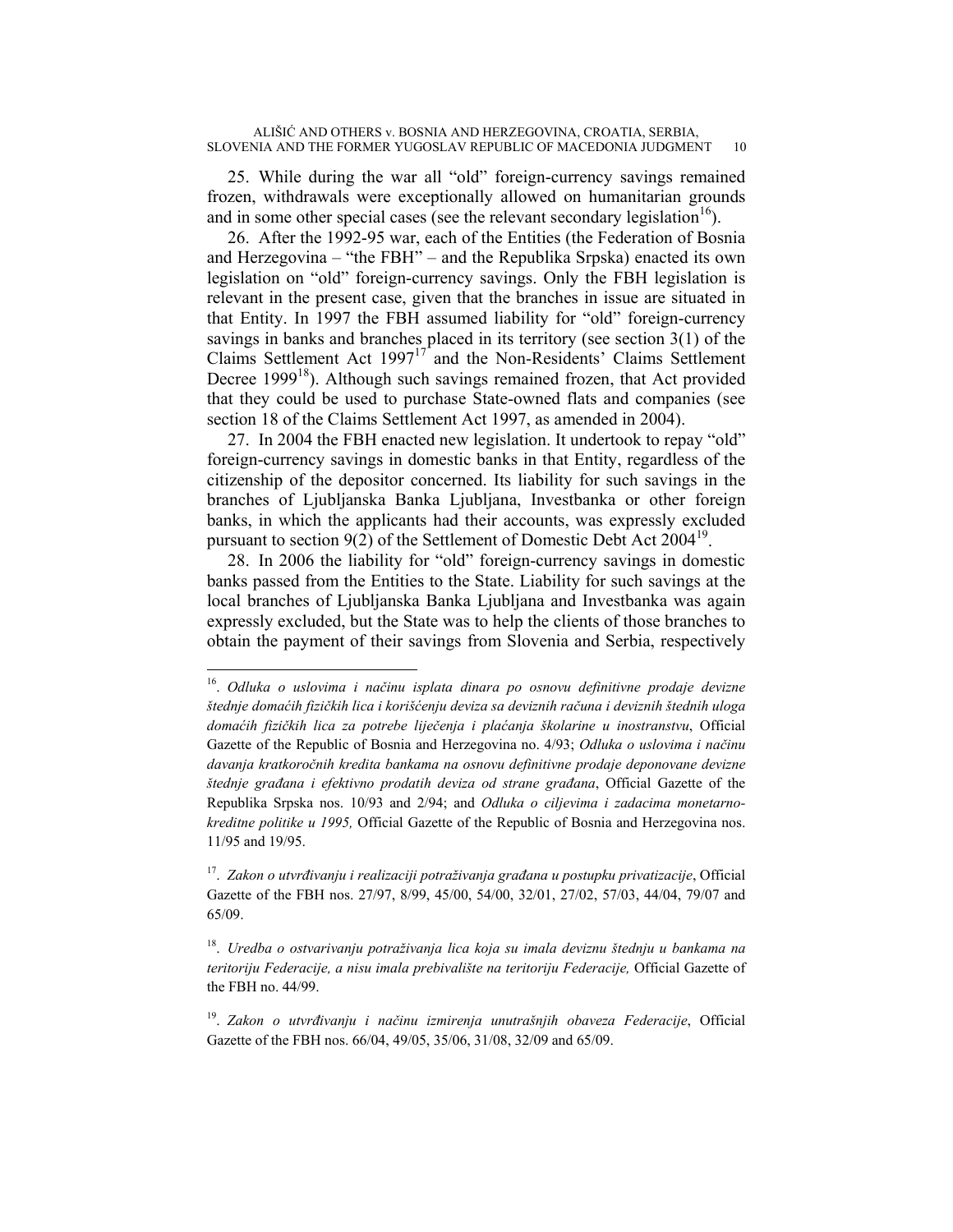(see section 2 of the Old Foreign-Currency Savings Act  $2006^{20}$ ). In addition, all proceedings concerning "old" foreign-currency savings ceased by virtue of law (see section 28 of that Act; that provision was declared constitutional by decision U 13/06 of the Constitutional Court of Bosnia and Herzegovina of 28 March 2008, § 35).

## **(b) Status of the Sarajevo branch of Ljubljanska Banka Ljubljana and Ljubljanska Banka Sarajevo set up in 1993**

29. As stated in paragraph 21 above, in January 1990 Ljubljanska Banka Sarajevo became a branch, without legal personality, of Ljubljanska Banka Ljubljana; the latter assumed the former's rights, assets and liabilities. Pursuant to the companies register, the branch acted on behalf of and for the account of the parent bank. At the end of 1991 the foreign-currency savings at that branch amounted to around DEM 250 million, but less than DEM 350,000 had been placed in its vault (the flow of foreign currency between Sarajevo and Ljubljana is described in paragraph 18 above).

30. A new bank, with the same name as the predecessor of the Sarajevo branch of Ljubljanska Banka Ljubljana – Ljubljanska Banka Sarajevo – was incorporated under the law of Bosnia and Herzegovina in 1993. It assumed unilaterally the liability for "old" foreign-currency savings at the Sarajevo branch of Ljubljanska Banka Ljubljana, a Slovenian bank.

31. In 1994 the National Bank of Bosnia and Herzegovina carried out an inspection and noted many shortcomings. First of all, the management of that new Ljubljanska Banka Sarajevo had not been properly appointed and it was not clear who its shareholders were. The National Bank, for that reason, appointed a director of that bank. Secondly, as a domestic bank, Ljubljanska Banka Sarajevo could not have assumed a foreign bank's liability for "old" foreign-currency savings, as this would impose new financial obligations on the State of Bosnia and Herzegovina (as the State was the statutory guarantor for "old" foreign-currency savings in all domestic banks). The National Bank ordered that a closing balance sheet for the Sarajevo branch of Ljubljanska Banka Ljubljana as at 31 March 1992 be drawn up urgently and that its relations with the parent bank be defined.

32. However, according to the companies register, that newly-founded Ljubljanska Banka Sarajevo had remained liable for "old" foreign-currency savings at Ljubljanska Banka Ljubljana's Sarajevo branch until late 2004 (see paragraph 35 below). Consequently, it continued to administer "old" foreign-currency savings at Ljubljanska Banka Ljubljana's Sarajevo branch; around 3% of those savings were used in the privatisation process in the FBH (see paragraph 26 above); and in one case a civil court ordered

 $\overline{a}$ 

<sup>20.</sup> *Zakon o izmirenju obaveza po osnovu računa stare devizne štednje*, Official Gazette of Bosnia and Herzegovina nos. 28/06, 76/06, 72/07 and 97/11.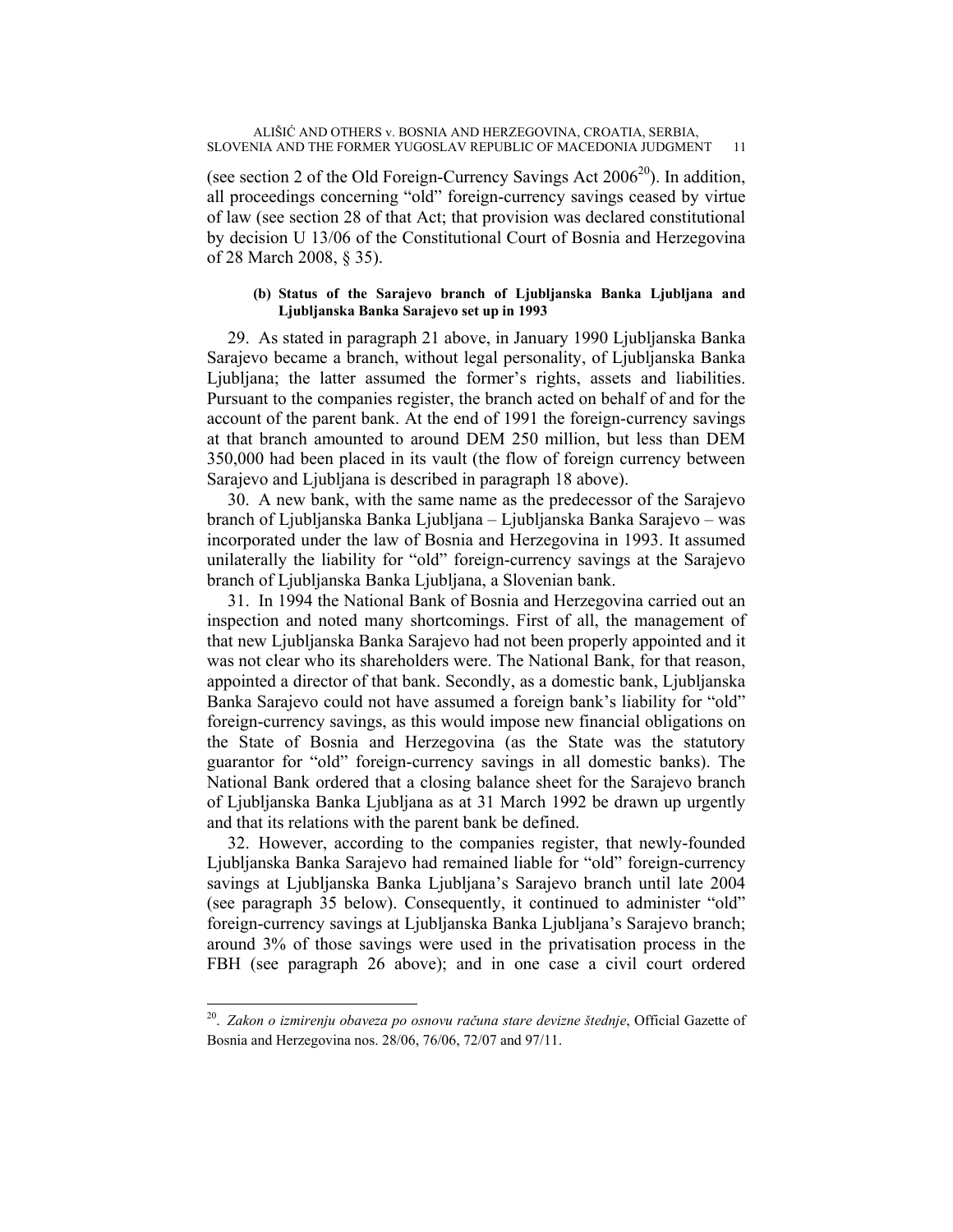Ljubljanska Banka Sarajevo to repay a client of Ljubljanska Banka Ljubljana's Sarajevo branch (see *Višnjevac v. Bosnia and Herzegovina* (dec.), no. 2333/04, 24 October 2006).

33. The Constitutional Court of Bosnia and Herzegovina described the pre-2004 situation as "chaotic" (decision AP 164/04 of 1 April 2006, § 55). The Human Rights Chamber for Bosnia and Herzegovina, a domestic human-rights body, held that the legal uncertainty surrounding the issue of "old" foreign-currency savings in, *inter alia*, domestic branches of Ljubljanska Banka Ljubljana and Investbanka during that period amounted to a violation of Article 1 of Protocol No. 1 to the Convention (see decision CH/98/377 *et al*. of 7 November 2003, § 270).

34. In 2003 the FBH Banking Agency placed the domestic Ljubljanska Banka Sarajevo under its provisional administration for the reason that it had undefined relations with Ljubljanska Banka Ljubljana, a foreign bank located in Slovenia.

35. By virtue of an amendment to the Companies Register Act  $2000^{21}$ , in 2003 the FBH Parliament extended the statutory time-limit for the deletion of war-time entries in the companies register until 2004. Shortly thereafter, in November 2004 the Sarajevo Municipal Court decided that the domestic Ljubljanska Banka Sarajevo was not the successor of the Sarajevo branch of the Slovenian Ljubljanska Banka Ljubljana; that it was not liable for "old" foreign-currency savings in that branch; and that, as a result, the 1993 entry in the companies register stating otherwise ought to be deleted.

36. In 2006 the domestic Ljubljanska Banka Sarajevo sold its assets to a Croatian company which, in return, undertook to pay debts of that bank. At the same time, premises of the Sarajevo branch of the Slovenian Ljubljanska Banka Ljubljana, under the care of the FBH Government pending the final determination of the status of that branch, were let out to the same Croatian company on behalf and for the account of the Ljubljanska Banka Ljubljana.

37. In 2010 the competent court opened bankruptcy proceedings against Ljubljanska Banka Sarajevo in Bosnia and Herzegovina. They are still pending.

## **(c) Status of the Tuzla branch of Investbanka**

 $\overline{a}$ 

38. The Tuzla branch of Investbanka always had the status of a branch without legal personality. The size of the "old" foreign-currency savings at that branch was approximately USD 67 million (approximately DEM 100 million) on 31 December 1991. The branch closed in June 1992 and it has never resumed its activities. It is not clear what happened with its funds.

<sup>21.</sup> *Zakon o postupku upisa pravnih lica u sudski registar*, Official Gazette of the FBH nos. 4/00, 49/00, 32/01, 19/03 and 50/03.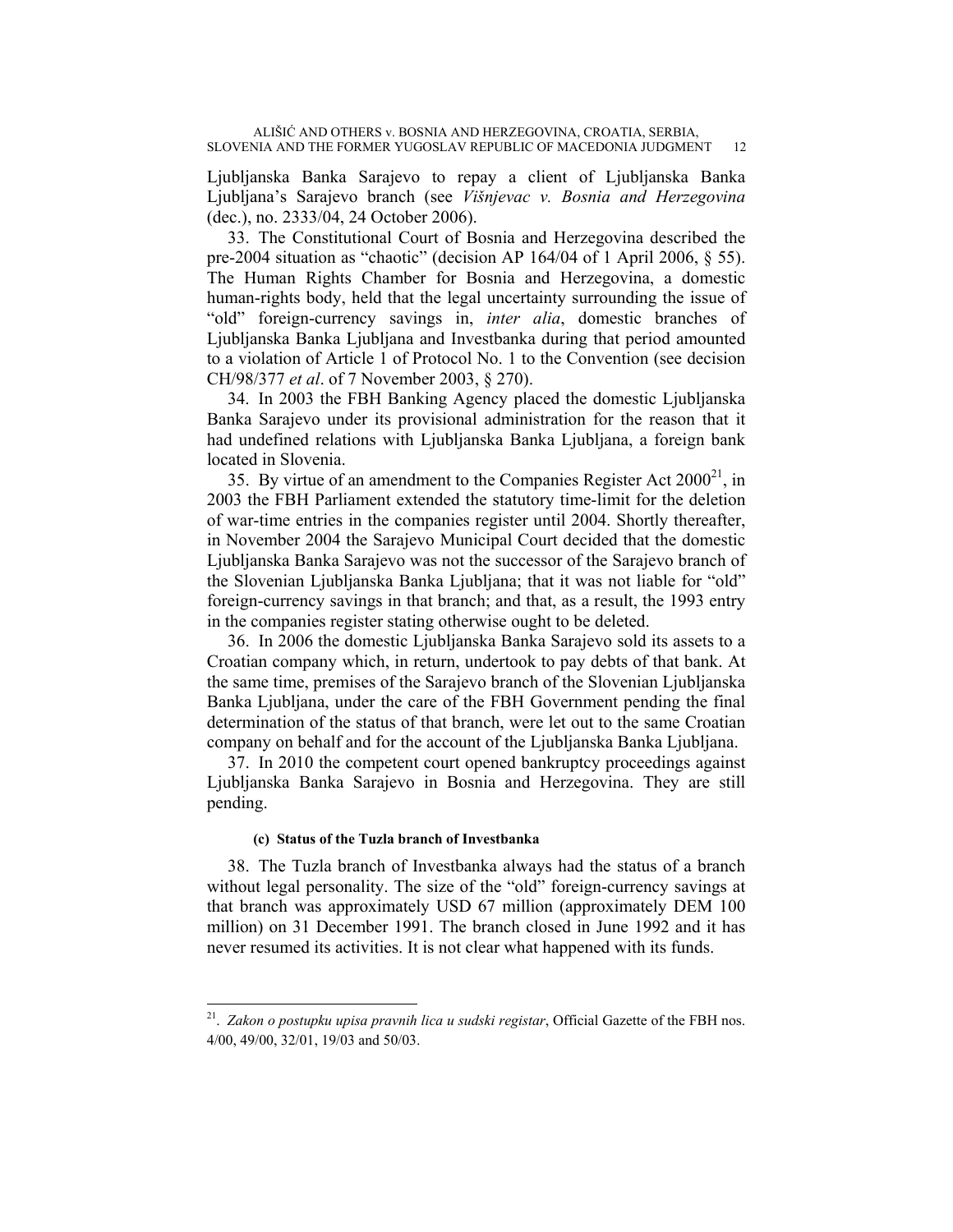39. In 2002 the competent court in Serbia made a bankruptcy order against Investbanka. The Serbian authorities then sold the premises of the FBH branches of Investbanka (those in the Republika Srpska had been sold in 1999). For example, for premises in Džafer Mahala in Tuzla the Serbian authorities obtained 2,140,650 euros. The bankruptcy proceedings against Investbanka are apparently still pending.

40. In 2010 the FBH Government decided to place the premises and archives of the FBH branches of Investbanka under its care, but it would appear that Investbanka no longer had any premises or archives in the FBH.

41. In 2011, at the request of the FBH authorities, the Serbian authorities started a criminal investigation into the manner in which the archives of the Tuzla branch had been transferred to the Serbian territory in 2008.

## *2. Croatia*

#### **(a) Measures concerning "old" foreign-currency savings**

42. The Croatian Government stated that they had repaid "old" foreigncurrency savings in domestic banks and their foreign branches, regardless of the citizenship of the depositor concerned. Indeed, it is clear that they repaid such savings of Bosnian-Herzegovinian citizens deposited in Bosnian-Herzegovinian branches of Croatian banks. However, the Slovenian Government provided decisions of the Supreme Court of Croatia (Rev 3015/1993-2 of 1994, Rev 3172/1995-2 of 1996 and Rev 1747 /1995-2 of 1996) holding that the term used in the relevant legislation (*građanin*) meant a Croatian citizen (see and compare *Kovačić and Others*, cited above, § 77).

## **(b) Status of the Zagreb branch of Ljubljanska Banka Ljubljana**

43. Croatia allowed its citizens to transfer their "old" foreign-currency savings from the Zagreb branch of Ljubljanska Banka Ljubljana to Croatian banks (see section 14 of the Old Foreign-Currency Savings Act  $1993^{22}$  and the relevant secondary legislation<sup>23</sup>). Apparently, about two thirds of all clients of that branch used that possibility. In March 2013 Croatia and Slovenia signed a memorandum of understanding, urging further succession negotiations regarding those transferred savings. As to the clients who did not transfer their savings from the Zagreb branch of Ljubljanska Banka Ljubljana to Croatian banks, whose savings amounted to approximately

<sup>22.</sup> *Zakon o pretvaranju deviznih depozita građana u javni dug Republike Hrvatske*, Official Gazette of the Republic of Croatia no. 106/93.

<sup>23</sup>*. Pravilnik o utvrđivanju uvjeta i načina pod kojima građani mogu prenijeti svoju deviznu štednju s organizacijske jedinice banke čije je sjedište izvan Republike Hrvatske na banke u Republici Hrvatskoj*, Official Gazette of the Republic of Croatia no. 19/94.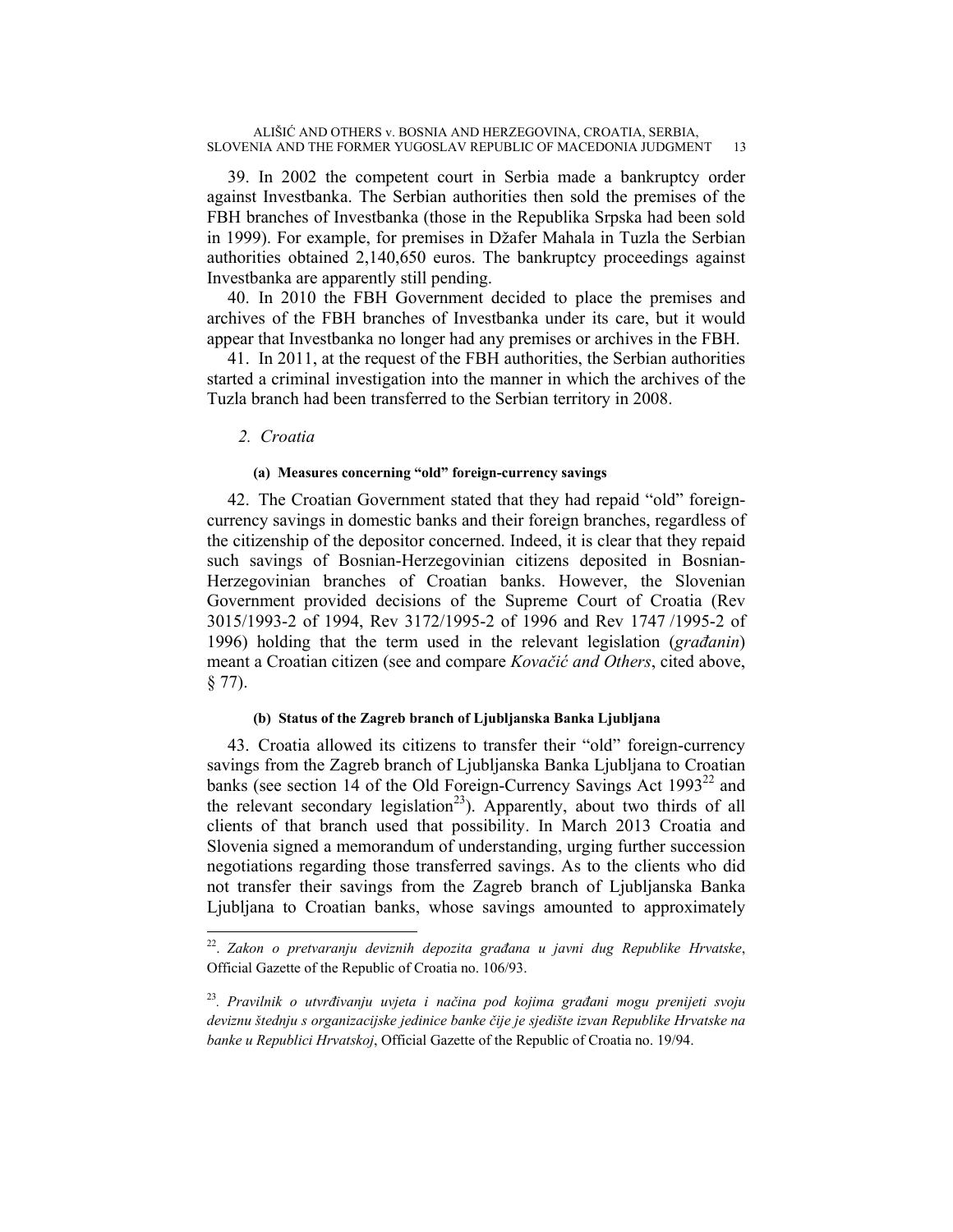DEM 300 million, some of them pursued civil proceedings in the Croatian courts and sixty-three of them obtained their "old" foreign-currency savings from a forced sale of assets of that branch located in Croatia (decisions of the Osijek Municipal Court of 8 April 2005 and 15 June  $2010^{24}$ ; see also *Kovačić and Others*, cited above, §§ 122-33). Some other savers from that category have pursued or are currently pursuing civil proceedings in the Slovenian courts (see paragraph 51 below). According to official papers provided by the Croatian Government, Ljubljanska Banka Ljubljana and its Zagreb branch no longer have any assets in Croatia.

## *3. Serbia*

 $\overline{a}$ 

## **(a) Measures concerning "old" foreign-currency savings**

44. After the dissolution of the SFRY, "old" foreign-currency savings in Serbian banks remained frozen. However, withdrawals were exceptionally allowed on humanitarian grounds regardless of the citizenship of the saver concerned and the location of the branch in issue (see the relevant secondary legislation<sup>25</sup>). Furthermore, the Serbian courts ruled on at least one occasion that the banks based in Serbia were liable for "old" foreign-currency savings at their branches located in Bosnia and Herzegovina (see *Šekerović v. Serbia* (dec.), no. 32472/03, 4 January 2007).

45. In 1998 and then again in 2002 Serbia agreed to repay, partly in cash and partly in government bonds, "old" foreign-currency savings in domestic branches of domestic banks of its citizens and of citizens of all States other than the successor States of the SFRY together with "old" foreign-currency savings in foreign branches of domestic banks (such as the Tuzla branch of Investbanka) of citizens of all States other than the successor States of the SFRY. Those government bonds were to be amortised by 2016 in twelve annual instalments and earned interest at an annual rate of 2% (section 4 of

 $2<sup>24</sup>$ . A copy thereof was provided by the Slovenian Government (annexes nos. 273-74).

<sup>25.</sup> *Odluka o uslovima i načinu davanja kratkoročnih kredita bankama na osnovu definitivne prodaje deponovane devizne štednje građana*, Official Gazette of the Federal Republic of Yugoslavia nos. 42/93, 49/93, 71/93 and 77/93; *Odluka o uslovima i načinu isplate dela devizne štednje građana koja je deponovana kod NBJ*, Official Gazette nos. 42/94, 44/94 and 50/94; *Odluka o uslovima i načinu isplate dela devizne štednje građana koja je deponovana kod NBJ*, Official Gazette nos. 10/95, 52/95, 58/95, 20/96, 24/96 and 30/96; and *Odluka o privremenom obezbeđivanju i načinu i uslovima isplate sredstava ovlašćenim bankama na ime dinarske protivvrednosti dela devizne štednje deponovane kod NBJ isplaćene građanima za određene namene*, Official Gazette nos. 41/96, 21/98 and 4/99.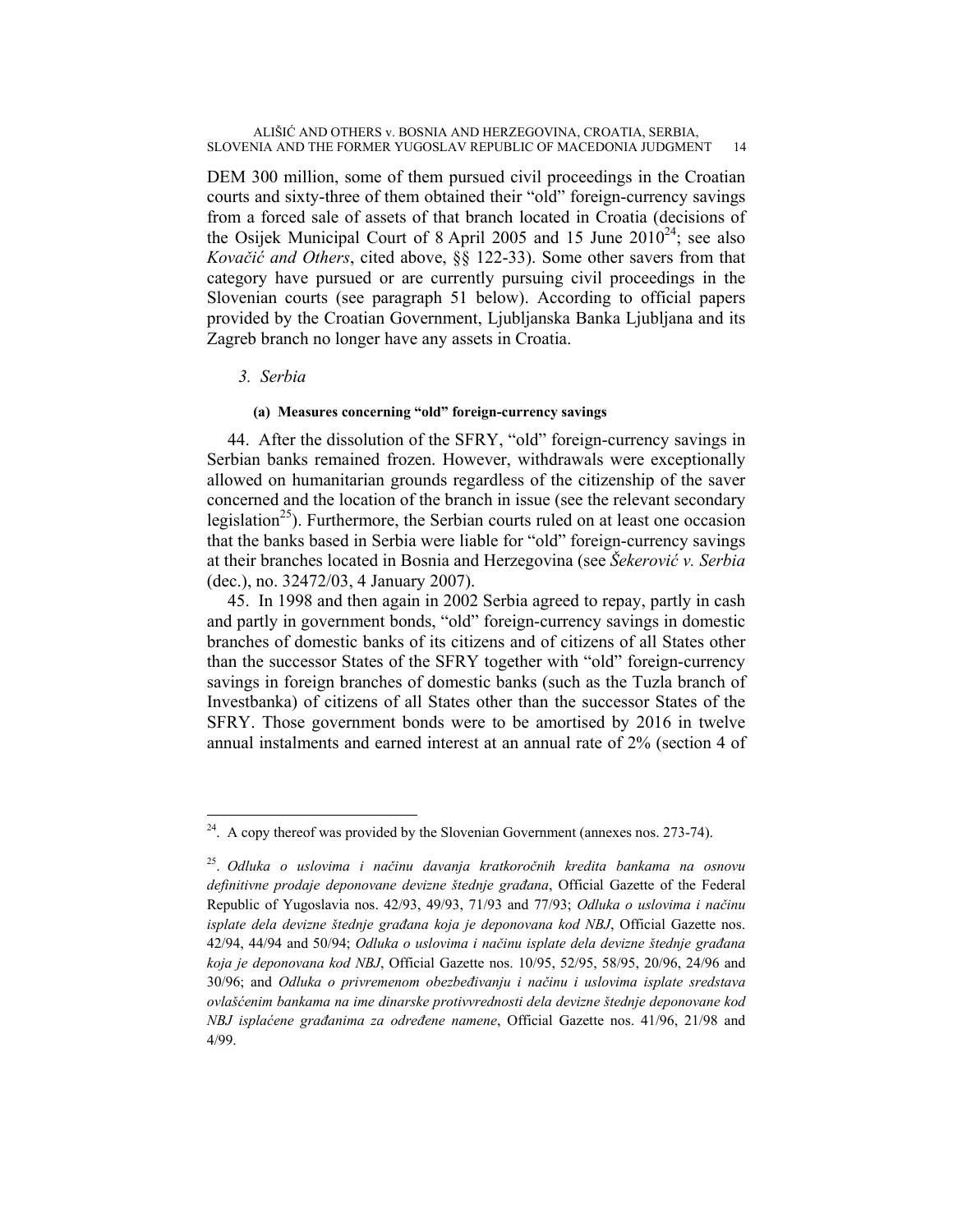the Old Foreign-Currency Savings Act  $2002^{26}$ ). As regards the amount to be repaid, Serbia undertook to reimburse original deposits with interest accrued by 31 December 1997 at the original rate and interest accrued after that date at an annual rate of 2% (section 2 of the same Act).

46. However, other "old" foreign-currency savings (that is, the savings of citizens of the SFRY successor States other than Serbia deposited in all branches of Serbian banks, both domestic and foreign, as well as the savings of Serbian citizens in Serbian banks' branches located outside Serbia) were to remain frozen pending succession negotiations, as was the case for example of the third applicant's deposits. Furthermore, all proceedings concerning "old" foreign-currency savings ceased by virtue of law pursuant to sections 21 and 22 of the Old Foreign-Currency Savings Act  $1998^{27}$  and sections 21 and 36 of the Old Foreign-Currency Savings Act 2002.

## **(b) Status of Investbanka and its branches**

47. According to the companies register, Investbanka is State-owned. It is controlled by the Deposit Insurance Agency of Serbia. As a State-owned entity, it had to write off its large claims against State- and socially-owned companies in order to enable their privatisation pursuant to the Privatisation Act 2001<sup>28</sup>. In January 2002 the competent court made a bankruptcy order against Investbanka. The bankruptcy proceedings are pending. Hundreds of savers at Bosnian-Herzegovinian branches of Investbanka unsuccessfully applied to be paid back within the context of the bankruptcy proceedings. Twenty of them then pursued civil proceedings against Investbanka, but to no avail.

## *4. Slovenia*

 $\overline{a}$ 

## **(a) Measures concerning "old" foreign-currency savings**

48. In 1991 Slovenia assumed the statutory guarantee from the SFRY for "old" foreign-currency savings in domestic branches of all banks (including Investbanka and other foreign banks), regardless of the citizenship of the depositor concerned (see section 19(3) of the 1991 Constitutional Act on the Implementation of the Fundamental Constitutional Charter on the Sovereignty and Independence of the Republic of Slovenia – "the 1991

<sup>26.</sup> *Zakon o regulisanju javnog duga Savezne Republike Jugoslavije po osnovu devizne štednje građana*, Official Gazette of the Federal Republic of Yugoslavia no. 36/02.

<sup>27.</sup> *Zakon o izmirenju obaveza po osnovu devizne štednje građana*, Official Gazette of the Federal Republic of Yugoslavia nos. 59/98, 44/99 and 53/01.

<sup>28.</sup> *Zakon o privatizaciji*, Official Gazette of the Republic of Serbia nos. 38/01, 18/03, 45/05, 123/07 and 30/10.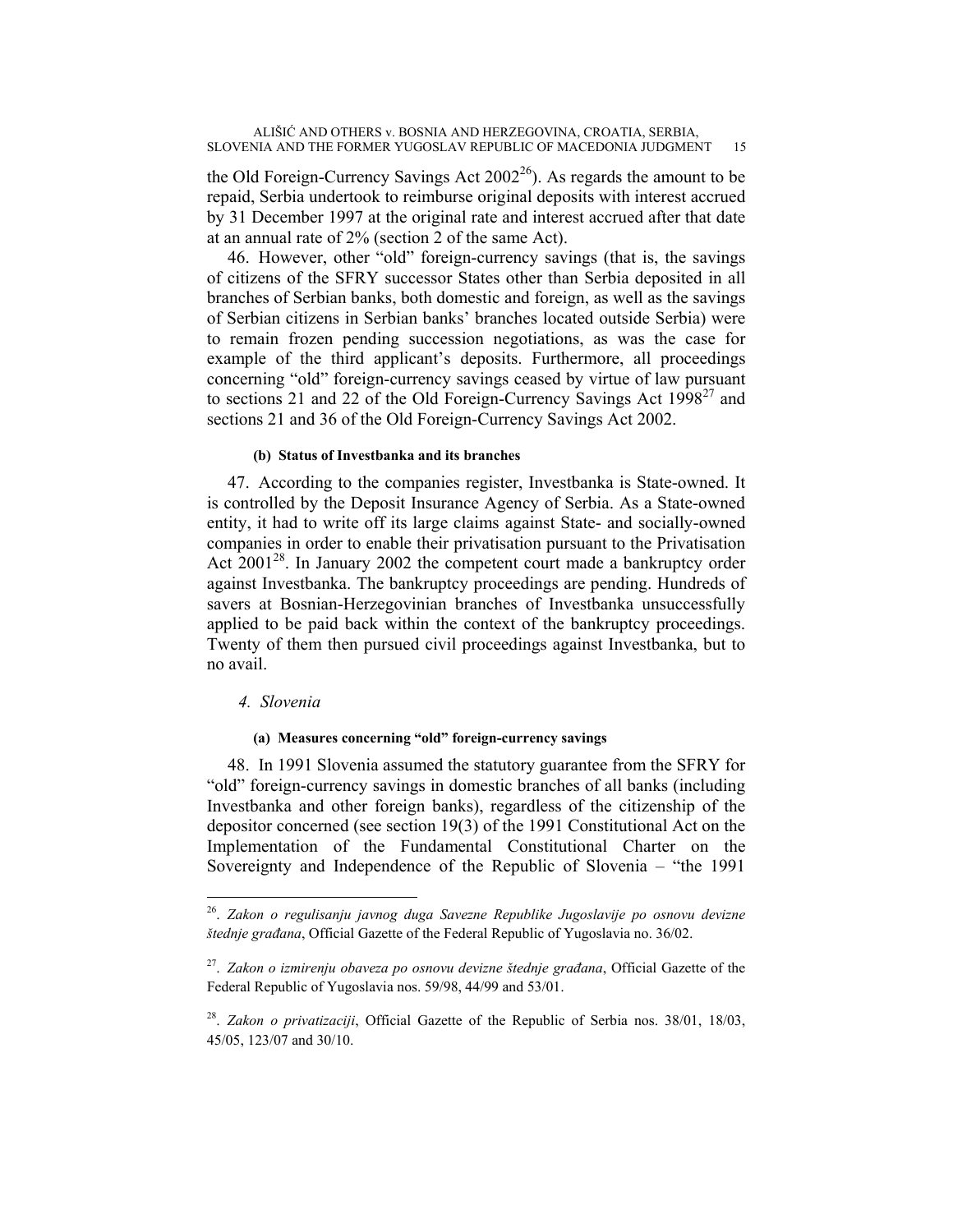Constitutional  $Act^{\prime29}$ ), and converted the banks' liabilities towards depositors into public debt (see the Old Foreign-Currency Savings Act  $1993^{30}$ ). Slovenia thus undertook to repay original deposits and interest accrued by 31 December 1990 at the original rate, as well as interest accrued from 1 January 1991 until 31 December 1992 at an annual rate of 6% (section 2 of the Old Foreign-Currency Savings Act 1993). As regards the period thereafter, the interest rate depended on whether a depositor had opted for government bonds or cash. The depositors were entitled to obtain either government bonds, which were to be amortised by 2003 in twenty biannual instalments and earned interest at an annual rate of 5%, or cash from the banks in which they had money, together with interest at the market rate plus 0.25% in ten biannual instalments. In the latter case, the banks were to be issued with government bonds. Some depositors opted for bonds as they could use them to purchase State-owned flats and companies and to pay taxes and pension contributions.

## **(b) Status of Ljubljanska Banka Ljubljana and its branches**

49. Shortly after its declaration of independence, Slovenia nationalised and then, in 1994, restructured Ljubljanska Banka Ljubljana by virtue of an amendment to the 1991 Constitutional Act. Most of its assets and a part of its liabilities were transferred to a new bank – Nova Ljubljanska Banka (see section 22(b) of that Act, cited in paragraph 54 below). The old bank retained liability for "old" foreign-currency savings in its branches in the other successor States and the related claims against the NBY (ibid.). On the basis of that Act, domestic courts rendered a number of decisions ordering the old Ljubljanska Banka to pay "old" foreign-currency savings to clients at its Sarajevo branch; at the same time, domestic courts considered that the Slovenian State itself had no liabilities in this regard (see the Supreme Court judgments II Ips 415/95 of 27 February 1997; II Ips 613/96 of 1 April 1998; and II Ips 490/97 of 21 January 1999). The old Ljubljanska Banka was initially administered by the Bank Rehabilitation Agency. It is now controlled by a Slovenian Government agency – the Succession Fund.

50. In 1997 all proceedings concerning "old" foreign-currency savings in the old Ljubljanska Banka Ljubljana's branches in the other successor States (with the exception of third-instance proceedings before the Supreme Court) were stayed pending the succession negotiations (see the Succession

 $\overline{a}$ 

<sup>29.</sup> *Ustavni zakon za izvedbo Temeljne ustavne listine o samostojnosti in neodvisnosti RS*, Official Gazette of the Republic of Slovenia nos. 1/91 and 45/94.

<sup>30.</sup> *Zakon o poravnavanju obveznosti iz neizplačanih deviznih vlog*, Official Gazette of the Republic of Slovenia no. 7/93.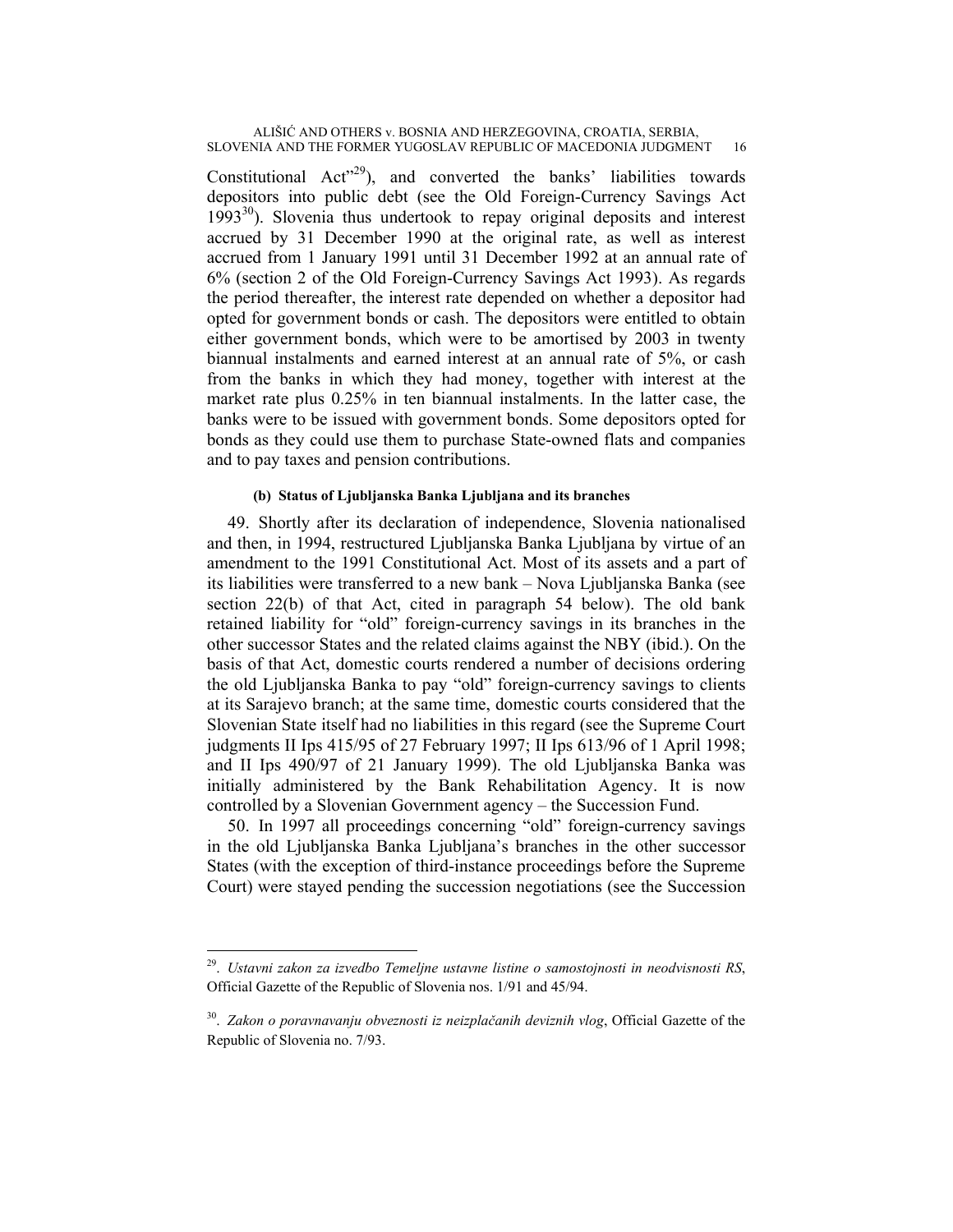Fund of the Republic of Slovenia Act  $1993<sup>31</sup>$ , as amended in 1997, and the Succession Fund and the Senior Representative for Succession of the Republic of Slovenia Act  $2006^{32}$ ). In December 2009 the Constitutional Court of Slovenia, upon a petition of two Croatian savers, declared that measure unconstitutional $33$ .

51. The Ljubljana District Court has since given many judgments ordering the old Ljubljanska Banka Ljubljana to pay "old" foreign-currency savings in its Sarajevo branch together with interest (see, for example, judgment P 119/1995-I of 16 November 2010, which became final and binding on 4 January 2012 when it was upheld by the Ljubljana Higher Court; judgment P 9/2007-II of 7 December 2010; and judgment P 1013/2012-II of 10 January 2013). The court explained that according to the SFRY law, branches had acted on behalf and for the account of parent banks. Moreover, according to the Slovenian law, the old Ljubljanska Banka Ljubljana retained liability for "old" foreign-currency savings in its Sarajevo branch. The court considered it irrelevant that a homonymous bank, Ljubljanska Banka Sarajevo, had assumed the liability of the old Ljubljanska Banka Ljubljana for savings at the Sarajevo branch in 1993 (see paragraph 30 above) as that had been done without the approval of the parent bank or the depositors. In any event, the competent court in Bosnia and Herzegovina had deleted the 1993 entry in the companies register to that effect in 2004 (see paragraph 35 above). The Ljubljana District Court also considered it irrelevant that some foreign currency had been transferred to the NBY's foreign accounts in accordance with the re-depositing scheme set out above.

## *5. The former Yugoslav Republic of Macedonia*

 $\overline{a}$ 

52. The former Yugoslav Republic of Macedonia paid back "old" foreign-currency savings in domestic banks and local branches of foreign banks, such as the Skopje branch of Ljubljanska Banka Ljubljana, regardless of the citizenship of the depositor concerned  $34$ .

<sup>31.</sup> *Zakon o Skladu Republike Slovenije za sukcesijo*, Official Gazette of the Republic of Slovenia nos. 10/93, 38/94 and 40/97.

<sup>32.</sup> *Zakon o Skladu Republike Slovenije za nasledstvo in visokem predstavniku Republike Slovenije za nasledstvo*, Official Gazette of the Republic of Slovenia nos. 29/06 and 59/10.

<sup>&</sup>lt;sup>33</sup>. The decision published in the Official Gazette of the Republic of Slovenia no. 105/09.

<sup>34</sup>*. Закон за преземање на депонираните девизни влогови на граѓаните од страна на Република Македонија*, "Official Gazette of the Republic of Macedonia" no. 26/92; *Закон за гаранција на Република Македонија за депонираните девизни влогови на граѓаните и за обезбедување на средства и начин за исплата на депонираните девизни влогови на граѓаните во 1993 и 1994*, Official Gazette nos. 31/93, 70/94, 65/95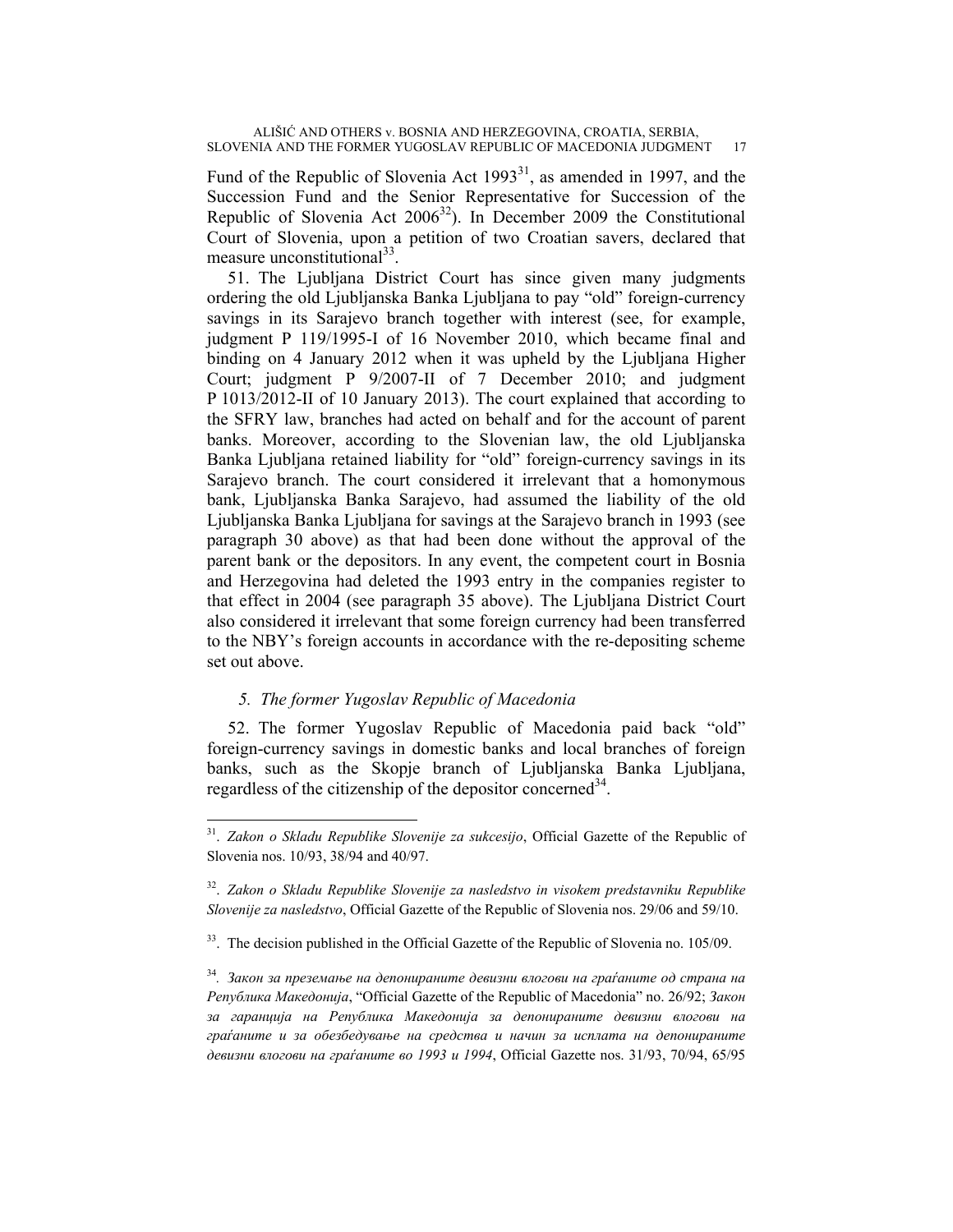## II. RELEVANT DOMESTIC LAW

53. As noted in paragraph 22 above, certain restrictions on withdrawals of foreign-currency savings already existed before the dissolution of the SFRY. For example, section 17(c) of the NBY's decision of January 1991<sup>35</sup>, which the Constitutional Court of the SFRY declared unconstitutional in April 1992, read as follows:

"Authorised banks shall execute orders to pay domestic nationals foreign currency deposited in their foreign-currency accounts ... on receipt from such persons of prior notice of their intention to use the foreign currency as follows:

(i) amounts not exceeding DEM 500: 15 days for the first withdrawal and 30 days for subsequent withdrawals;

(ii) amounts not exceeding DEM 1,000: 30 days for the first withdrawal and 45 days for subsequent withdrawals;

(iii) amounts not exceeding DEM 3,000: 90 days; and

(iv) amounts not exceeding DEM 8,000: 180 days."

That provision, however, did not apply to Yugoslav expatriates who worked and lived abroad, such as the applicants in the present case (see sections 8(6) and 17 of that decision). The present applicants' inability to withdraw their savings from their respective accounts resulted from the application of the following provisions of domestic law, presented in chronological order.

54. The relevant part of the 1991 Constitutional Act of Slovenia, as amended in 1994, reads as follows:

#### **Preamble**

"Considering the reluctance of certain States that have emerged on the territory of the former [SFRY] and the banks based in those States;

Considering the current impossibility of reaching a succession agreement in respect of the financial assets and liabilities of the former SFRY and the legal persons on its territory, because of the practical and legal consequences of the war in the territory of the former SFRY, international sanctions imposed on the so-called FRY (Serbia and Montenegro), the breakdown of the financial and economic systems in some successor States, and the use of the financial assets of the former SFRY by the so-called FRY to finance the war of aggression;

...;

and 71/96; and *Закон за начинот и постапката на исплатување на депонираните девизни влогови на граѓаните по кои гарант е Република Македонија*, Official Gazette nos. 32/00, 108/00, 4/02 and 42/03.

35. *Odluka o načinu vođenja deviznog računa i deviznog štednog uloga domaćeg i stranog fizičkog lica*, Official Gazette of the SFRY nos. 6/91, 30/91, 36/91 and 25/92.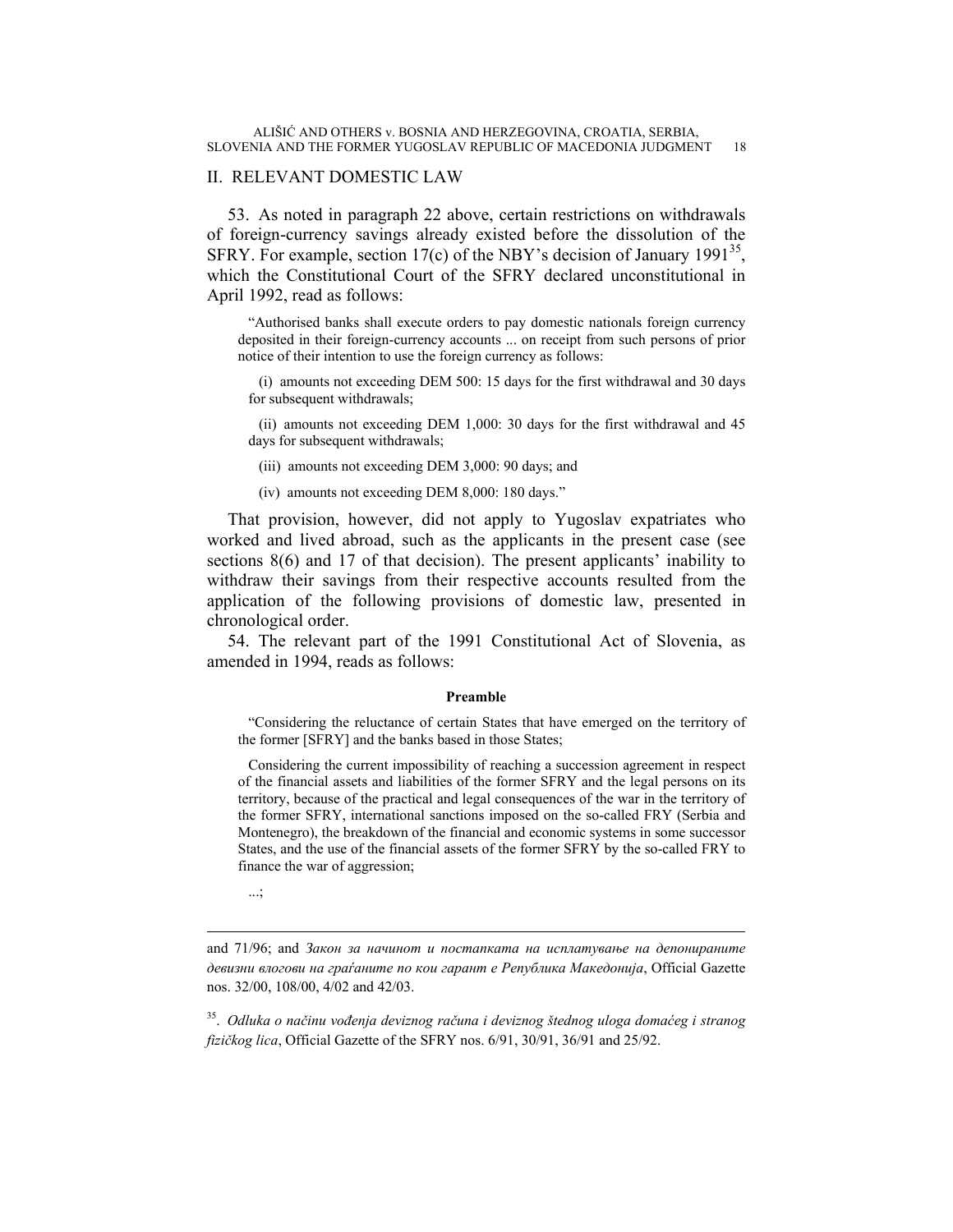And with the purpose of finding, through negotiations with foreign creditors, a fair solution to the assumption of an adequate share of the State debts of the former SFRY in cases where the final beneficiary may not be established..."

#### **Section 22(b)**

"Ljubljanska Banka Ljubljana and Kreditna Banka Maribor shall transfer their respective businesses and assets to the new banks created hereunder.

Notwithstanding the provisions of the preceding paragraph, Ljubljanska Banka Ljubljana and Kreditna Banka Maribor shall retain:

(iii) full liability for foreign-currency ordinary and savings accounts not guaranteed by the Republic of Slovenia;

...

 $\overline{a}$ 

...

(v) the claims related thereto.

Ljubljanska Banka Ljubljana shall maintain its links with its existing branches and subsidiaries based in the other republics on the territory of the former SFRY, and shall retain the corresponding share of claims against the National Bank of Yugoslavia in respect of foreign-currency savings accounts."

55. The relevant part of the Succession Fund of the Republic of Slovenia Act 1993, as amended in 1997, provides:

#### **Section 1**

"In order to realise claims and discharge liabilities of the Republic of Slovenia and natural and legal persons on the territory of the Republic of Slovenia in the process of division of the rights, assets and liabilities of the [SFRY], the Succession Fund of the Republic of Slovenia is hereby created."

#### **Section 15(č)(1)**

"If court proceedings or enforcement proceedings are pending against persons based or domiciled in Slovenia, the claimant or the creditor is based or domiciled in ... one of the Republics of the former SFRY ... and the claim concerns a legal transaction or enforceable judicial decision, the court shall stay the proceedings of its own motion."

56. The relevant part of the Old Foreign-Currency Savings Act 2002 of Serbia reads as follows:

#### **Section 21(1)**

"Citizens of [Bosnia and Herzegovina, Croatia, Slovenia and the former Yugoslav Republic of Macedonia] who have old foreign-currency savings at banks with the seat in Serbia and Montenegro<sup>36</sup>, as well as citizens of Serbia and Montenegro who have old foreign-currency savings at branch offices of such banks located in the territory of

<sup>&</sup>lt;sup>36</sup>. This Act was enacted by the Federal Republic of Yugoslavia which existed from 1992 until 2003. It was made up of Serbia and Montenegro. Serbia is the sole legal successor of the Federal Republic of Yugoslavia.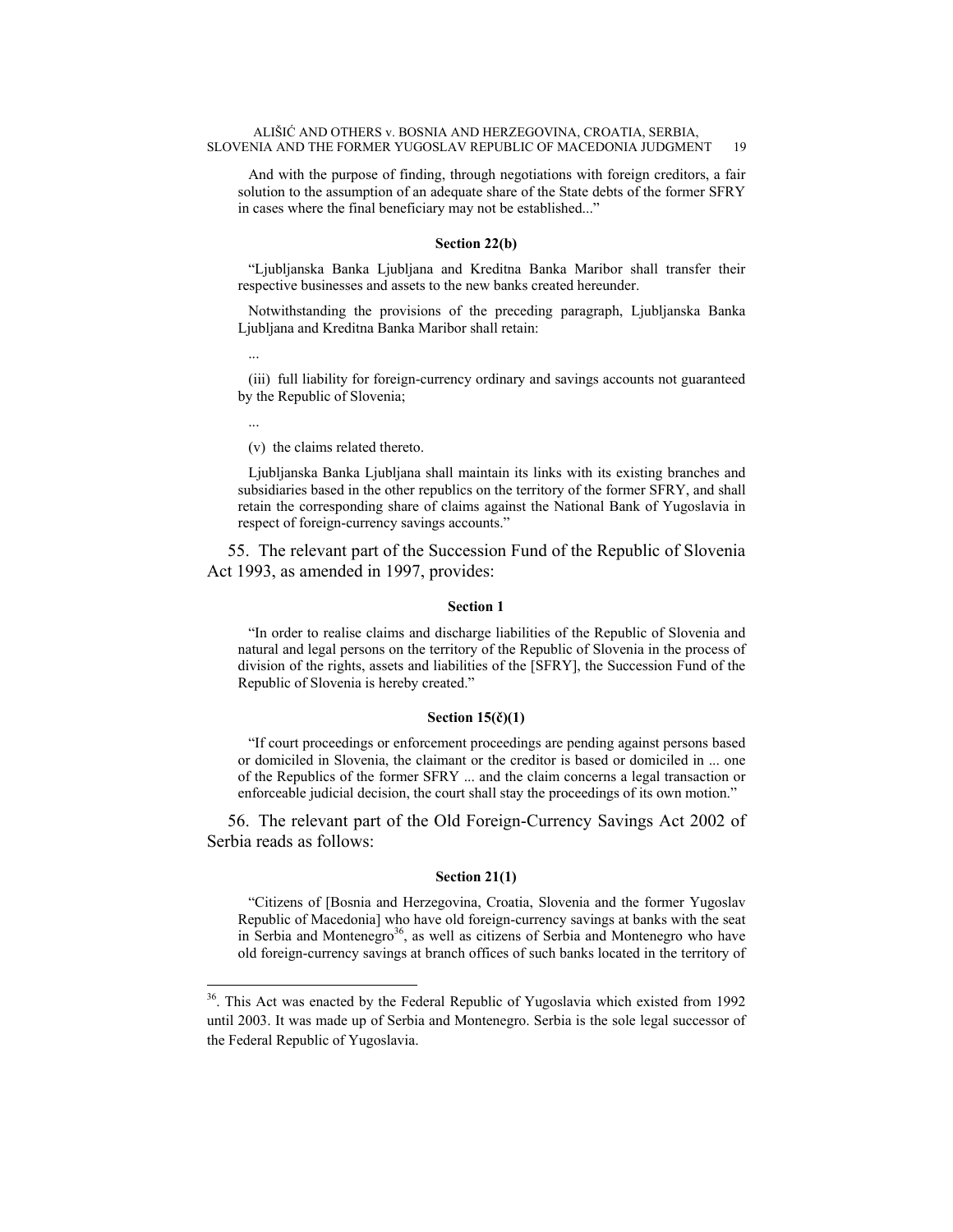[Bosnia and Herzegovina, Croatia, Slovenia and the former Yugoslav Republic of Macedonia] shall realise their old foreign-currency claims in a manner to be agreed upon among the successor States of the SFRY."

#### **Section 36**

"All proceedings, including enforcement proceedings, concerning foreign-currency savings covered by this Act shall cease by virtue of this Act."

57. Section 2 of the Old Foreign-Currency Savings Act 2006 of Bosnia and Herzegovina reads as follows:

"1. Under this Act, old foreign-currency savings are foreign-currency savings in banks located in the territory of Bosnia and Herzegovina as at 31 December 1991, including interest earned until that date, less any payment after that date and any funds transferred to special privatisation accounts.

2. Old foreign-currency savings defined in paragraph 1 above shall not include foreign-currency savings in branch offices located in the territory of Bosnia and Herzegovina of the *Ljubljanska Banka*, *Investbanka* or other foreign banks.

3. In accordance with the 2001 Agreement on Succession Issues, foreign-currency savings defined in paragraph 2 above shall be the liability of the successor States in which the banks in issue had their seats. Bosnia and Herzegovina shall provide assistance, within the scope of its international activities, to the holders of such foreign-currency accounts ..."

58. Section 23 of the Succession Fund and the Senior Representative for Succession of the Republic of Slovenia Act 2006 provided as follows:

"(1) Any and all decisions of the courts in Slovenia to stay proceedings concerning foreign-currency savings in a commercial bank or any of its branches in any successor State of the former SFRY rendered pursuant to the Succession Fund of the Republic of Slovenia Act 1993 shall remain in force. Any and all proceedings referred to in the previous sentence that have already resumed shall be further stayed or suspended.

(2) Proceedings referred to in the previous paragraph shall resume automatically upon the settlement of the issue of the guarantees of the SFRY or its NBY for foreigncurrency savings pursuant to Article 7 of Annex C to the Agreement on Succession Issues."

On 3 December 2009 the Constitutional Court of Slovenia declared that provision unconstitutional.

## RELEVANT INTERNATIONAL LAW AND PRACTICE

## I. INTERNATIONAL LAW CONCERNING STATE SUCCESSION

59. The matter of State succession is regulated, at least partly, by rules of general international law reflected in the 1978 Vienna Convention on Succession of States in respect of Treaties and, to a certain extent, in the 1983 Vienna Convention on Succession of States in respect of State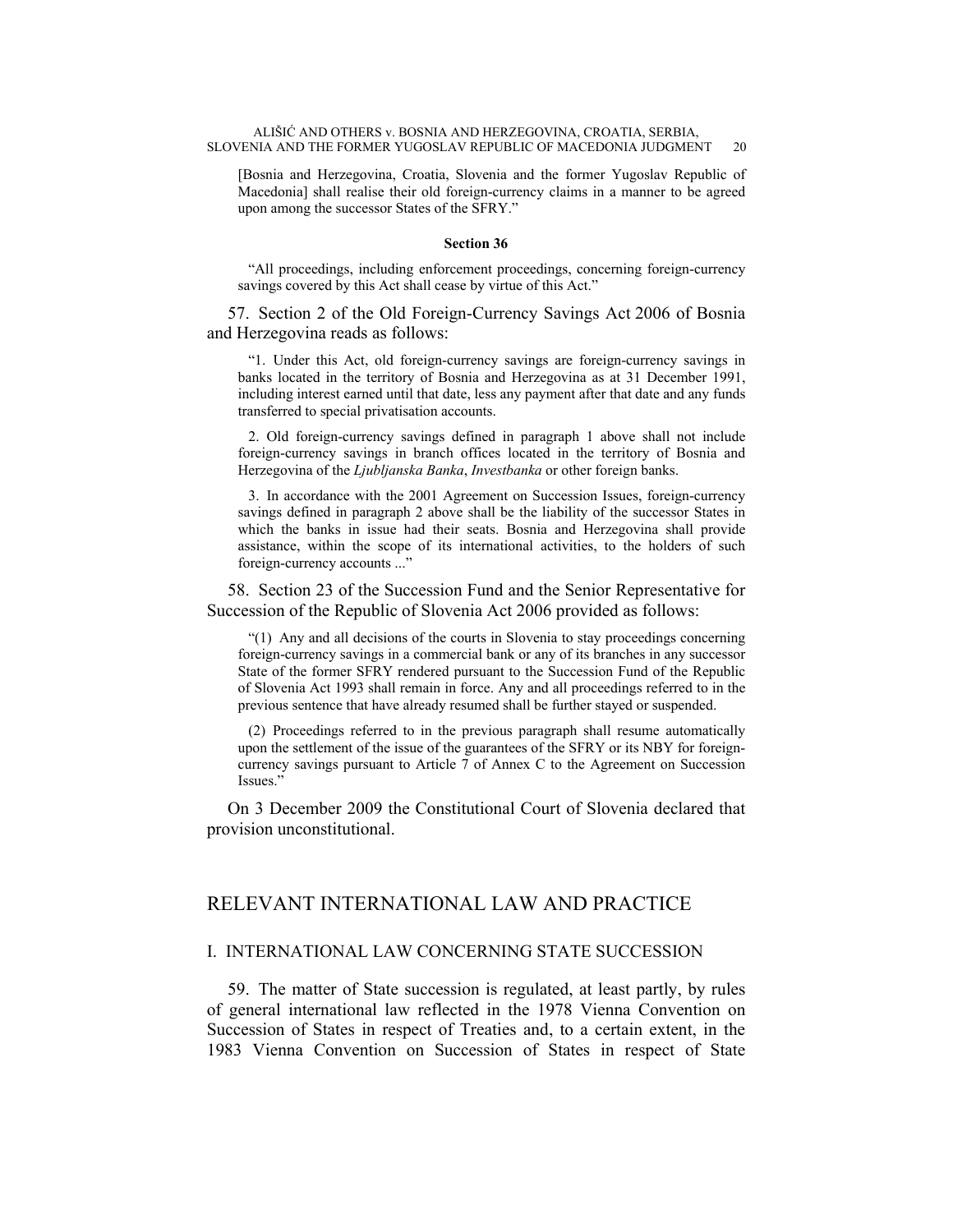Property, Archives and Debts<sup>37</sup>. Although the latter treaty is not yet in force and only three of the respondent States are parties to it as of now (Croatia, Slovenia and the former Yugoslav Republic of Macedonia), it is a wellestablished principle of international law that, even if a State has not ratified a treaty, it may be bound by one of its provisions in so far as that provision reflects customary international law, either codifying it or forming a new customary rule (see *Cudak v. Lithuania* [GC], no. 15869/02, § 66, ECHR 2010, and judgment of the International Court of Justice in the *North Sea Continental Shelf Cases*, Judgment of 20 February 1969, § 71, ICJ Reports 1969).

60. The obligation to negotiate in good faith with a view to reaching an agreement is the basic principle for the settlement of the various aspects of succession (see Opinion No. 9 of the Arbitration Commission of the International Conference on the Former Yugoslavia<sup>38</sup>, and Article 6 of the 2001 Resolution on State Succession in Matters of Property and Debts of the Institute of International Law – "the 2001 Resolution"). Failing an agreement, the territoriality principle is of vital importance in so far as succession in respect of State property is concerned (Article 18 of the 1983 Vienna Convention and Article 16 of the 2001 Resolution). As regards State debts, the applicable principle is the "equitable proportion" principle. The relevant provision of the 1983 Vienna Convention is Article 41 which reads as follows:

"When a State dissolves and ceases to exist and the parts of the territory of the predecessor State form two or more successor States, and unless the successor States otherwise agree, the State debt of the predecessor State shall pass to the successor States in equitable proportions, taking into account, in particular, the property, rights and interests which pass to the successor States in relation to that State debt."

Article 23 § 2 of the 2001 Resolution similarly provides that "the equitable proportion" principle is the governing principle in so far as State debts are concerned:

"Failing an agreement on the passing of State debts of the predecessor State, the State debt shall, in each category of succession, pass to the successor State in an equitable proportion taking into account, notably, the property, rights and interests passing to the successor State or successor States in relation with such State debt."

 $\overline{a}$ 

<sup>&</sup>lt;sup>37</sup>. In 1983 the SFRY signed that treaty. In 2001 the Federal Republic of Yugoslavia lodged an instrument advising its intent to maintain the signature made by the SFRY.

<sup>&</sup>lt;sup>38</sup>. The Commission was set up by the European Community and its Member States in 1991. It handed down fifteen opinions pertaining to legal issues arising from the dissolution of the SFRY (International Law Reports 92 (1993), pp. 162-208, and 96 (1994), pp. 719- 37).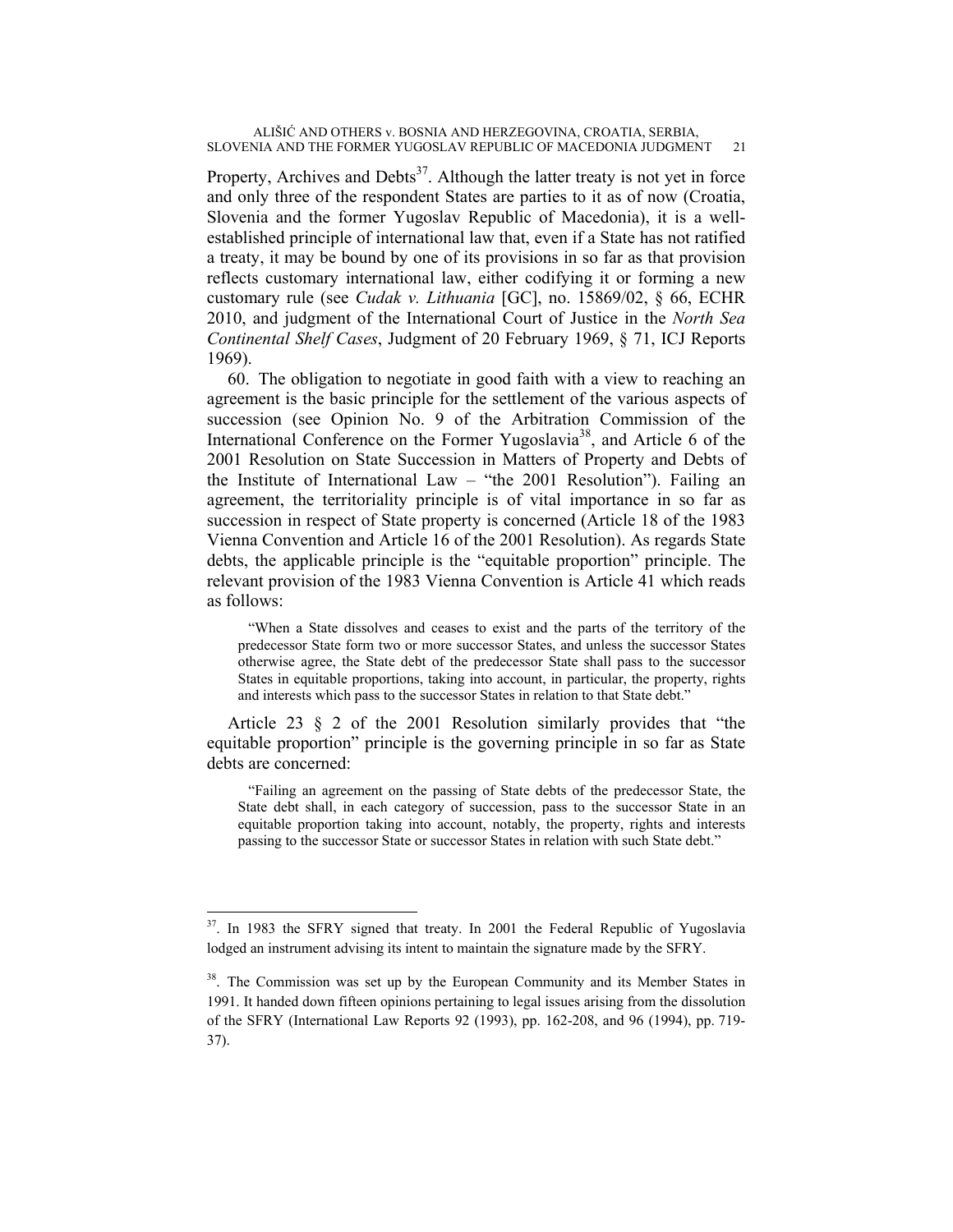Nevertheless, Articles 27-29 of the 2001 Resolution make a distinction between *national*, *localised* and *local* debts and provide that the territoriality principle applies specifically to local debts:

#### **Article 27 (National Debts)**

"1. State debts made by the predecessor State to the benefit of the whole State (national debts) are subject to the rules contained in Articles 22 and following of this Resolution.

2. The debts of public institutions and State owned enterprises which operate nationally are subject to the same rules regardless of the location of their registered office."

#### **Article 28 (Localised Debts)**

"1. State debts contracted by the predecessor State or a public institution or enterprise operating nationally, for particular projects or objects in a specific region (localised national debts), are governed by the rules contained in the previous Article.

2. However, the apportionment of this debt in accordance with the demands of equity shall take account of the passing of property (objects/installations) connected to the debt and any profit from these projects or objects benefiting the successor State on whose territory they are situated."

#### **Article 29 (Local Debts)**

...

"1. Debts of local public institutions (communes, regions, federal entities, departments, public utilities and other regional and local institutions) pass to the successor State on whose territory this public institution is situated.

6. The predecessor State and the successor State or States may by agreement otherwise settle the passing of local debts. For settlements involving private debts, the private creditors shall participate in the drafting and conclusion of this agreement."

Lastly, as regards the effect of State succession on private persons, the 2001 Resolution, in the relevant part, read as follows:

#### **Article 24 §§ 1 and 2**

"1. A succession of States should not affect the rights and obligations of private creditors and debtors.

2. Successor States shall, in their domestic legal orders, recognise the existence of rights and obligations of creditors established in the legal order of the predecessor State."

#### **Article 25**

"Successor States shall in so far as is possible respect the acquired rights of private persons in the legal order of the predecessor State."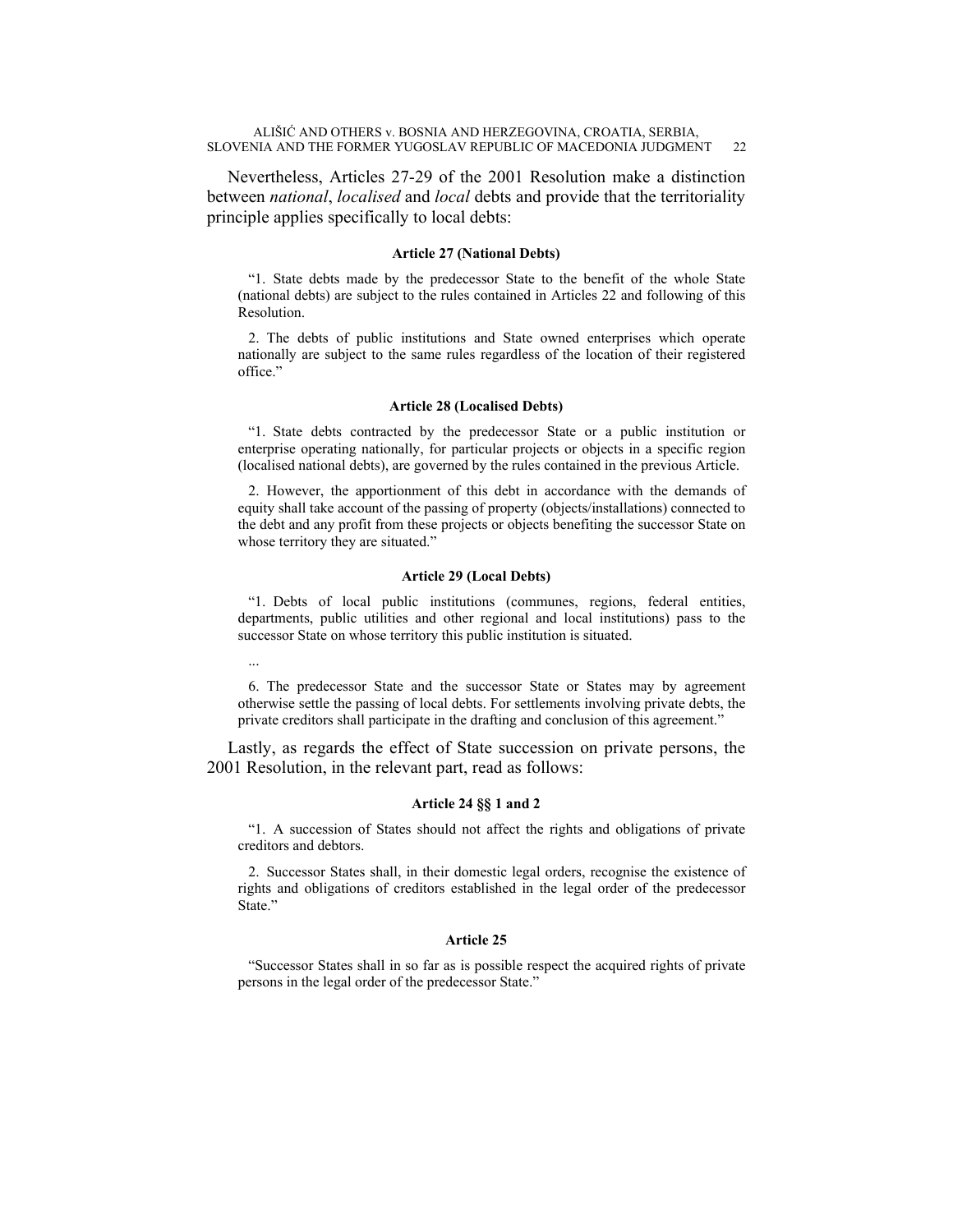## II. AGREEMENT ON SUCCESSION ISSUES AND RELEVANT PRACTICE

61. This Agreement was the result of nearly ten years of negotiations under the auspices of the International Conference on the former Yugoslavia and the High Representative (an international administrator appointed under Annex 10 to the General Framework Agreement for Peace in Bosnia and Herzegovina). It was signed on 29 June 2001 and entered into force between Bosnia and Herzegovina, Croatia, Serbia and Montenegro (later succeeded by Serbia), Slovenia and the former Yugoslav Republic of Macedonia on 2 June 2004.

62. The issue of "old" foreign-currency savings was a contentious one. The successor States had different views as to whether that issue should be dealt with as a liability of the SFRY under Annex C (Financial Assets and Liabilities) or as a private-law issue under Annex G (Private Property and Acquired Rights)<sup>39</sup>. Neither could those States agree whether the guarantees of the SFRY of "old" foreign-currency savings should be taken over by the State in which the parent bank in issue had its head office or by the State in which the deposit had actually been made. The following provisions were eventually included in Annex C to the Agreement:

#### **Article 2 § 3 (a)**

"Other financial liabilities [of the SFRY] include:

 $\overline{a}$ 

(a) guarantees by the SFRY or its National Bank of Yugoslavia of hard currency savings deposited in a commercial bank and any of its branches in any successor State before the date on which it proclaimed independence; ..."

#### **Article 7**

"Guarantees by the SFRY or its [National Bank of Yugoslavia] of hard currency savings deposited in a commercial bank and any of its branches in any successor State before the date on which it proclaimed its independence shall be negotiated without delay taking into account in particular the necessity of protecting the hard currency savings of individuals. This negotiation shall take place under the auspices of the Bank for International Settlements."

63. In 2001/2 four rounds of negotiations regarding the distribution of the SFRY's guarantees of "old" foreign-currency savings were held. As the successor States could not reach an agreement, in September 2002 the Bank for International Settlements ("the BIS") informed them that the expert, Mr Meyer, had decided to terminate his involvement in the matter and that the BIS had no further role to play in this regard. It concluded as follows:

<sup>39.</sup> See the *travaux préparatoires* of the Agreement provided by the Slovenian Government (annexes nos. 265-70).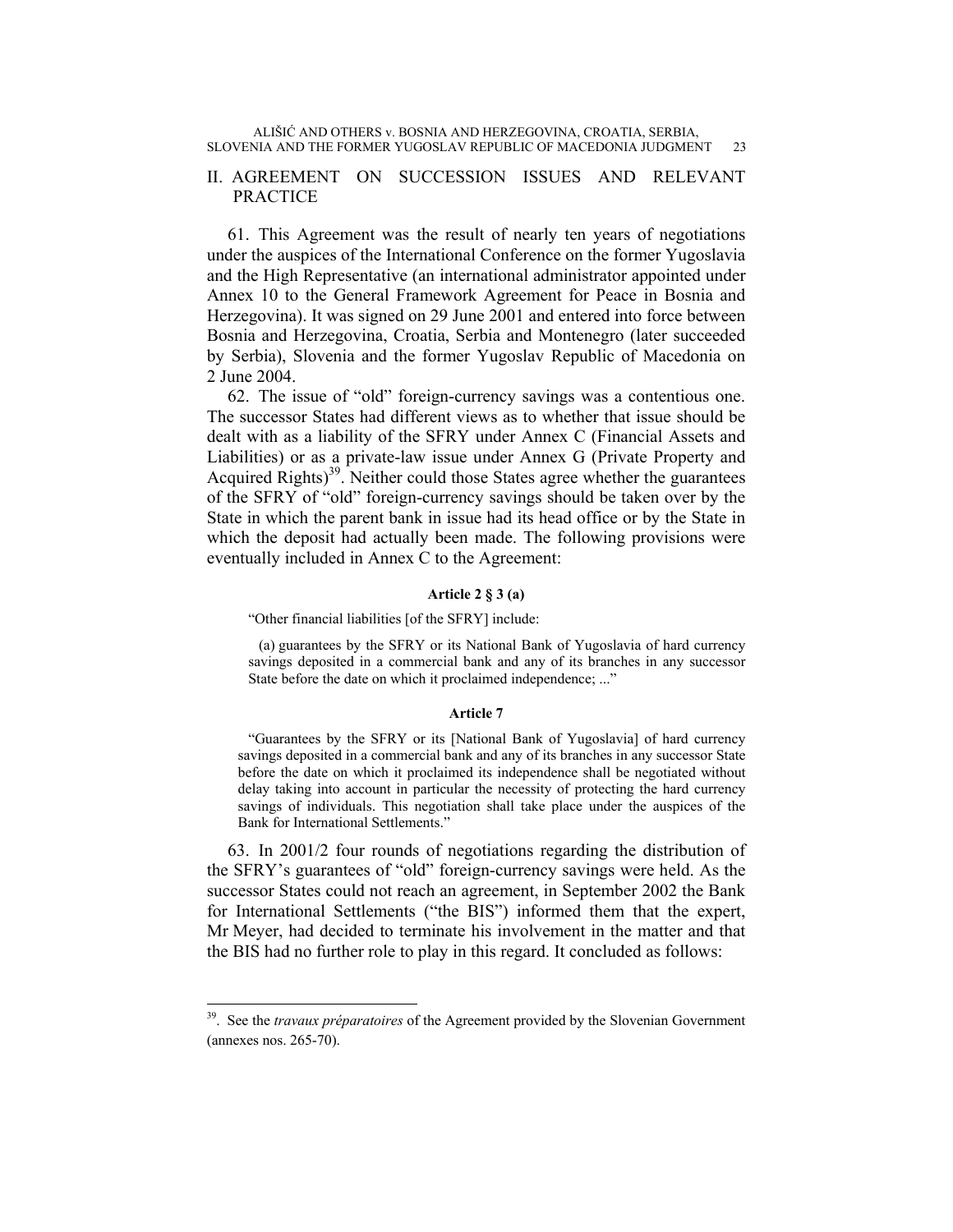"If, however, all five successor States were to decide at a later stage to enter into new negotiations about guarantees of hard currency savings deposits and were to seek the BIS' assistance in this regard, the BIS would be prepared to give consideration to providing such assistance, under conditions to be agreed."<sup>40</sup>

It appears that four successor States (all but Croatia) notified the BIS of their willingness to continue the negotiations shortly thereafter. Croatia did so in October 2010 and received a response in November 2010 which, in so far as relevant, reads as follows:

"...the BIS did recently reconsider this issue and believes that its contribution to any new round of negotiations, as part of a good offices role, could not bring added value, also bearing in mind the amount of time which lapsed since the last round of negotiations, as well as its current priorities in the field of monetary and financial stability. However, we would like to emphasise that the organisation of the bi-monthly meetings in Basel offers the practical opportunity for the governors of the successor States to discuss this matter between them on an informal basis at the BIS."<sup>41</sup>

64. It should be noted that a comparable issue of the SFRY's guarantees of savings deposited with the Post Office Savings Bank and its branches had been settled outside the negotiations of the Agreement on Succession Issues, in that each of the States had taken over the guarantees as to the branches in its territory.

65. The SFRY's financial assets were divided according to the following proportions: Bosnia and Herzegovina – 15.5%, Croatia – 23%, the former Yugoslav Republic of Macedonia – 7.5%, Slovenia – 16%, and Serbia and Montenegro (later succeeded by Serbia) – 38% (pursuant to Article 5 of Annex C to the Agreement). It would appear that in the period from 2003 until 2012 practically all foreign currency at foreign accounts of the former NBY, in the amount of around USD 237 million in US banks and USD 221 million in other banks, was divided between the successor States according to those proportions<sup>42</sup>.

66. In accordance with Article 4 of the Agreement on Succession Issues, a Standing Joint Committee of senior representatives of the successor States was established to monitor the effective implementation of the Agreement and to serve as a forum in which questions arising during its implementation could be discussed. It has so far met three times: in 2005, 2007 and 2009.

67. The following provisions of this Agreement are also relevant in this case:

<sup>&</sup>lt;sup>40</sup>. A copy of that letter was provided by the Croatian Government.

<sup>&</sup>lt;sup>41</sup>. A copy of that letter was provided by the Croatian Government.

<sup>&</sup>lt;sup>42</sup>. A copy of relevant SWIFT correspondence and other relevant documents was provided by the Serbian Government.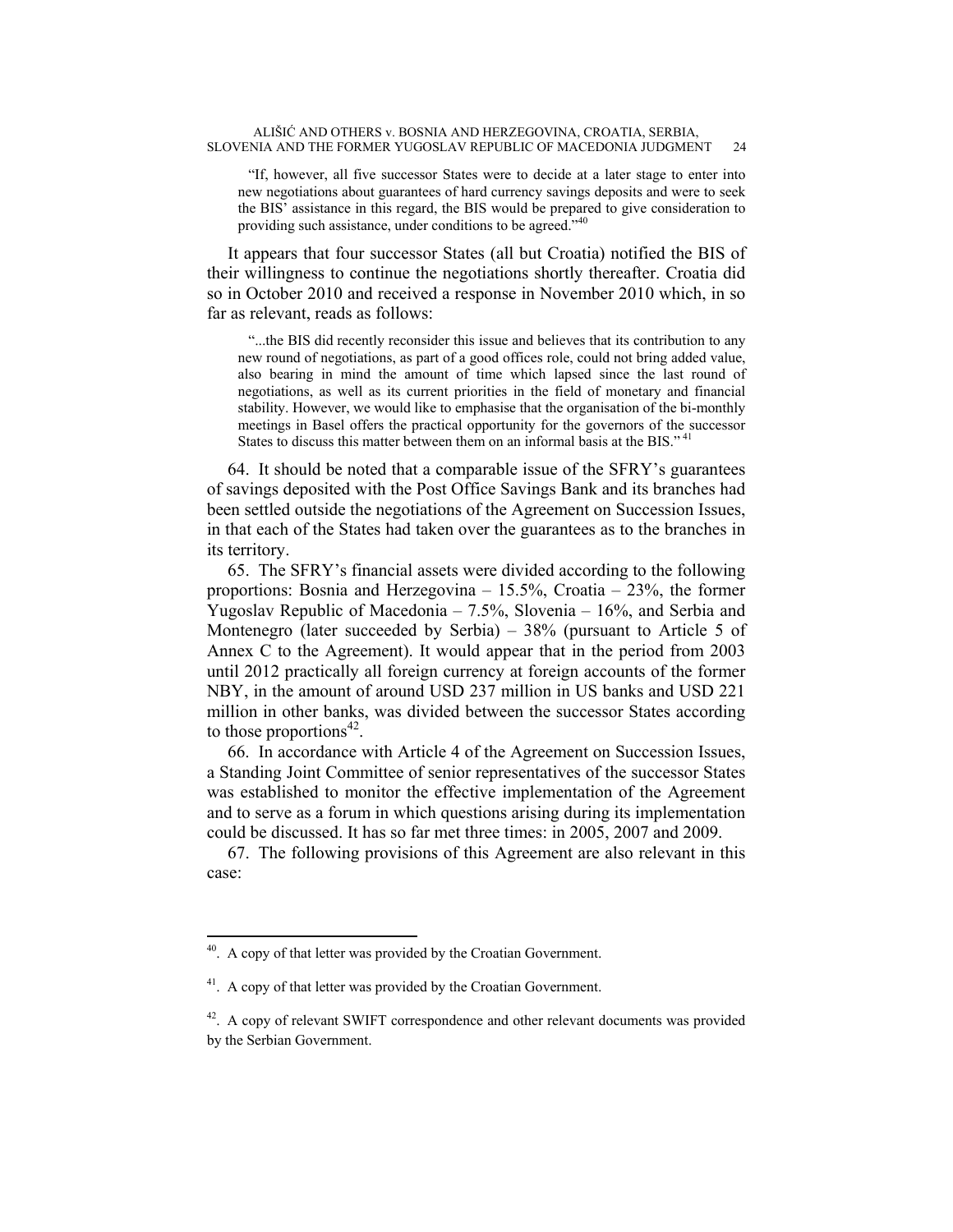#### **Article 5**

"(1) Differences which may arise over the interpretation and application of this Agreement shall, in the first place, be resolved in discussion among the States concerned.

(2) If the differences cannot be resolved in such discussions within one month of the first communication in the discussion the States concerned shall either

(a) refer the matter to an independent person of their choice, with a view to obtaining a speedy and authoritative determination of the matter which shall be respected and which may, as appropriate, indicate specific time-limits for actions to be taken; or

(b) refer the matter to the Standing Joint Committee established by Article 4 of this Agreement for resolution.

(3) Differences which may arise in practice over the interpretation of the terms used in this Agreement or in any subsequent agreement called for in implementation of the Annexes to this Agreement may, additionally, be referred at the initiative of any State concerned to binding expert solution, conducted by a single expert (who shall not be a national of any party to this Agreement) to be appointed by agreement between the parties in dispute or, in the absence of agreement, by the President of the Court of Conciliation and Arbitration within the OSCE. The expert shall determine all questions of procedure, after consulting the parties seeking such expert solution if the expert considers it appropriate to do so, with the firm intention of securing a speedy and effective resolution of the difference.

(4) The procedure provided for in paragraph (3) of this Article shall be strictly limited to the interpretation of terms used in the agreements in question and shall in no circumstances permit the expert to determine the practical application of any of those agreements. In particular the procedure referred to shall not apply to

- (a) The Appendix to this Agreement;
- (b) Articles 1, 3 and 4 of Annex B;
- (c) Articles 4 and 5(1) of Annex C;
- (d) Article 6 of Annex D.

(5) Nothing in the preceding paragraphs of this Article shall affect the rights or obligations of the Parties to the present Agreement under any provision in force binding them with regard to the settlement of disputes."

#### **Article 9**

"This Agreement shall be implemented by the successor States in good faith in conformity with the Charter of the United Nations and in accordance with international law."

## III. INTERNATIONAL CASE-LAW CONCERNING A *PACTUM DE NEGOTIANDO* IN INTER-STATE CASES

68. The obligation flowing from a *pactum de negotiando*, to negotiate with a view to concluding an agreement, must be fulfilled in good faith according to the fundamental principle *pacta sunt servanda*. On 26 January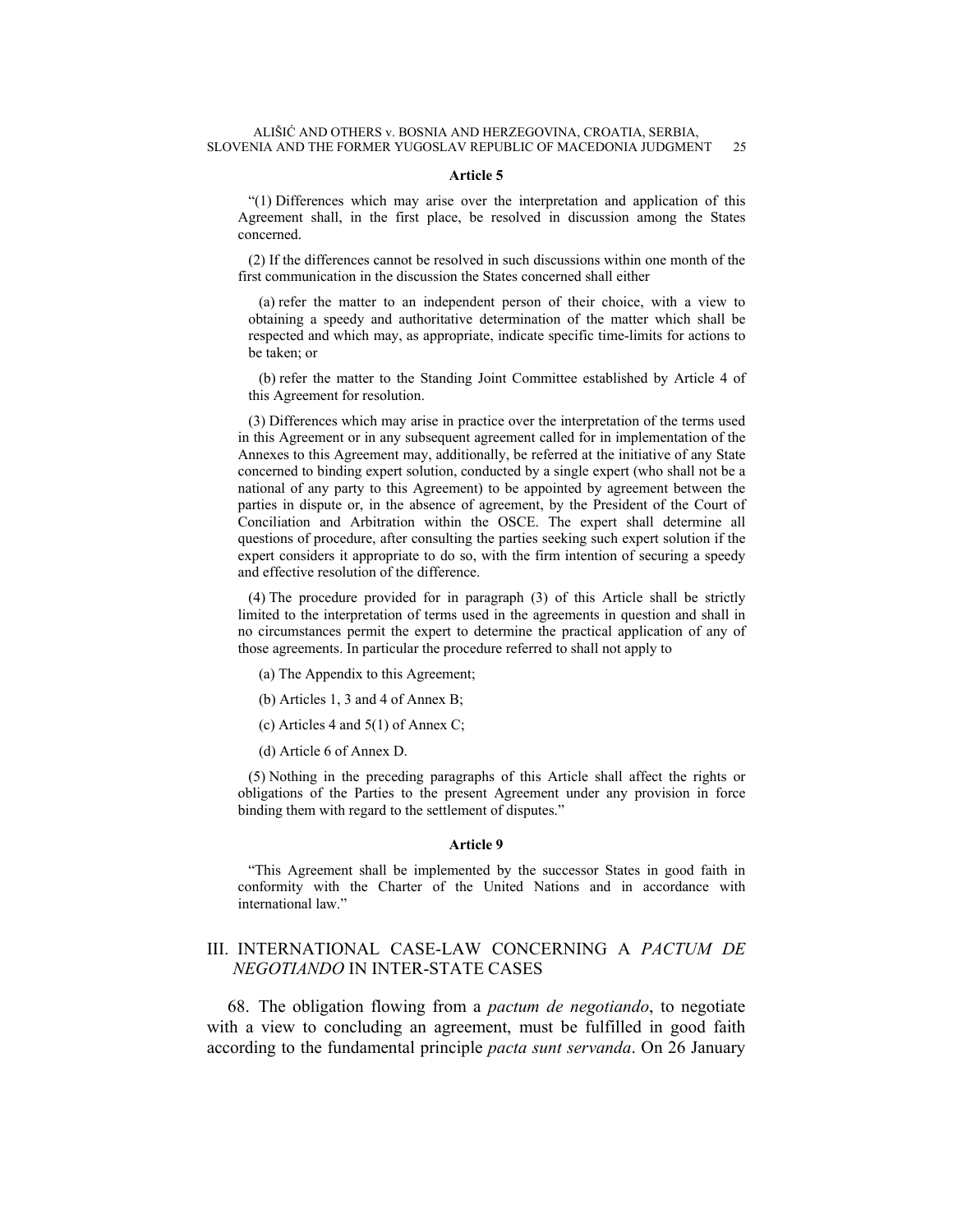## 1972 the Arbitral Tribunal for the Agreement on German External Debts in the case of *Greece v. the Federal Republic of Germany* stated, in this regard, as follows  $(\S \S 62 - 65)$ :

"However, a *pactum de negotiando* is also not without legal consequences. It means that both sides would make an effort, in good faith, to bring about a mutually satisfactory solution by way of a compromise, even if that meant the relinquishment of strongly held positions earlier taken. It implies a willingness for the purpose of negotiation to abandon earlier positions and to meet the other side part way. The language of the Agreement cannot be construed to mean that either side intends to adhere to its previous stand and to insist upon the complete capitulation of the other side. Such a concept would be inconsistent with the term 'negotiation'. It would be the very opposite of what was intended. An undertaking to negotiate involves an understanding to deal with the other side with a view to coming to terms. Though the Tribunal does not conclude that Article 19 in connection with paragraph II of Annex I absolutely obligates either side to reach an agreement, it is of the opinion that the terms of these provisions require the parties to negotiate, bargain, and in good faith attempt to reach a result acceptable to both parties and thus bring an end to this long drawn out controversy ...

The agreement to negotiate the disputed monetary claims, in this case, necessarily involves a willingness to consider a settlement. This is true, even though the dispute extends not only to the amount of the claims but to their existence as well. The principle of settlement is not thereby affected. Article 19 does not necessarily require that the parties resolve the various legal questions on which they have disagreed. For example, it does not contemplate that both sides are expected to see eye to eye on certain points separating them, such as whether the disputed claims legally exist or not, or whether they are government or private claims. As to these points, the parties, in effect, have agreed to disagree but, notwithstanding their contentions with regard to them, they did commit themselves to pursue negotiations as far as possible with a view to concluding an agreement on a settlement ...

The Tribunal considers that the underlying principle of the *North Sea Continental Shelf Cases* is pertinent to the present dispute. As enunciated by the International Court of Justice, it confirms and gives substance to the ordinary meaning of 'negotiation'. To be meaningful, negotiations have to be entered into with a view to arriving at an agreement. Though, as we have pointed out, an agreement to negotiate does not necessarily imply an obligation to reach an agreement, it does imply that serious efforts towards that end will be made."

69. The International Court of Justice has recently summarised the relevant case-law as follows (judgment of 5 December 2011 in *Application of the Interim Accord of 13 September 1995 (the former Yugoslav Republic of Macedonia v. Greece)*, § 132, ICJ Reports 2011):

"The Court notes that the meaning of negotiations for the purposes of dispute settlement, or the obligation to negotiate, has been clarified through the jurisprudence of the Court and that of its predecessor, as well as arbitral awards. As the Permanent Court of International Justice already stated in 1931 in the case concerning *Railway Traffic between Lithuania and Poland*, the obligation to negotiate is first of all 'not only to enter into negotiations, but also to pursue them as far as possible, with a view to concluding agreements'. No doubt this does not imply 'an obligation to reach an agreement' (*Railway Traffic between Lithuania and Poland, Advisory Opinion, 1931, P.C.I.J., Series A/B, No. 42*, p. 116; see also *Pulp Mills on the River Uruguay*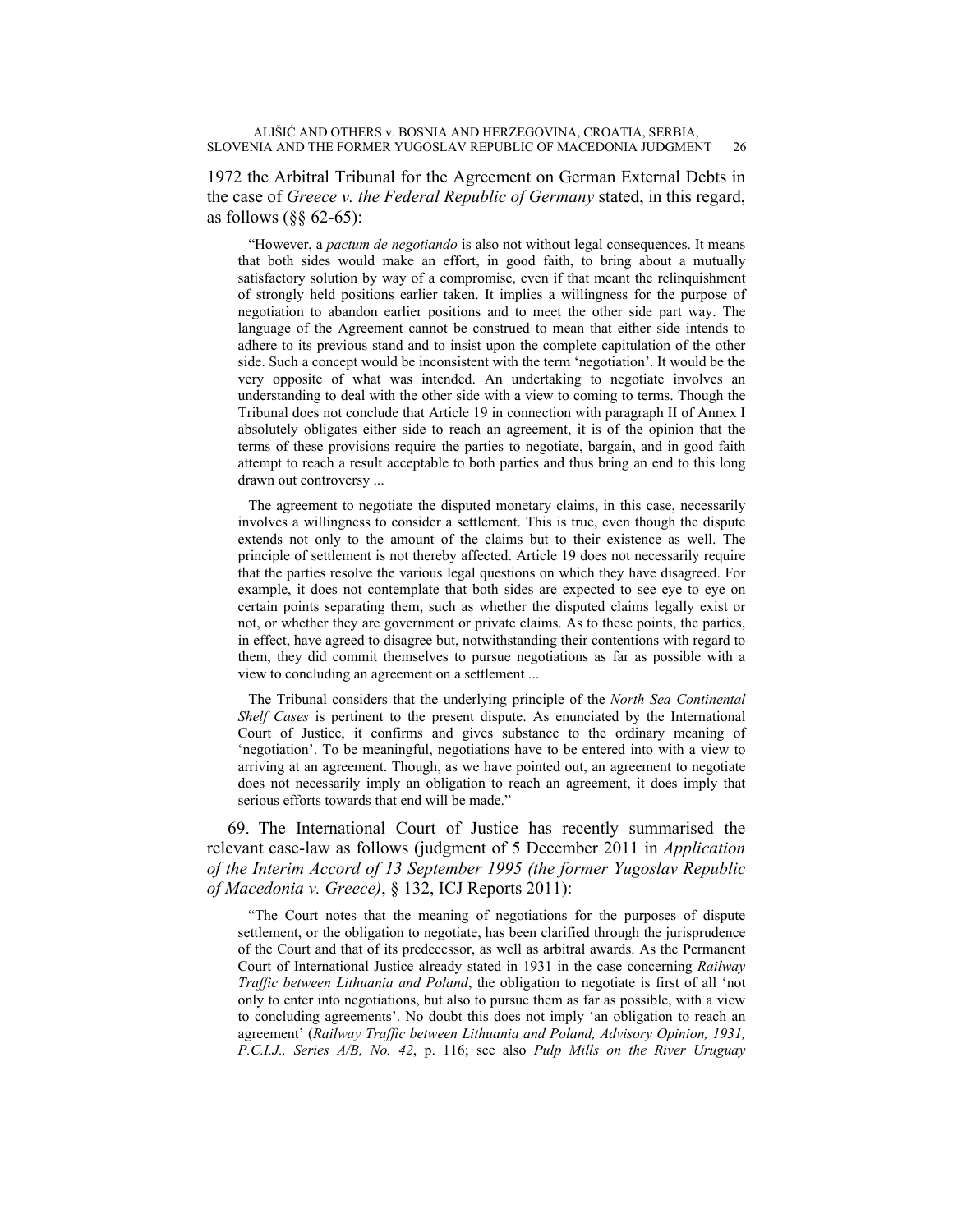*(Argentina* v. *Uruguay), Judgment, I.C.J. Reports 2010 (I)*, p. 68, para. 150), or that lengthy negotiations must be pursued of necessity (*Mavrommatis Palestine Concessions, Judgment No. 2, 1924, P.C.I.J., Series A, No. 2*, p. 13). However, States must conduct themselves so that the 'negotiations are meaningful'. This requirement is not satisfied, for example, where either of the parties 'insists upon its own position without contemplating any modification of it' (*North Sea Continental Shelf (Federal Republic of Germany/Denmark; Federal Republic of Germany/Netherlands), Judgment, I.C.J. Reports 1969*, p. 47, para. 85; see also *Pulp Mills on the River Uruguay (Argentina* v. *Uruguay), Judgment, I.C.J. Reports 2010 (I)*, p. 67, para. 146) or where they obstruct negotiations, for example, by interrupting communications or causing delays in an unjustified manner or disregarding the procedures agreed upon (*Lake Lanoux Arbitration (Spain/France) (1957), Reports of International Arbitral Awards (RIAA)*, Vol. XII, p. 307). Negotiations with a view to reaching an agreement also imply that the parties should pay reasonable regard to the interests of the other (*Fisheries Jurisdiction (United Kingdom* v. *Iceland), Merits, Judgment, I.C.J. Reports 1974*, p. 33, para. 78). As for the proof required for finding of the existence of bad faith (a circumstance which would justify either Party in claiming to be discharged from performance), 'something more must appear than the failure of particular negotiations' (Arbitration on the *Tacna*‑*Arica Question (Chile/Peru) (1925), RIAA*, Vol. II, p. 930). It could be provided by circumstantial evidence but should be supported 'not by disputable inferences but by clear and convincing evidence which compels such a conclusion' *(ibid.).*"

## IV. JUDGMENT E-16/11 OF THE EFTA COURT OF 28 JANUARY 2013

70. Landsbanki, a privately-owned Icelandic bank, had branches in the Netherlands and the United Kingdom, which provided online savings accounts under the brand name Icesave. Such deposits were covered by the Icelandic deposit-guarantee scheme, as well as the Dutch and UK schemes, respectively.

71. In 2008 Landsbanki collapsed and the Icelandic Government set up New Landsbanki pursuant to its emergency legislation to prevent a systemic crisis. Domestic deposits were transferred to New Landsbanki. The Dutch and UK deposits were not so transferred. Shortly after the setting up of New Landsbanki and the transfer of the domestic deposits to that bank, the obligation to pay was triggered under the Icelandic deposit-guarantee scheme, including for Dutch and UK deposits. Unlike domestic depositors, depositors with the branches in the Netherlands and the United Kingdom received no compensation from the Icelandic scheme, but they eventually received payment from the Dutch and UK schemes.

72. In 2011 the Surveillance Authority of the European Free Trade Association (EFTA) lodged an application with the EFTA Court. It sought a determination that Iceland, a Contracting Party to the European Economic Area ("EEA") Agreement, had failed to abide by its obligations resulting from the Directive 94/19/EC of the European Parliament and the Council of 30 May 1994 on deposit-guarantee schemes because it did not ensure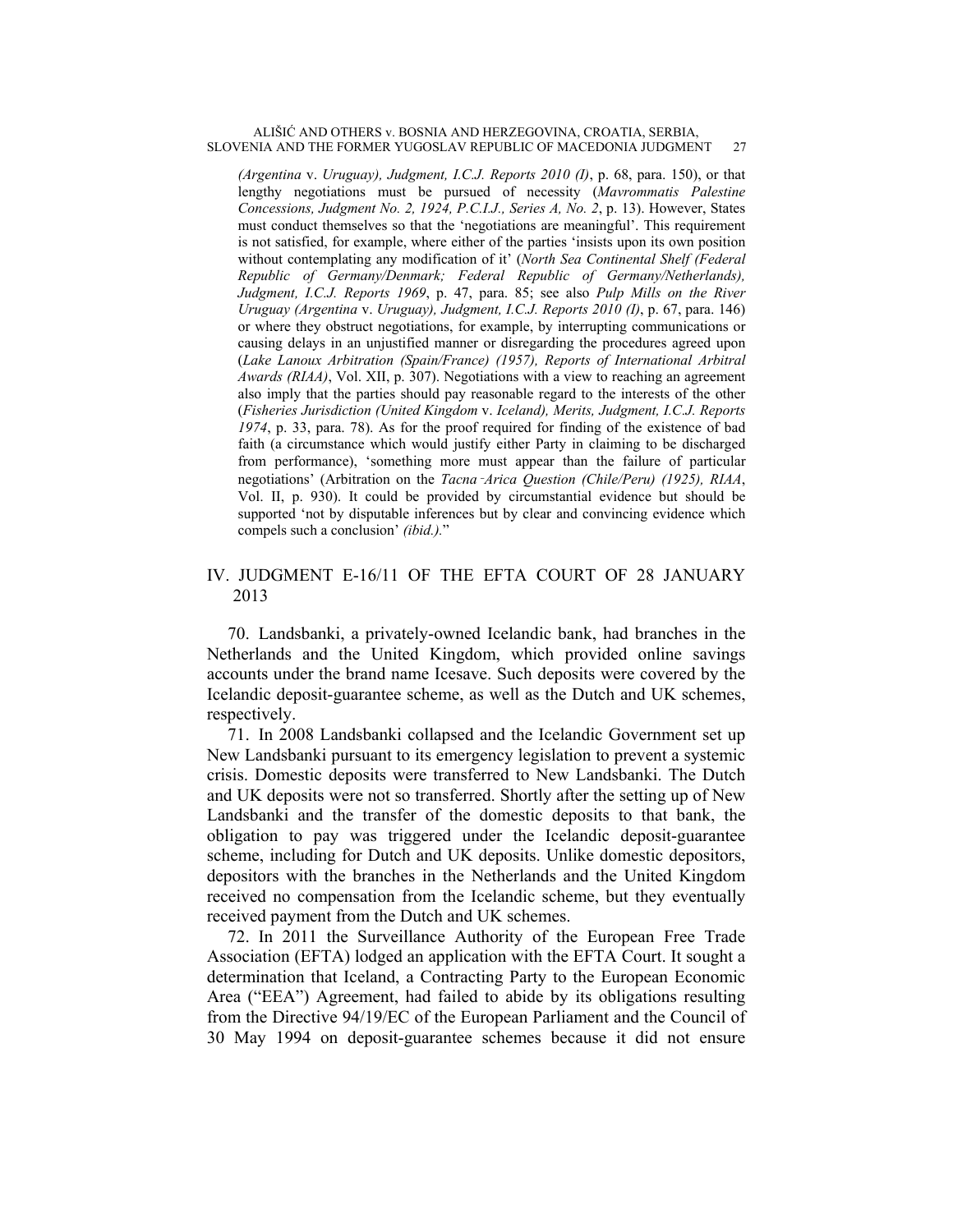payment of the minimum amount of compensation  $(20,000 \text{ euros}^{43})$  to depositors in the Netherlands and the United Kingdom within the given time limits. The application was supported by the European Commission as intervener.

73. In its judgment of 28 January 2013, the EFTA Court concluded that, although the EU law rules concerning the single market had been transposed into the EEA legal order, there had been no violation of that Directive by Iceland. Notably, it held that the Directive did not oblige States and their authorities to ensure compensation if a deposit-guarantee scheme was unable to cope with its obligations in the event of a systemic crisis. It also emphasised that States enjoyed "a wide margin of discretion in making fundamental choices of economic policy in the specific event of a systemic crisis".

## THE LAW

 $\overline{a}$ 

74. The applicants submitted that their inability to withdraw their "old" foreign-currency savings from their accounts at branches located in Bosnia and Herzegovina of a Slovenian bank, in the case of the first two applicants, and of a Serbian bank, in the case of the third applicant, amounted to a breach of Article 1 of Protocol No. 1 taken alone and in conjunction with Article 14 of the Convention by all of the respondent States. They also alleged a violation of Article 13 of the Convention.

## I. THE GOVERNMENTS' PRELIMINARY OBJECTIONS

75. The Governments invited the Grand Chamber to review the Chamber's decision of 17 October 2011 declaring the application admissible. Each of the respondent Governments argued that the applicants were not within their own "jurisdiction" (Article 1 of the Convention), but within that of other respondent Governments. The Serbian and Slovenian Governments further submitted that the applicants' claims did not relate to any "possessions" within the meaning of Article 1 of Protocol No. 1 and that their application was consequently incompatible *ratione materiae* with the Convention. All the Governments relied on precisely the same grounds as before the Chamber (see paragraphs 49-50 of the admissibility decision).

76. The applicants disputed these objections and relying, *inter alia*, on the findings of the Chamber, requested the Court to reject them.

<sup>&</sup>lt;sup>43</sup>. The coverage level was increased from 20,000 euros to 100,000 euros in 2010 (Directive 2009/14/EC of the European Parliament and of the Council of 11 March 2009 amending Directive 94/19/EC on deposit-guarantee schemes).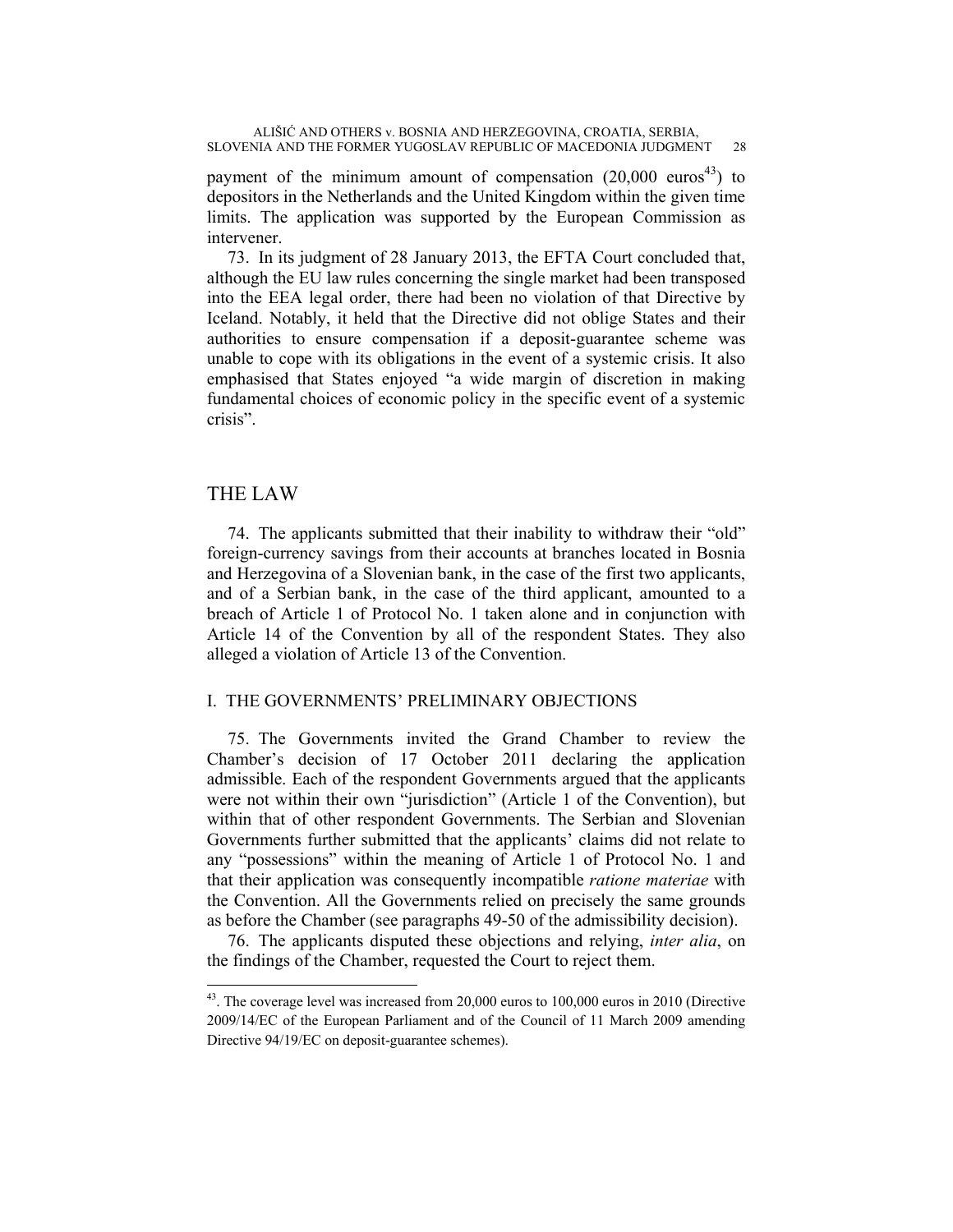77. The Chamber held that the applicants were within the jurisdiction of all the respondent States given that the latter had accepted in the context of the succession negotiations that "old" foreign-currency savings were part of the SFRY's financial liabilities which they should share (see paragraphs 38 and 58 of the admissibility decision). It further took into account the obligation of successor States under international law to settle together all aspects of succession by agreement (see paragraphs 36 and 58 of that decision). As to the issue of compatibility *ratione materiae*, the Chamber found it established on the evidence that there was no reason to doubt that the applicants indeed had "old" foreign-currency savings in the amounts indicated by them. It also held that the applicants' claims had survived the dissolution of the SFRY for a number of reasons (see paragraphs 52-55 of the admissibility decision). It emphasised, notably, that the legislation of the successor States had never extinguished the applicants' claims or deprived them of legal validity in any other manner and there had never been any doubt that some or all of the successor States would in the end have to repay the applicants:

"Indeed, the successor States have on many occasions clearly demonstrated their unequivocal commitment to ensuring that those in the present applicants' situation obtain the payment of their 'old' foreign-currency savings in one way or another (contrast *Bata v. the Czech Republic* (dec.), no. 43775/05, 24 June 2008, where the respondent State has never demonstrated any sign of acceptance or acknowledgment of the applicant's claim and has remained hostile to all such claims since the fall of the communist regime). Moreover, those States have accepted that the 'old' foreigncurrency savings were part of the financial liabilities of the SFRY which they should divide, as they divided other financial liabilities and assets of the SFRY... Given the special features of this case, it must be distinguished from cases such as *X, Y and Z v. Germany* (no. 7694/76, Commission decision of 14 October 1977, Decisions and Reports (DR) 12, p. 131), *S.C. v. France* (no. 20944/92, Commission decision of 20 February 1995, DR 80, p. 78), and *Abraini Leschi and Others v. France* (no. 37505/97, Commission decision of 22 April 1998, DR 93, p. 120) in which it was held that the impugned international treaties, in the absence of any implementing legislation, had not created individual rights to compensation for the applicants which could fall within the scope of Article 1 of Protocol No. 1."

78. It is noted that the Grand Chamber is not precluded from deciding in appropriate cases questions concerning the admissibility of an application under Article 35  $\S$  4 of the Convention, as that provision enables the Court to reject any application which it considers inadmissible "at any stage of the proceedings". Therefore, even at the merits stage and subject to Rule 55, the Court may reconsider a decision to declare an application admissible where it concludes that it should have been declared inadmissible for one of the reasons given in the first three paragraphs of Article 35 of the Convention (see *Odièvre v. France* [GC], no. 42326/98, § 22, ECHR 2003-III).

79. However, the Grand Chamber, having examined the Governments' objections, finds that they do not justify reconsidering the Chamber's decision to dismiss the preliminary objections which the Governments had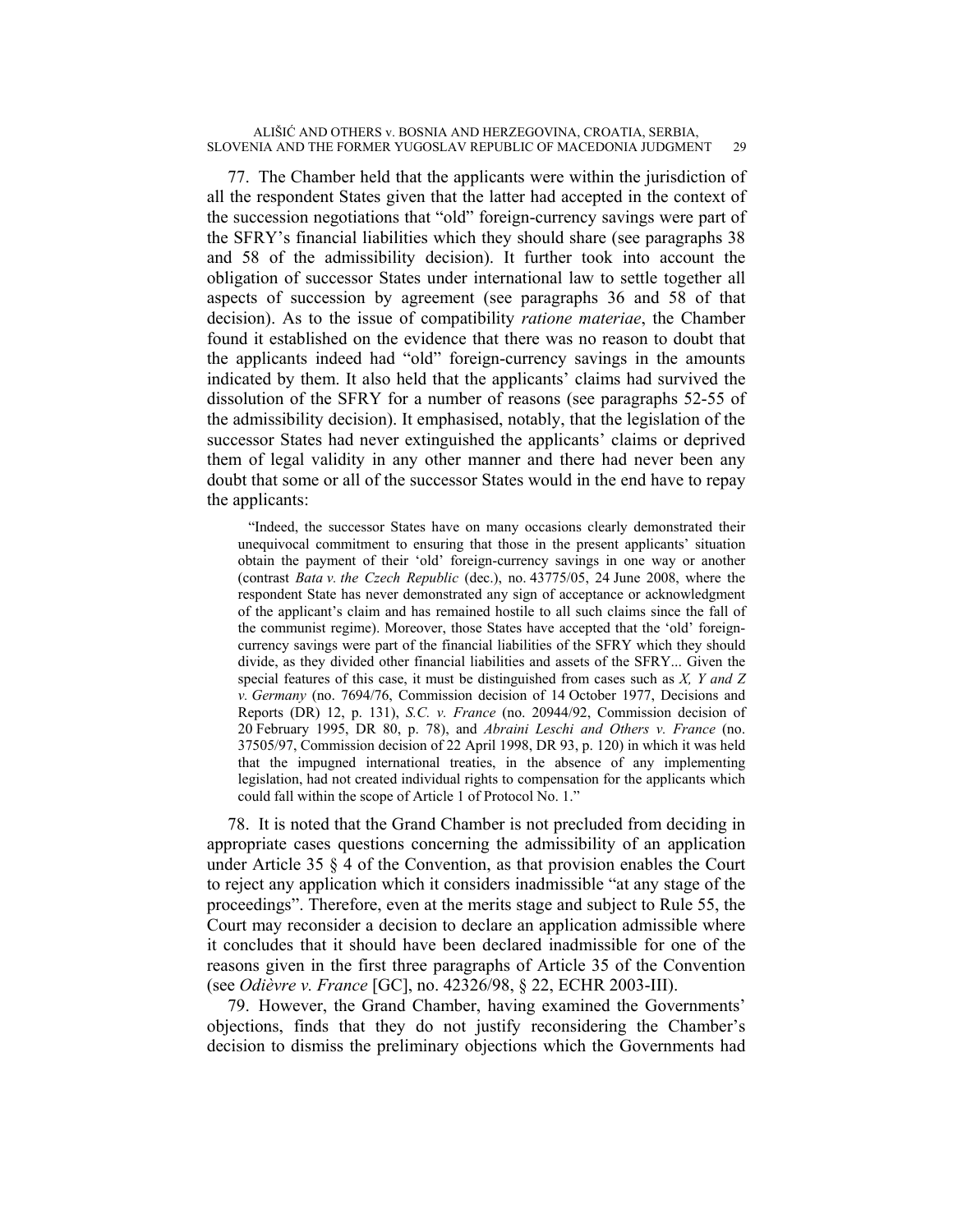raised before it. Indeed, the Grand Chamber cannot but note that, in addition to the reasons relied on by the Chamber, the decisions of the Serbian and Slovenian courts set out in paragraphs 44, 49 and 51 above show that claims such as those under consideration in this case survived the dissolution of the SFRY. Furthermore, as regards the Slovenian Government's questioning of the existence and exact amount of the applicants' savings, the Grand Chamber has again examined all the evidence in the file, notably a copy of bank statements showing the balance in the accounts of Ms Ališić and Mr Sadžak on 31 December 1991, a copy of Mr Sadžak's deposit contract, excerpts from Mr Šahdanović's bankbook indicating the balance in one of his accounts on 17 April 1992, official data provided by the Serbian Government in the proceedings before the Chamber indicating the balance in Mr Šahdanović's accounts on 3 January 2002, data on microfiche regarding the accounts of Ms Ališić and Mr Sadžak provided by the Government of Bosnia and Herzegovina, and a document issued by the FBH Privatisation Agency stating that the applicants had not used their "old" foreign-currency savings in the privatisation process.

80. The Grand Chamber, also taking into consideration the exceptional circumstances of the present case, concludes that it has been demonstrated beyond reasonable doubt that the applicants have "old" foreign-currency savings in the amounts indicated in paragraph 10 above and finds it sufficiently established that these deposits did constitute "possessions" for the purposes of Article 1 of Protocol No. 1 (see, among other authorities, *Gayduk and Others v. Ukraine* (dec.), no. 45526/99, decision of 2 July 2002, with regard to the initial deposits; *Merzhoyev v. Russia*, no. 68444/01, § 48, 8 October 2009; *Suljagić v. Bosnia and Herzegovina*, no. 27912/02, § 35, 3 November 2009; *Boyajyan v. Armenia*, no. 38003/04, § 54, 22 March 2011; *Kotov v. Russia* [GC], no. 54522/00, § 90, 3 April 2012; and *A. and B. v. Montenegro*, no. 37571/05, § 68, 5 March 2013).

81. Consequently, the Grand Chamber rejects the preliminary objections of the respondent Governments. It is noted that, unlike their position before the Chamber, none of the Governments raised an objection in their submissions to the Grand Chamber alleging the applicants' failure to exhaust domestic remedies.

## II. ALLEGED VIOLATION OF ARTICLE 1 OF PROTOCOL No. 1

## 82. Article 1 of Protocol No. 1 to the Convention reads as follows:

"Every natural or legal person is entitled to the peaceful enjoyment of his possessions. No one shall be deprived of his possessions except in the public interest and subject to the conditions provided for by law and by the general principles of international law.

The preceding provisions shall not, however, in any way impair the right of a State to enforce such laws as it deems necessary to control the use of property in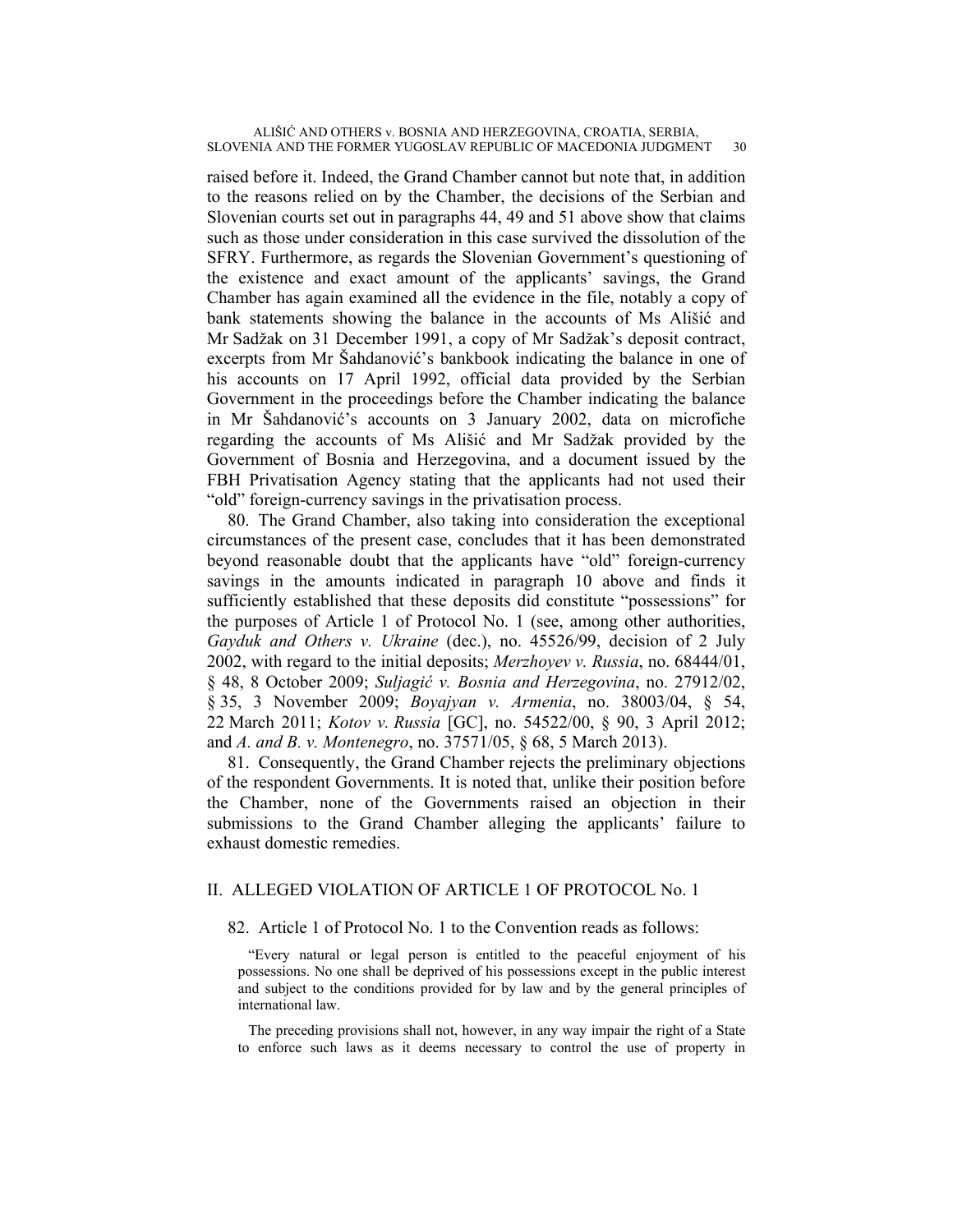accordance with the general interest or to secure the payment of taxes or other contributions or penalties."

## **A. The Chamber's conclusions**

83. The Chamber found that the issue of "old" foreign-currency savings in the Sarajevo branch of Ljubljanska Banka Ljubljana and the Tuzla branch of Investbanka was a succession matter (see the admissibility decision in the present case). Further, while emphasising that it was not the Court's task to settle this issue in the place of the respondent States, it held that it could nevertheless examine whether the applicants' inability to use their savings for more than twenty years, precisely because of the failure of the respondent States to settle it, had amounted to a violation of Article 1 of Protocol No. 1 by any of those States. The Chamber found in the affirmative with respect to Slovenia (as to Ms Ališić and Mr Sadžak) and with respect to Serbia (as to Mr Šahdanović), taking into account a number of factors, such as the ownership of the banks, legislative and other measures taken regarding the banks' assets, the status of the branches at stake after the dissolution of the SFRY, the transfer of the funds of those branches to the parent banks, the collapse of the negotiations conducted under the auspices of the Bank for International Settlements in 2002 and a lack of any meaningful negotiations as to this matter thereafter (see paragraphs 66-74 of the Chamber judgment). It further concluded that there had been no breach of that Article by any of the other respondent States.

## **B. The parties' submissions**

## *1. The applicants*

84. The applicants argued that all the respondent States, as the successor States of the SFRY, should pay back their "old" foreign-currency savings in view of the fact that they had failed to settle this remaining succession issue. The applicants submitted that they should do so according to the proportions used for the division of the SFRY's assets (see paragraph 65 above).

## *2. The respondent Governments (in alphabetical order)*

## **(a) Bosnia and Herzegovina**

85. The Government of Bosnia and Herzegovina asserted that the issue of the applicants' "old" foreign-currency savings was of a civil-law nature. The applicants and the banks under consideration had entered into civil-law contracts which entitled the applicants to withdraw their savings at any time, either from one of the branches or directly from the headquarters (pursuant to Yugoslav civil law, banks were liable for the debts of their branches). Admittedly, all foreign-currency deposits had been guaranteed by the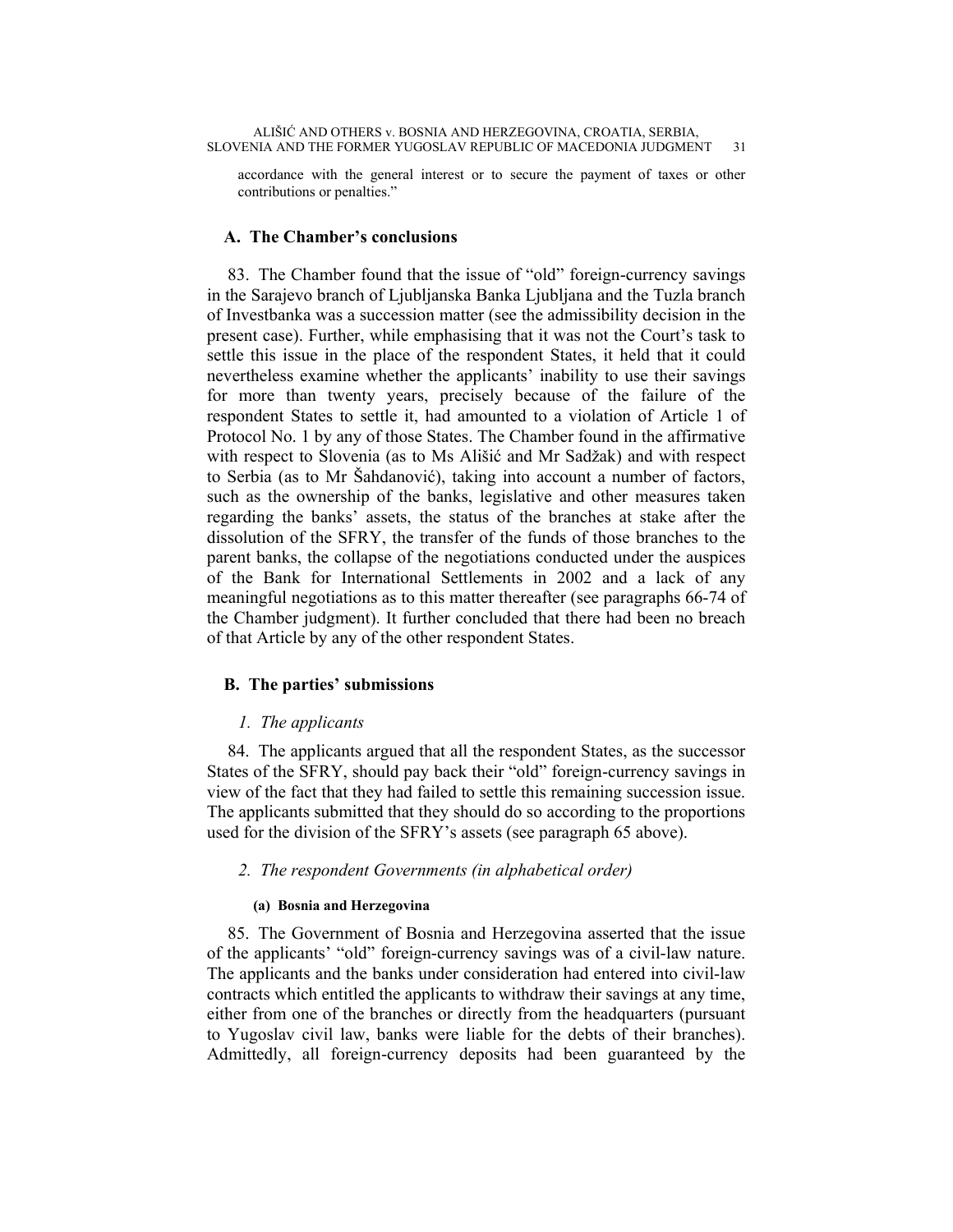SFRY, but the guarantee had never been activated as the banks under consideration had remained solvent until the dissolution of the SFRY. Liability had thus not shifted from the banks to the SFRY. Accordingly, the question at stake regarding the applicants' savings was not a succession issue. They were of the opinion that the Slovenian and Serbian Governments should be held responsible for the debts of Ljubljanska Banka Ljubljana and Investbanka, respectively, since they were responsible for those banks' inability to service their debts. Notably, the Slovenian Government had, by virtue of law, transferred most of the assets of Ljubljanska Banka Ljubljana to a new bank (see paragraph 49 above); the Serbian Government had written off the debts of State-owned companies to Investbanka in order to be able to privatise them and gain millions in profit.

86. The Government of Bosnia and Herzegovina added that the branches of Ljubljanska Banka Ljubljana and Investbanka had been required to transfer foreign currency collected from their clients to the headquarters. As a result, the vaults of the branches situated in Bosnia and Herzegovina had been almost empty when the SFRY dissolved, this being a further reason to hold Slovenia and Serbia responsible in the present case.

### **(b) Croatia**

87. The Croatian Government submitted that Slovenia and Serbia should be held responsible for the reasons advanced by the Bosnian-Herzegovinian Government (paragraphs 85-86 above). They added that the restructuring of Ljubljanska Banka Ljubljana had not been needed to prevent the collapse of that bank, as claimed by the Slovenian Government, but had been aimed at shielding that bank from liability towards savers at its branches located outside Slovenia. In this connection, the Croatian Government provided a copy of a report issued by Moody's in 1997 showing that the assets of Nova Ljubljanska Banka, which had been founded with assets of Ljubljanska Banka Ljubljana only a couple of years earlier (see paragraph 49 above), were around USD 3.7 billion.

88. The Croatian Government also pointed out that the Memorandum of Understanding between Croatia and Slovenia of 11 March 2013, urging further succession negotiations, had concerned only the savings which had been transferred from the Zagreb branch of Ljubljanska Banka Ljubljana to Croatian banks in the 1990s (see paragraph 43 above). Therefore, contrary to what was argued by the Slovenian Government, the Memorandum should not be interpreted as an acceptance that all "old" foreign-currency savings in the branches of Ljubljanska Banka Ljubljana located outside Slovenia were a succession issue (see paragraph 92 below).

## **(c) Serbia**

89. The Serbian Government argued that it had an obligation pursuant to international rules of State succession and the Agreement on Succession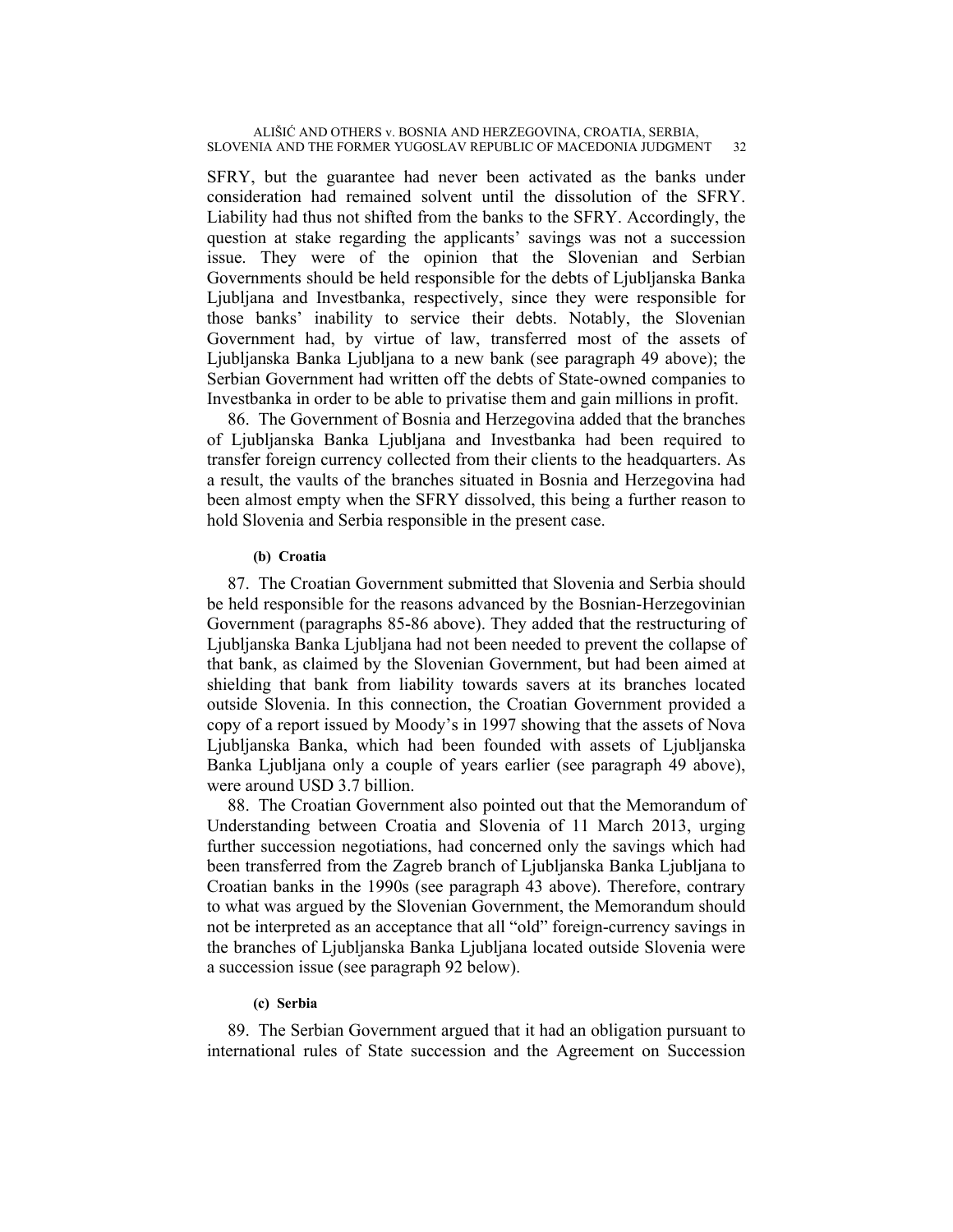Issues only to negotiate in good faith the issue of "old" foreign-currency savings in the branches of Investbanka located outside Serbia. Accordingly, the Court should limit its analysis to the question whether such negotiations had been pursued, rather than consider the substantive question as to which State should pay back the applicants' savings. If the Court were nevertheless to decide to deal with that question, the Serbian Government maintained that Bosnia and Herzegovina should be held responsible in the present case. They relied on different grounds, notably the territoriality principle and the measures taken by that State with regard to "old" foreign-currency savings (see paragraphs 24-28 above). They also claimed that Bosnia and Herzegovina had benefitted the most from "old" foreign-currency savings in the Tuzla branch of Investbanka. By way of example, they submitted a copy of loan contracts between the Tuzla branch of Investbanka, on the one hand, and a Bosnian-Herzegovinian company, a branch of a Serbian company located in Bosnia and Herzegovina and a resident of Bosnia and Herzegovina, on the other.

90. The Slovenian Government's claim (see paragraph 95 below) that foreign currency had ended up either in the NBY's foreign accounts or at the NBY in Belgrade had not been substantiated. The Serbian Government underlined the fact that foreign currency had, as a rule, been re-deposited with the NBY according to the accounting or "pro forma" method, which did not require physical transfer of funds (see paragraph 17 above). Moreover, foreign currency which had been transferred to the NBY's foreign accounts had already been divided between the successor States (see paragraph 65 above).

91. Lastly, the Serbian Government admitted that Mr Šahdanović's savings had been frozen for many years pursuant to the Serbian legislation (namely, the 1998 and 2002 Old Foreign-Currency Savings Acts), but maintained that the measure was necessary in order to "protect the liquidity of the State funds in the light of the difficult economic situation and financial collapse the country was going through". Furthermore, it did not impose an excessive individual burden on the applicant. The issue of Mr Šahdanović's savings and those of many others in branches of Serbian banks located outside Serbia should be agreed upon amongst the successor States of the SFRY in succession negotiations. They further relied on *Molnar Gabor v. Serbia* (no. 22762/05, 8 December 2009), where the Court had indeed held that the legislation in question had struck a fair balance between the general interest of the community and the applicant's persisting legitimate claim to his original savings, as well as the rights of all others in the same situation.

## **(d) Slovenia**

92. The Slovenian Government affirmed that the issue of the applicants' "old" foreign-currency savings in the Sarajevo branch of Ljubljanska Banka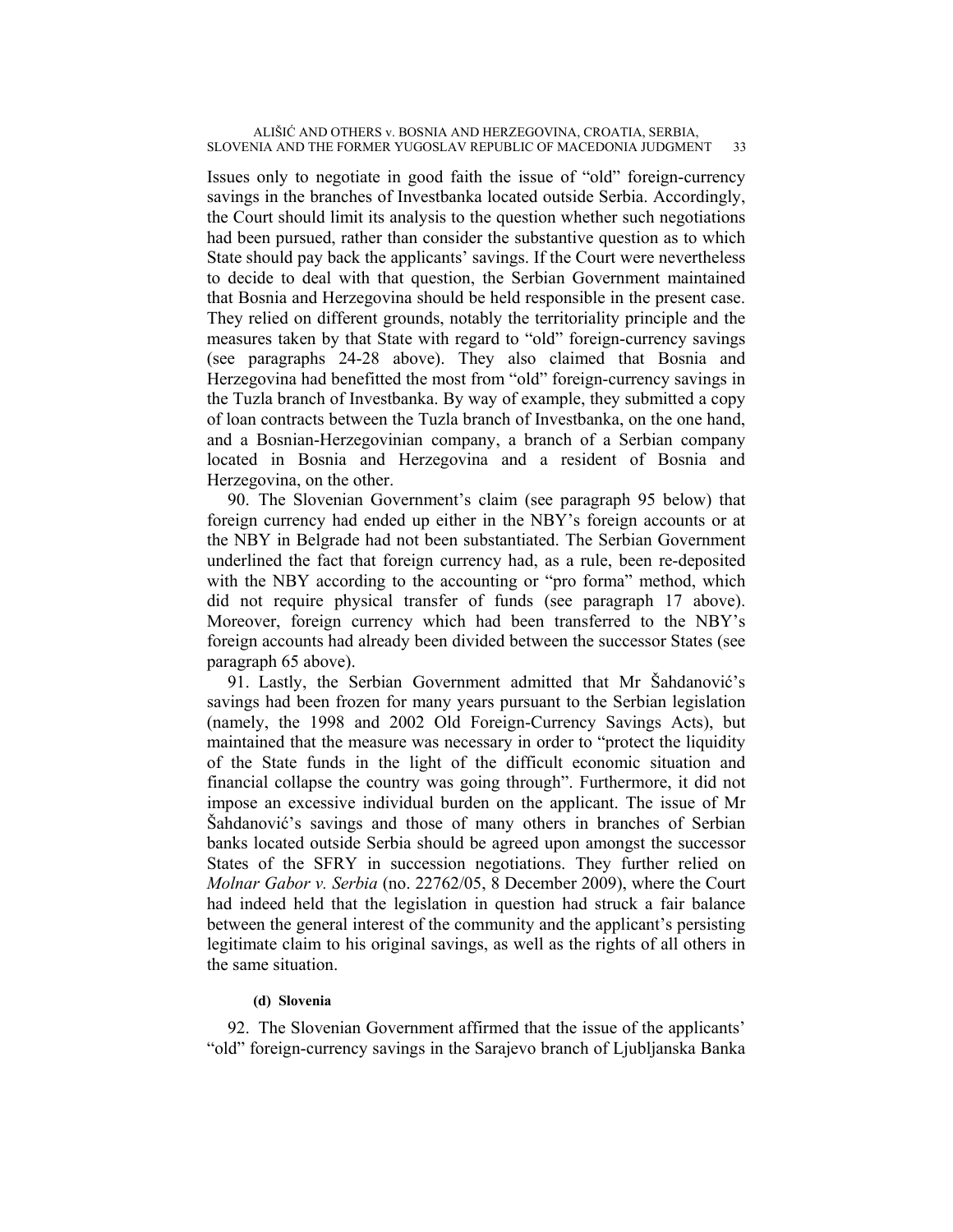Ljubljana and the Tuzla branch of Investbanka was a succession issue. They relied in that regard on, *inter alia*, the Agreement on Succession Issues (see paragraphs 62-63 above) and the Memorandum of Understanding between Croatia and Slovenia of 2013 (see paragraph 43 above). In their opinion, the Court should therefore limit its analysis to the question whether negotiations concerning that issue had been pursued in good faith, rather than examine the substantive question as to which State should repay the applicants. If the Court were nevertheless to decide to deal with that question, they argued that Bosnia and Herzegovina should be held responsible, on the basis of the territoriality principle, for "old" foreign-currency savings in the branches in issue. A further reason was the fact that Bosnia and Herzegovina had not expressly excluded its liability for such savings until 2004 (see paragraphs 24-28 above).

93. Furthermore, as Ljubljanska Banka Ljubljana had been on the verge of bankruptcy, they had had to restructure it in 1994. However, the Slovenian State should not be held liable for debts of that bank only because it had become its owner as a result of the rehabilitation process. Otherwise, it was argued, no State would be able to rehabilitate a bank with negative capital without incurring full liability for its debt. In any event, they submitted that Ljubljanska Banka Ljubljana had never exercised public functions; that it had never acted on specific instructions of the State as to the non-payment of the applicants' "old" foreign-currency savings; and that it was subject to the ordinary law (that is, Slovenian company law). The mere fact that a State was the owner of a company, and in that sense controlled it, was not sufficient to attribute its activities to the State or to hold the State liable for the company's debts pursuant to customary international law, as codified in the International Law Commission's Draft Articles on the Responsibility of States for Internationally Wrongful Acts.

94. The Slovenian Government further submitted that they had not been obliged to rehabilitate Ljubljanska Banka Ljubljana's Sarajevo branch. They referred to the deposit-guarantee schemes adopted by several member States of the Council of Europe, including Belgium, France, Portugal, Switzerland, the United Kingdom and the Netherlands, which accorded deposit guarantees only to branches of domestic banks located on their respective territories. In addition, they relied on judgment E-16/11 of the EFTA Court of 28 January 2013 (see paragraphs 71-73 above). The EFTA Court had emphasised that States enjoyed a "wide margin of discretion in making fundamental choices of economic policy in the specific event of a systemic crisis". The same was true under Article 1 of Protocol No. 1.

95. Lastly, whilst it was true that foreign currency had been transferred on a regular basis from Ljubljanska Banka Ljubljana's Sarajevo branch to the National Bank of Slovenia, some funds had subsequently been sent back to Sarajevo (see paragraph 18 above). The funds that had not been sent back to Sarajevo had been recorded as a claim of the Sarajevo branch against the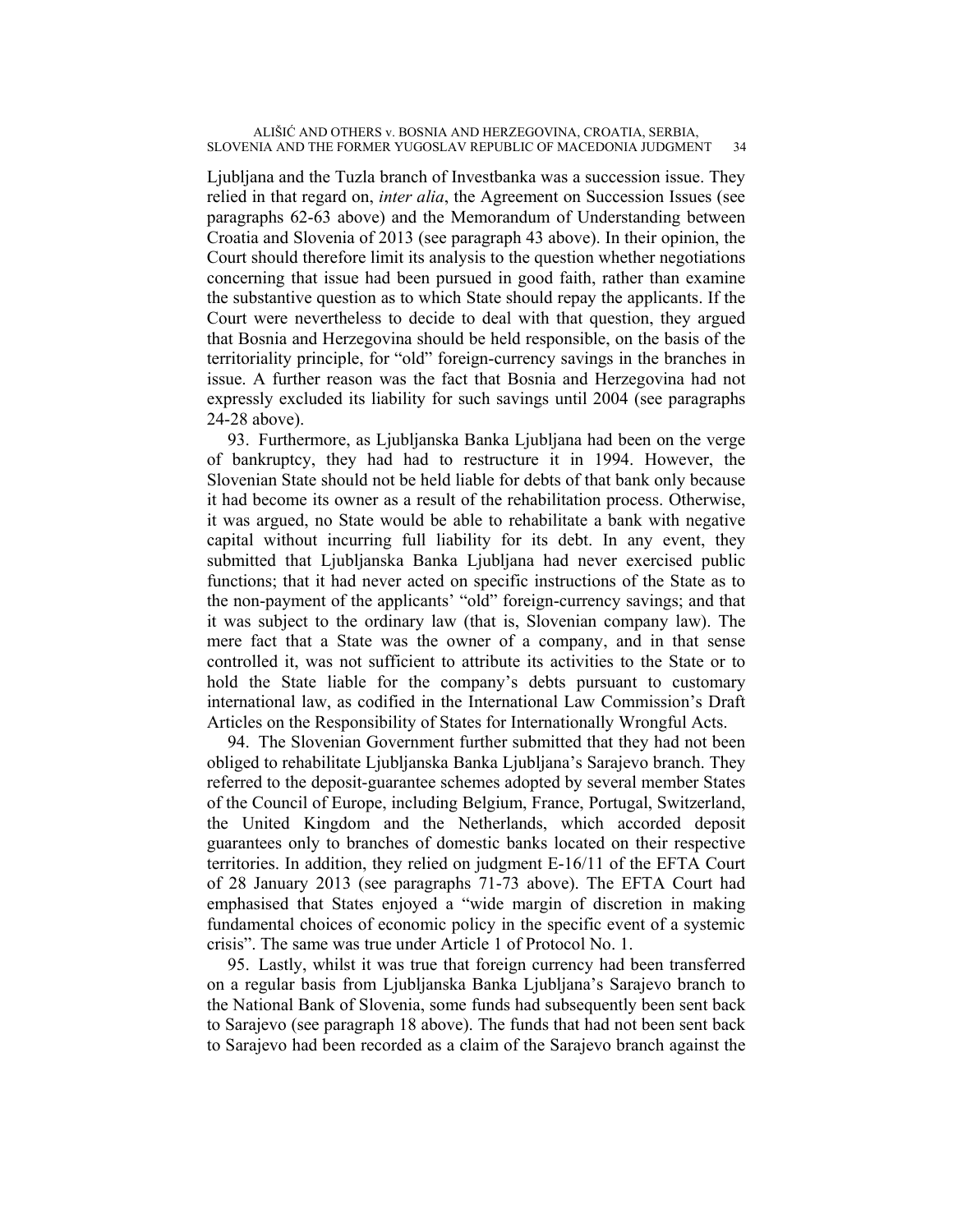NBY and had been physically transferred to foreign accounts of the NBY. In support of their claim, the Slovenian Government submitted documents showing some transfers of foreign currency from Ljubljana to the NBY's accounts at foreign banks (notably, LBS Bank – New York and LHB Internationale Handelsbank A.G. Frankfurt, both owned by Ljubljanska Banka Ljubljana, but also some other foreign commercial banks) in the period before the dissolution of the SFRY.

## **(e) The former Yugoslav Republic of Macedonia**

96. The Macedonian Government, like the Governments of Bosnia and Herzegovina and of Croatia, argued that the issue of the applicants' savings was of a civil-law nature. In their view, since there was no link between the applicants and the Macedonian authorities, the Macedonian Government had clearly not breached the Convention.

## **C. The Grand Chamber's assessment**

## *1. Applicability of Article 1 of Protocol No. 1*

97. As the Court has already found in paragraph 80 above, the foreign currency deposits forming the subject-matter of the applicants' complaints did constitute "possessions" within the meaning of Article 1 of Protocol No. 1. As a result, that Article is applicable in the present case.

## *2. Compliance with Article 1 of Protocol No. 1*

## **(a) Applicable rule**

98. As the Court has stated on many occasions, Article 1 of Protocol No. 1 comprises three rules: the first rule, set out in the first sentence of the first paragraph, is of a general nature and enunciates the principle of the peaceful enjoyment of property; the second rule, contained in the second sentence of the first paragraph, covers the deprivation of property and subjects it to conditions; the third rule, stated in the second paragraph, recognises that the States are entitled, amongst other things, to control the use of property in accordance with the general interest. The second and third rules, which are concerned with particular instances of interference with the right to peaceful enjoyment of property, must be read in the light of the general principle laid down in the first rule (see, among other authorities, *Sporrong and Lönnroth v. Sweden*, 23 September 1982, § 61, Series A no. 52; *Iatridis v. Greece* [GC], no. 31107/96, § 55, ECHR 1999-II; *Immobiliare Saffi v. Italy* [GC], no. 22774/93, § 44, ECHR 1999-V; *Broniowski v. Poland* [GC], no. 31443/96, § 134, ECHR 2004-V; and *Vistiņš and Perepjolkins v. Latvia* [GC], no. 71243/01, § 93, 25 October 2012).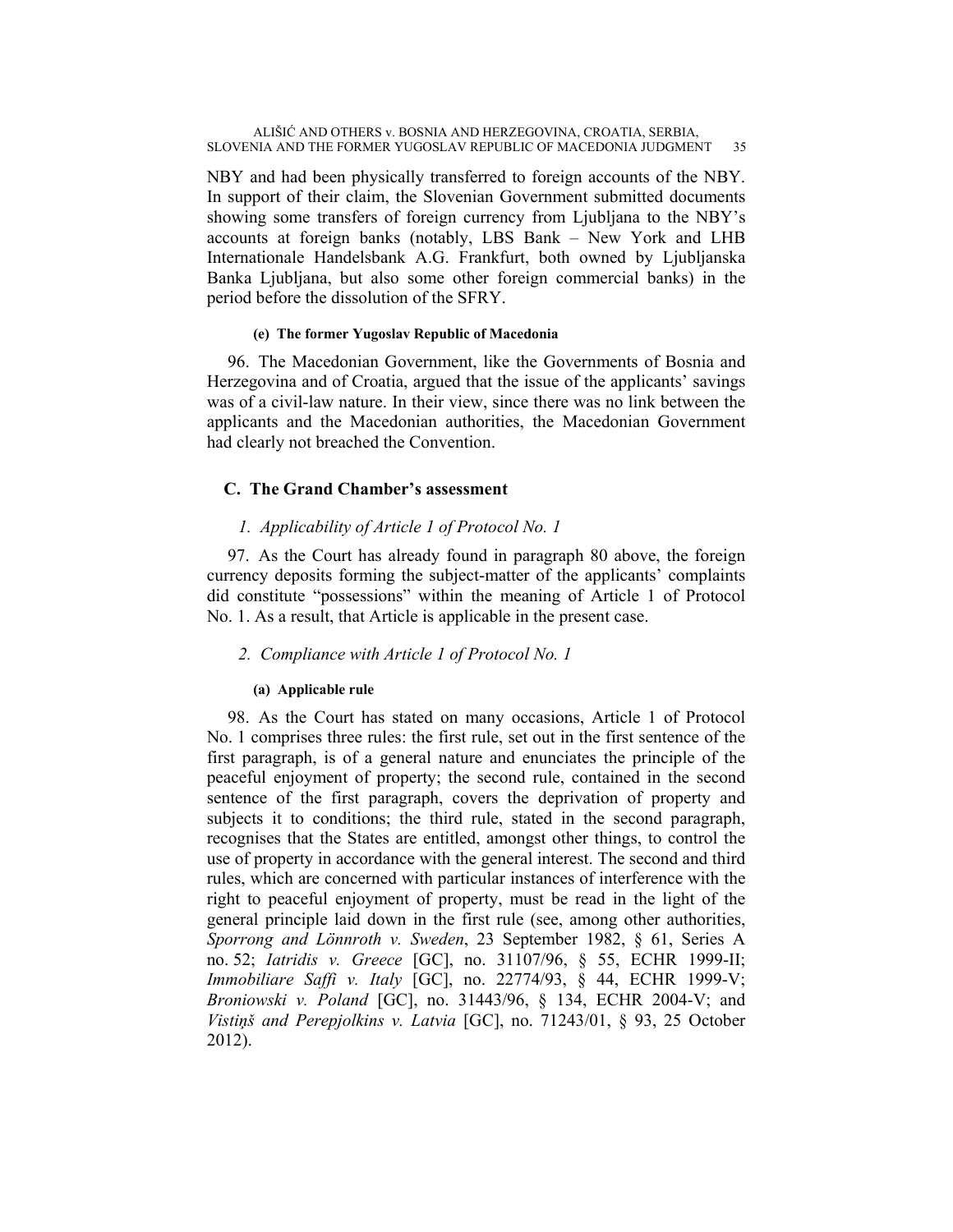99. Turning to the present case, it is to be observed that as a result of different measures adopted at national level, the applicants have not been able to use their savings for more than twenty years. Whilst, initially at least, the freezing of the bank accounts could be viewed as intended to control the use of their possessions in the sense of the third rule, it may be questioned whether the fact that their deposits remained unavailable for such a long period did not amount to a "deprivation" in the sense of the second rule. However, bearing in mind the findings in paragraphs 77 to 81 above that the legislation of the respondent States did not extinguish the applicants' claims or otherwise deprive them of legal validity, as well as those States' acceptance in principle that deposit holders such as the applicants should also be able to dispose of their savings, it cannot be said that the applicants have been formally deprived of their savings. For the same reasons the Court does not find that the subject matter could be regarded as clearly amounting to *de facto* expropriation. Against this background, and in view of the complexity of the legal and factual issues involved in this case, the Court considers that the alleged violation of the right of property cannot be classified as falling into a precise category (see *Beyeler v. Italy* [GC], no. 33202/96, § 106, ECHR 2000-I, and *Zolotas v. Greece (no. 2)*, no. 66610/09, § 47, ECHR 2013). The present case should thus be examined in the light of the general principle laid down in the first rule.

## **(b) Nature of the alleged violation**

100. The main object of Article 1 of Protocol No. 1 is to protect a person against unjustified interference by the State with the peaceful enjoyment of his or her possessions. However, by virtue of Article 1 of the Convention, each Contracting Party "shall secure to everyone within [its] jurisdiction the rights and freedoms defined in [the] Convention". The discharge of this general duty may entail positive obligations inherent in ensuring the effective exercise of the rights guaranteed by the Convention. In the context of Article 1 of Protocol No. 1, those positive obligations may require the State to take the measures necessary to protect the right of property (see *Broniowski*, cited above, § 143, with further references, and *Likvidējamā p/s Selga and Vasiļevska v. Latvia* (dec.), nos. 17126/02 and 24991/02, §§ 94- 113, 1 October 2013).

101. However, the boundaries between the State's positive and negative duties under Article 1 of Protocol No. 1 do not lend themselves to precise definition. The applicable principles are nonetheless similar. Whether the case is analysed in terms of a positive duty of the State or in terms of an interference by a public authority which needs to be justified, the criteria to be applied do not differ in substance. In both contexts regard must be had to the fair balance to be struck between the competing interests of the individual and of the community as a whole. It also holds true that the aims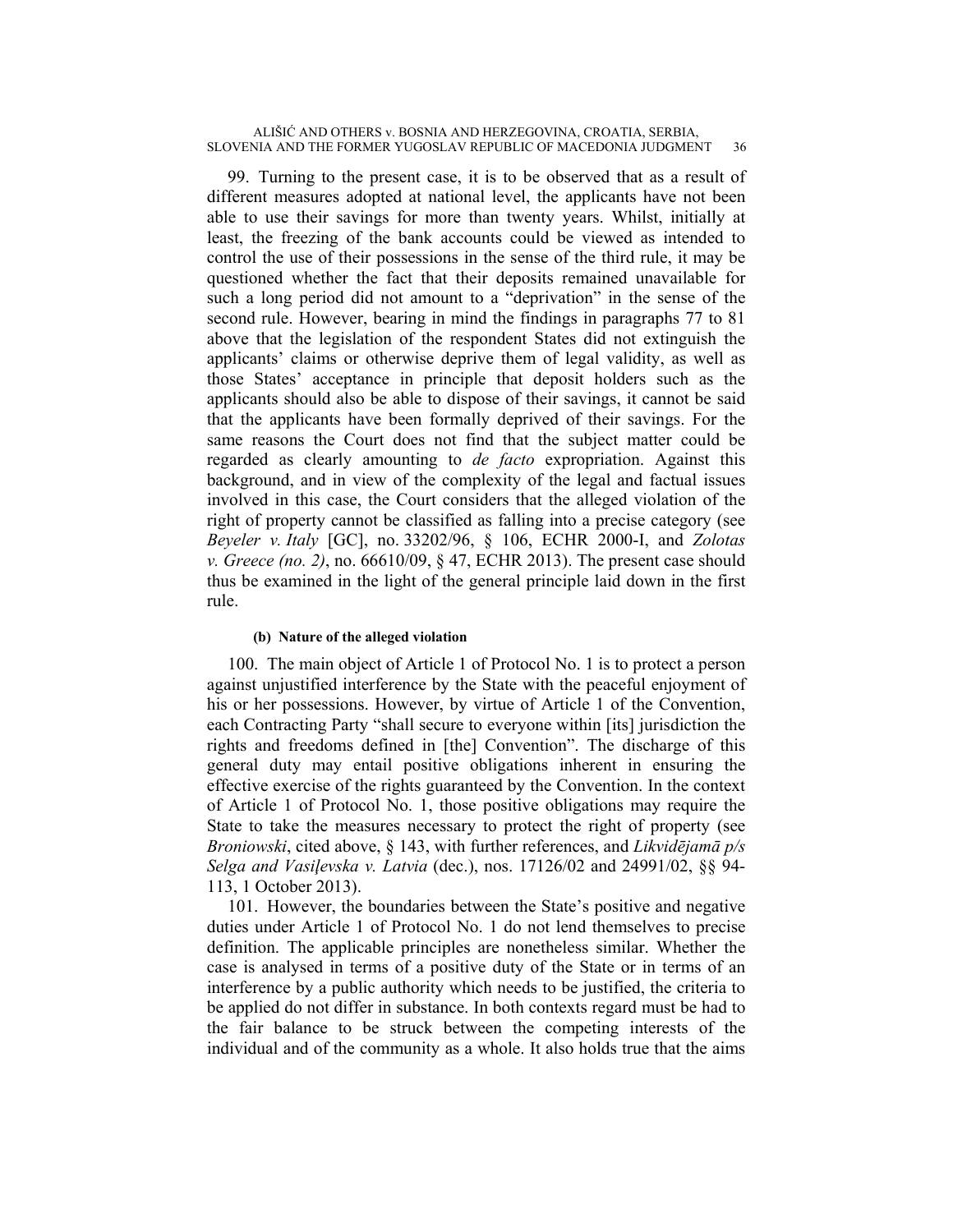mentioned in that provision may be of some relevance in assessing whether a balance between the demands of the public interest involved and the applicant's fundamental right of property has been struck. In both contexts the State enjoys a certain margin of appreciation in determining the steps to be taken to ensure compliance with the Convention (see *Broniowski*, cited above, § 144, with further references).

102. In the present case, the applicants complained of their inability to withdraw their savings from their accounts with the banks in question. Their deposits had become unavailable owing to such factors as the lack of funds in the relevant banks, the imposition by law of a freezing of the accounts and the failure by national authorities to take measures with a view to enabling deposit holders in the applicants' situation to dispose of their savings. This state of affairs may well be examined in terms of an interference with the effective exercise of the right protected by Article 1 of Protocol No. 1 or in terms of a failure to secure the exercise of that right (see *Zolotas* (No. 2), cited above, §§ 40, 47 and 53, where the Court found that the measure complained of constituted an interference and also found that the respondent State had certain positive obligations). Having regard to the particular circumstances of the present case, the Court considers it unnecessary to categorise its examination of the case strictly as being under the head of positive or negative obligations of the respondent States. The Court will determine whether the conduct of the respondent States – regardless of whether that conduct may be characterised as an interference or as a failure to act, or a combination of both – was justifiable in view of the principles of lawfulness, legitimate aim and "fair balance" (see *Broniowski*, cited above, § 146).

## **(c) Whether the respondent States respected the principle of lawfulness**

103. The first and most important requirement of Article 1 of Protocol No. 1 is the requirement of lawfulness. The second sentence of the first paragraph authorises a deprivation of possessions "subject to the conditions provided for by law" and the second paragraph recognises that States have the right to control the use of property by enforcing "laws". Moreover, the rule of law, one of the fundamental principles of a democratic society, is inherent in all the Articles of the Convention. The principle of lawfulness also presupposes that the applicable provisions of domestic law are sufficiently accessible, precise and foreseeable in their application (ibid., § 147, with further references).

104. There is no explicit dispute between the parties as to whether the principle of lawfulness has been respected in this case. The Court sees no reason to find otherwise. Clearly, the situation at issue, namely, the applicants' inability to withdraw their savings at least since the dissolution of the SFRY, had a legal basis in domestic law (see, notably, paragraphs 54- 58 above).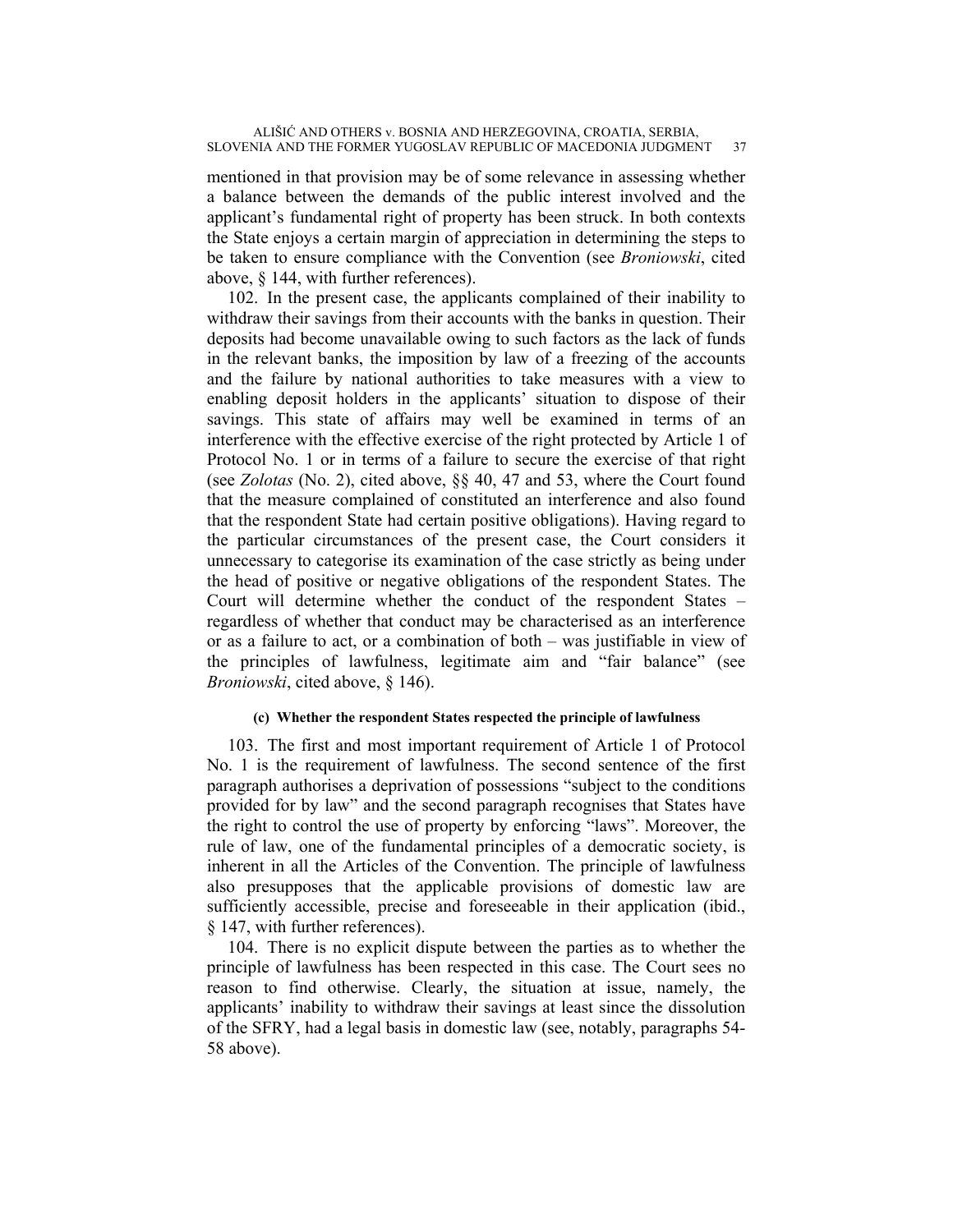#### **(d) Whether the respondent States pursued a "legitimate aim"**

105. Any interference with the enjoyment of a Convention right must pursue a legitimate aim. Similarly, in cases involving a positive duty, there must be a legitimate justification for the State's inaction. The principle of a "fair balance" inherent in Article 1 of Protocol No. 1 itself presupposes the existence of a general interest of the community. Moreover, it should be reiterated that the various rules incorporated in Article 1 of Protocol No. 1 are not distinct, in the sense of being unconnected, and that the second and third rules are concerned only with particular instances of interference with the right to the peaceful enjoyment of property. One of the effects of this is that the existence of a public interest required under the second sentence, or the general interest referred to in the second paragraph, are corollaries of the principle set forth in the first sentence, so that an interference with the exercise of the right to the peaceful enjoyment of possessions within the meaning of the first sentence of Article 1 of Protocol No. 1 must also pursue an aim in the public interest (see *Beyeler*, cited above, § 111).

106. Because of their direct knowledge of their society and its needs, the national authorities are in principle better placed than the international judge to appreciate what is "in the public interest". Under the system of protection established by the Convention, it is thus for the national authorities to make the initial assessment as to the existence of a problem of public concern warranting measures to be applied in the sphere of the exercise of the right of property. Since the margin of appreciation available to the legislature in implementing social and economic policies is wide, the Court will respect the legislature's judgment as to what is in the public interest, unless that judgment is manifestly without reasonable foundation (see *Broniowski*, cited above, § 149, with further references). The Court has already held that this logic applies necessarily to such fundamental changes as the dissolution of a State followed by a war, phenomena which inevitably involve the enactment of large-scale economic and social legislation (see *Suljagić*, cited above, § 42).

107. Given the wide margin of appreciation, the Court finds that the legitimate aim principle was also respected in the present case. According to the Serbian Government the aim was to protect the liquidity of the State funds in the light of the difficult economic situation and financial collapse the country was going through (see paragraph 91 above). The other respondent Governments did not comment on this issue. However, the Court is prepared to accept that following the dissolution of the SFRY and the subsequent armed conflicts, the respondent States had to take measures to protect their respective banking systems and national economies in general. In view of the overall size of the "old" foreign-currency savings, it is clear that none of the successor States was able to allow the uncontrolled withdrawal of such savings. The Court will thus proceed to examine the key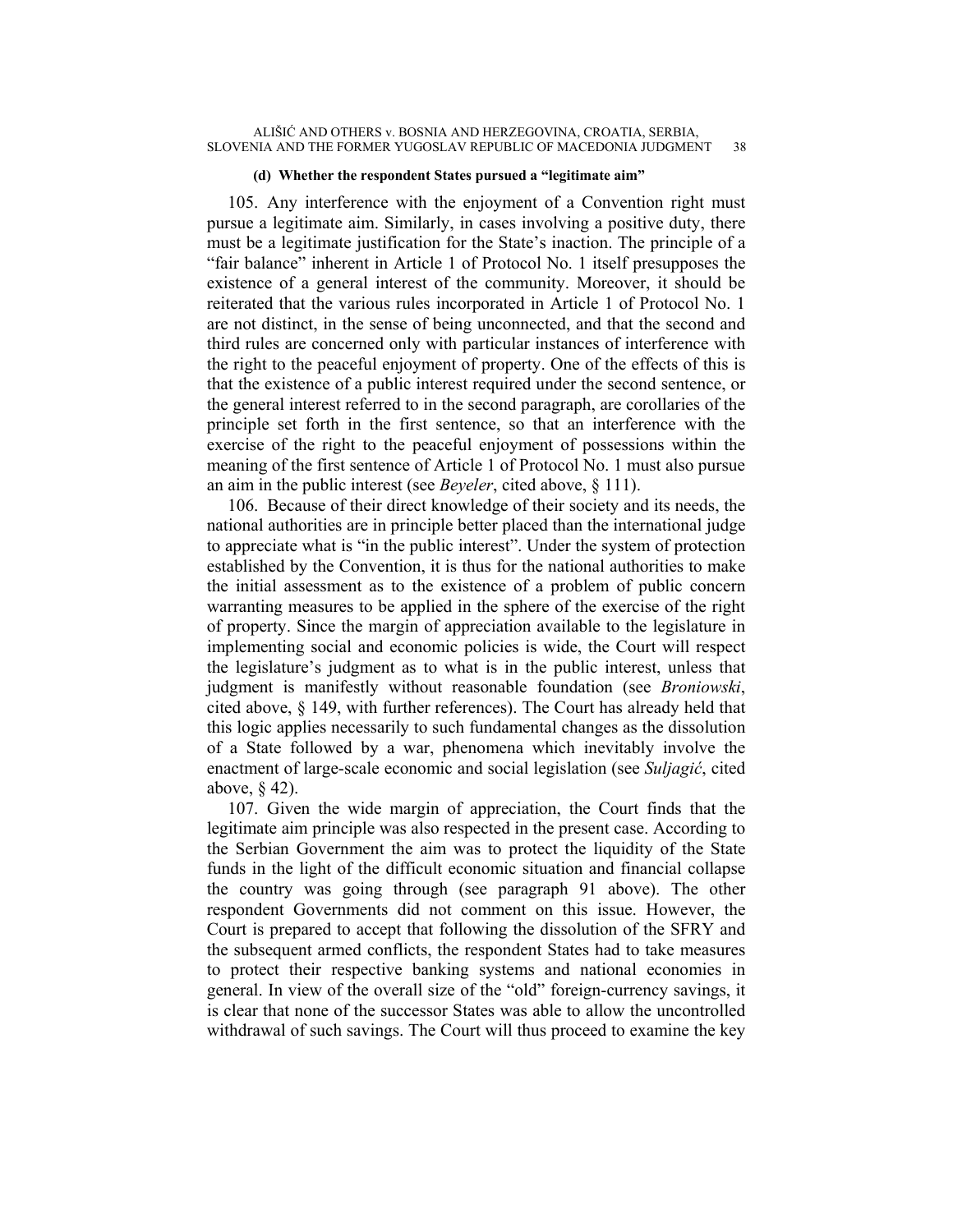issue, namely whether a "fair balance" has been struck between the general interest and the applicants' rights under Article 1 of Protocol No. 1.

### **(e) Whether the respondent States respected the principle of a "fair balance"**

### *(i) General principles*

108. An interference with the peaceful enjoyment of possessions and a failure to act must strike a fair balance between the demands of the general interest of the community and the requirements of the protection of the individual's fundamental rights. In other words, in each case involving an alleged violation of Article 1 of Protocol No. 1, the Court must ascertain whether by reason of the State's action or inaction the person concerned had to bear a disproportionate and excessive burden. In assessing compliance with that requirement, the Court must make an overall examination of the various interests in issue, bearing in mind that the Convention is intended to safeguard rights that are "practical and effective". In that context, it should be stressed that uncertainty – be it legislative, administrative or arising from practices applied by the authorities – is a factor to be taken into account in assessing the State's conduct. Indeed, where an issue in the general interest is at stake, it is incumbent on the public authorities to act in good time, in an appropriate and consistent manner (see *Broniowski*, cited above, §§ 147- 151).

## *(ii) Application of the general principles to the present case*

109. In its decision of 17 October 2011 declaring the application admissible, the Chamber found that the statutory guarantee of the SFRY in respect of the "old" foreign-currency savings in the banks in issue had not been activated until the dissolution of the SFRY and that the relevant liability, therefore, had not shifted from those banks to the SFRY. Furthermore, pursuant to the SFRY civil law and the companies register, all branches of Ljubljanska Banka Ljubljana and Investbanka had been acting on behalf and for the account of the parent banks at the time of the dissolution of the SFRY. Therefore, the Chamber concluded that Ljubljanska Banka Ljubljana and Investbanka had remained liable for the "old" foreign-currency savings in all their branches until the dissolution of the SFRY (see paragraph 67 of the Chamber's judgment).

110. The parties, in essence, accepted that finding in their pleadings on the merits before the Chamber and continued to do so in their pleadings before the Grand Chamber.

111. The Grand Chamber agrees with and endorses the Chamber's finding.

112. The Court also notes that Ljubljanska Banka Ljubljana and Investbanka have remained liable for the "old" foreign-currency savings in their Bosnian-Herzegovinian branches since the dissolution of the SFRY.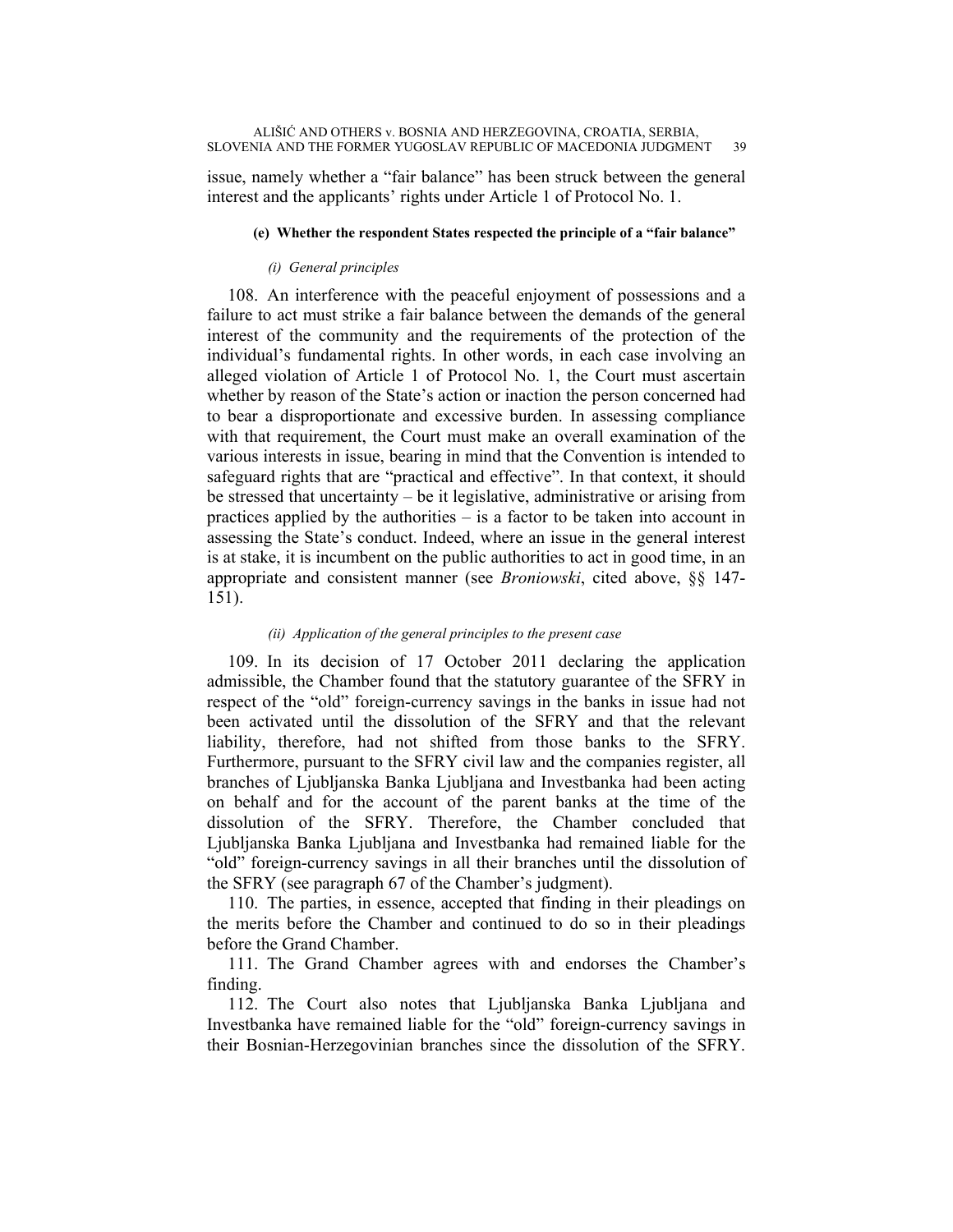The domestic law and practice set out in paragraphs 44, 45, 49 and 51 above undoubtedly confirm that. Notably, domestic courts in Slovenia and Serbia have continued to consider old Ljubljanska Banka Ljubljana and Investbanka to be liable for "old" foreign-currency savings in their foreign branches.

113. It is true that, according to the companies register for the period 1993-2004, a Bosnian-Herzegovinian bank named Ljubljanska Banka Sarajevo was also liable for the "old" foreign-currency savings in the Sarajevo branch of Ljubljanska Banka Ljubljana. Nevertheless, domestic courts, both in Bosnia and Herzegovina and in Slovenia, held that the impugned war-time entry in the companies register had always been unlawful (see paragraphs 30-35 and 51 above). It was thus deleted from the register. The Court sees no reason to disagree with the domestic courts in this regard. Indeed, the Court has held on many occasions that it is primarily for domestic courts to resolve problems of interpretation of domestic law so that the role of the Court is confined to ascertaining whether the effects of such an interpretation are compatible with the Convention (see *Waite and Kennedy v. Germany* [GC], no. 26083/94, § 54, ECHR 1999-I; *Nejdet Şahin and Perihan Şahin v. Turkey* [GC], no. 13279/05, § 49, 20 October 2011; and *Vučković and Others v. Serbia* [GC], no. 17153/11, § 80, 25 March 2014).

114. Having found that Ljubljanska Banka Ljubljana and Investbanka were and still are liable for "old" foreign-currency savings in their Bosnian-Herzegovinian branches, it must be examined, as the Chamber did, whether Slovenia and Serbia were responsible for the failure of those banks to repay their debt to the applicants. In this regard, the Court reiterates that a State may be responsible for debts of a State-owned company, even if the company is a separate legal entity, provided that it does not enjoy sufficient institutional and operational independence from the State to absolve the latter from its responsibility under the Convention (see, among many other authorities, *Mykhaylenky and Others v. Ukraine*, nos. 35091/02 *et al.*, §§ 43-46, ECHR 2004-XII; *Cooperativa Agricola Slobozia-Hanesei v. Moldova*, no. 39745/02, §§ 17-19, 3 April 2007; *Yershova v. Russia*, no. 1387/04, §§ 54-63, 8 April 2010; and *Kotov*, cited above, §§ 92-107). The key criteria used in the above-mentioned cases to determine whether the State was indeed responsible for such debts were as follows: the company's legal status (under public or private law); the nature of its activity (a public function or an ordinary commercial business); the context of its operation (such as a monopoly or heavily regulated business); its institutional independence (the extent of State ownership); and its operational independence (the extent of State supervision and control).

115. Additional factors to be taken into consideration are whether the State was directly responsible for the company's financial difficulties, siphoned the corporate funds to the detriment of the company and its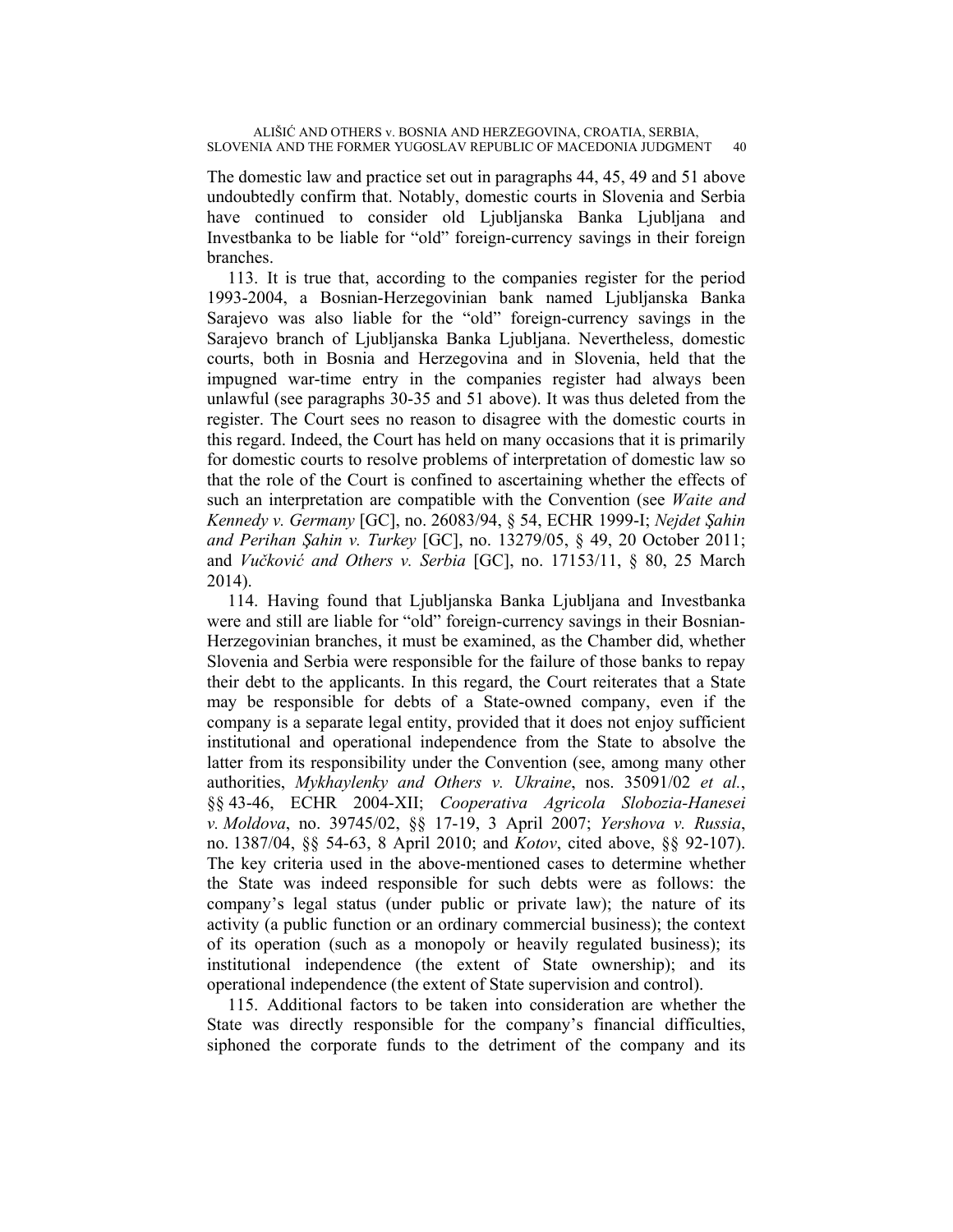stakeholders, failed to keep an arm's-length relationship with the company or otherwise acted in abuse of the corporate form (see *Anokhin v. Russia* (dec.), no. 25867/02, 31 May 2007, and *Khachatryan v. Armenia*, §§ 51-55, no. 31761/04, 1 December 2009). Lastly, as to the companies under the regime of social ownership, which was widely used in the SFRY and is still used in Serbia, the Court has held that they do not, in general, enjoy "sufficient institutional and operational independence from the State" to absolve the latter from its responsibility under the Convention (see, among many other authorities, *R. Kačapor and Others*, cited above, §§ 96-99, and *Zastava It Turs v. Serbia* (dec.), no. 24922/12, §§ 19-23, 9 April 2013).

116. Whilst the case-law described above has been developed in relation to companies other than financial institutions, the Court considers that it also applies to the banks under consideration in the present case. In this regard, the Court notes that Ljubljanska Banka Ljubljana is State-owned by Slovenia and controlled by a Slovenian Government agency – the Succession Fund (see paragraph 49 above). It is moreover crucial that by virtue of an amendment to the 1991 Constitutional Act, Slovenia transferred most of that bank's assets to a new bank, to the detriment of the bank and its stakeholders (ibid.). The State thus disposed of Ljubljanska Banka Ljubljana's assets as it saw fit (compare *Khachatryan*, cited above, § 51). The Grand Chamber therefore agrees with and endorses the Chamber's finding that there are sufficient grounds to deem Slovenia responsible for Ljubljanska Banka Ljubljana's debt to Ms Ališić and Mr Sadžak. In this connection, the Court also notes the existence of certain evidence in the case indicating that most of the funds of the Sarajevo branch of Ljubljanska Banka Ljubljana ended up in Slovenia (see paragraph 18 above).

117. As to Investbanka, the Court observes that it is likewise Stateowned, by Serbia, and is controlled by a Serbian Government agency – the Deposit Insurance Agency (see paragraph 47 above). More importantly, pursuant to the Privatisation Act 2001, that bank was required to write off its considerable claims against State-owned and socially-owned companies to the detriment of the bank and its stakeholders (ibid.). Like Slovenia in respect of Ljubljanska Banka Ljubljana, Serbia thus disposed of Investbanka's assets as it considered it necessary. The Grand Chamber therefore agrees with and endorses the Chamber's finding that there are sufficient grounds to deem Serbia responsible for Investbanka's debt to Mr Šahdanović.

118. The Court would emphasise that these conclusions are limited to the circumstances of the present case and do not imply that no State will ever be able to rehabilitate a failed bank without incurring under Article 1 of Protocol No. 1 direct responsibility for the bank's debt (see *Kotov,* cited above, § 116, and *Anokhin*, cited above) nor, as suggested by Slovenia (see paragraphs 93-94 above), that this provision requires that foreign branches of domestic banks always be included in domestic deposit-guarantee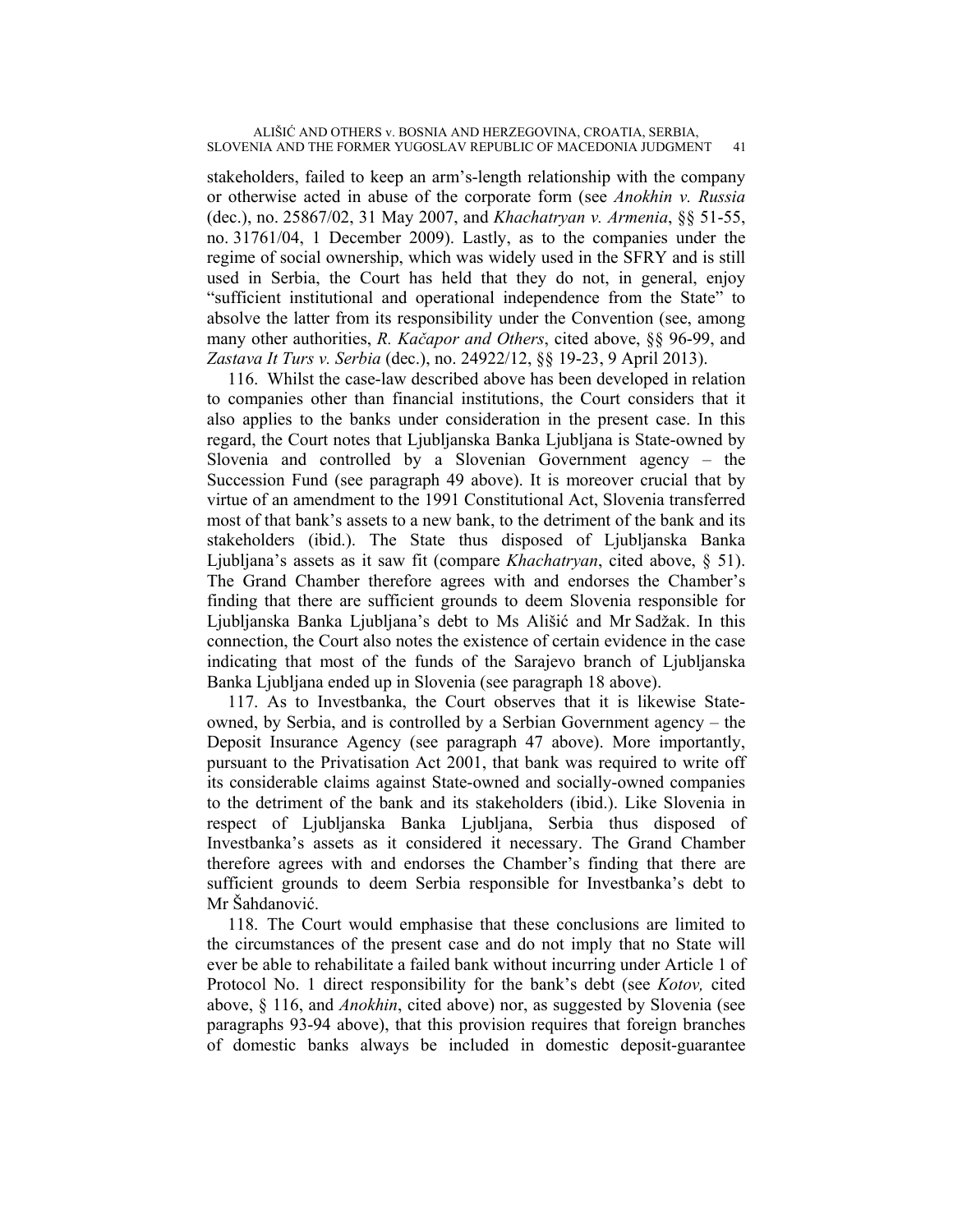schemes. The Court considers the present case to be special for the following reasons. First, when the applicants deposited their money, the SFRY still existed and the branches in question were not foreign branches. Moreover, Ljubljanska Banka Ljubljana was State-owned even before its rehabilitation. Indeed, both that bank and Investbanka have always been either State-owned or socially-owned. The present case is thus evidently different from a standard case of rehabilitation of an insolvent private bank. The EFTA Court's judgment on which the Slovenian Government relied is of little relevance in the present case as it concerned the rehabilitation of a failed private bank in the particular legal framework applicable to Iceland. Moreover, the savers in issue, unlike the present applicants, had already been repaid by the Dutch and United Kingdom authorities (see paragraphs 71-73 above).

119. Neither has the Court overlooked the reference to *Molnar Gabor* made by the Serbian Government (see paragraph 91 above). However, in that case, the Court examined the provisions of the Serbian Old Foreign-Currency Savings Acts concerning those who, unlike the present applicants, qualified for the gradual repayment of their savings by the Serbian authorities. The Court held that given the dire reality of the Serbian economy at the material time and the margin of appreciation afforded to the States in respect of matters involving economic policy, the impugned provisions had struck a fair balance between the general interest and the applicant's rights. In contrast, Mr Šahdanović did not qualify for such gradual repayment by the Serbian authorities. Thus, the present case must be distinguished from *Molnar Gabor*.

120. Having found that Slovenia is responsible for Ljubljanska Banka Ljubljana's debt to Ms Ališić and Mr Sadžak and that Serbia is responsible for Investbanka's debt to Mr Šahdanović, the Court must examine whether there is any good reason for the failure of those States to repay the applicants for so many years. The explanation of the Serbian and Slovenian Governments for the delay is essentially that the international law on State succession required only that succession issues be negotiated in good faith, without imposing any time-limits for the settlement of such issues. They further argued that their insistence on the responsibility of Bosnia and Herzegovina for "old" foreign-currency savings in Bosnian-Herzegovinian branches of Slovenian and Serbian banks during succession negotiations was fully in line with the main principle of international law on State succession – the territoriality principle.

121. The Court disagrees with the proposition of Slovenia and Serbia that the territoriality principle should be applied to the applicants' savings. In accordance with international law on State succession, the "equitable proportion" principle is the governing principle in so far as State debts are concerned. While it is true that the 2001 Resolution on State Succession in Matters of Property and Debts of the Institute of International Law provides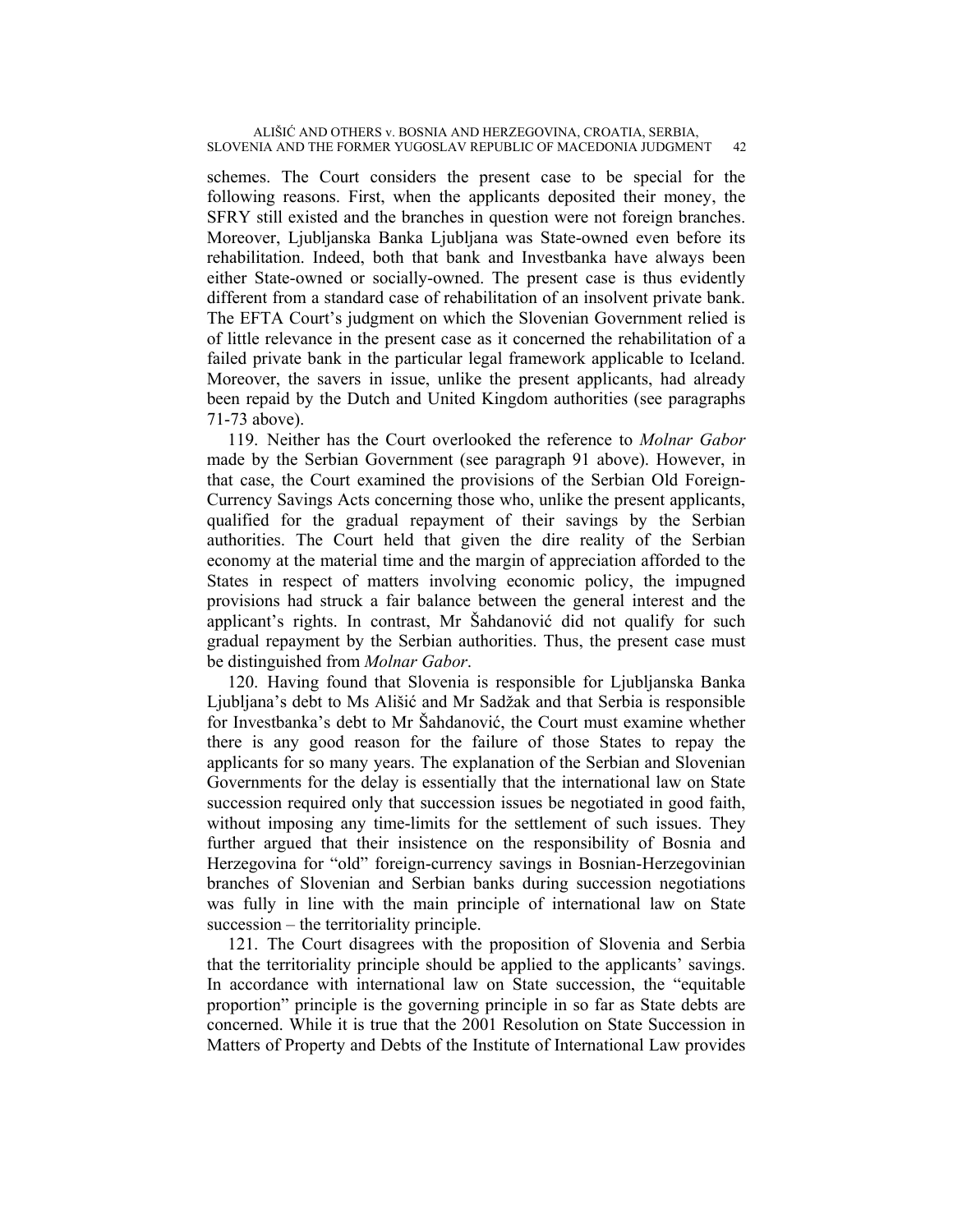that the territoriality principle applies specifically to local debts, the applicants' savings evidently did not belong to that category of State debts (see paragraph 60 above). The Court disagrees also with the proposition of Slovenia and Serbia that international law requires only that succession issues be negotiated; it also provides that, failing an agreement, State debts must be divided equitably (ibid.).

122. It is further to be observed that the equitable distribution of the debt at issue in the present case would require a global assessment of the property and debts of the former State and the size of the portions so far attributed to each of the successor States. That question is far beyond the scope of the present case and outside the Court's competence (see *Kovačić and Others*, cited above, § 256).

123. However, the succession negotiations did not prevent the successor States from adopting measures at national level aimed at protecting the interests of savers, such as the present applicants. The Croatian Government have repaid a large part of their citizens' "old" foreign-currency savings in the Zagreb branch of Ljubljanska Banka Ljubljana (see paragraph 43 above) and the Macedonian Government have repaid the total amount of "old" foreign-currency savings in the Skopje branch of that bank (see paragraph 52 above). Despite that, the two Governments have never abandoned their position that Slovenia should eventually be held liable and have continued to claim compensation for the amounts paid at the inter-State level (notably, in the context of succession negotiations). At the same time, the Slovenian Government have repaid the total amount of "old" foreign-currency savings in domestic branches of Investbanka and other foreign banks (see paragraph 48 above) and the Serbian Government have agreed to repay the "old" foreign-currency savings in foreign branches of Serbian banks (such as the Tuzla branch of Investbanka) of those who had the citizenship of any State other than the successor States of the SFRY (see paragraph 45 above). This shows that solutions have been found as regards some categories of "old" foreign-currency savers in the impugned branches, but not with regard to the present applicants.

124. Whereas some delays may be justified in exceptional circumstances (see *Merzhoyev*, cited above, § 56, and, *mutatis mutandis*, *Immobiliare Saffi*, cited above, § 69), the Court finds that the present applicants have been made to wait too long. It is therefore not satisfied that the authorities of Slovenia and Serbia, notwithstanding their wide margin of appreciation in this area, as mentioned in paragraph 106 above, struck a fair balance between the general interest of the community and the property rights of the applicants, who were made to bear a disproportionate burden.

125. For all the reasons set out above, the Court concludes that there has been a violation of Article 1 of Protocol No. 1 by Slovenia in respect of Ms Ališić and Mr Sadžak, that there has been a violation of that Article by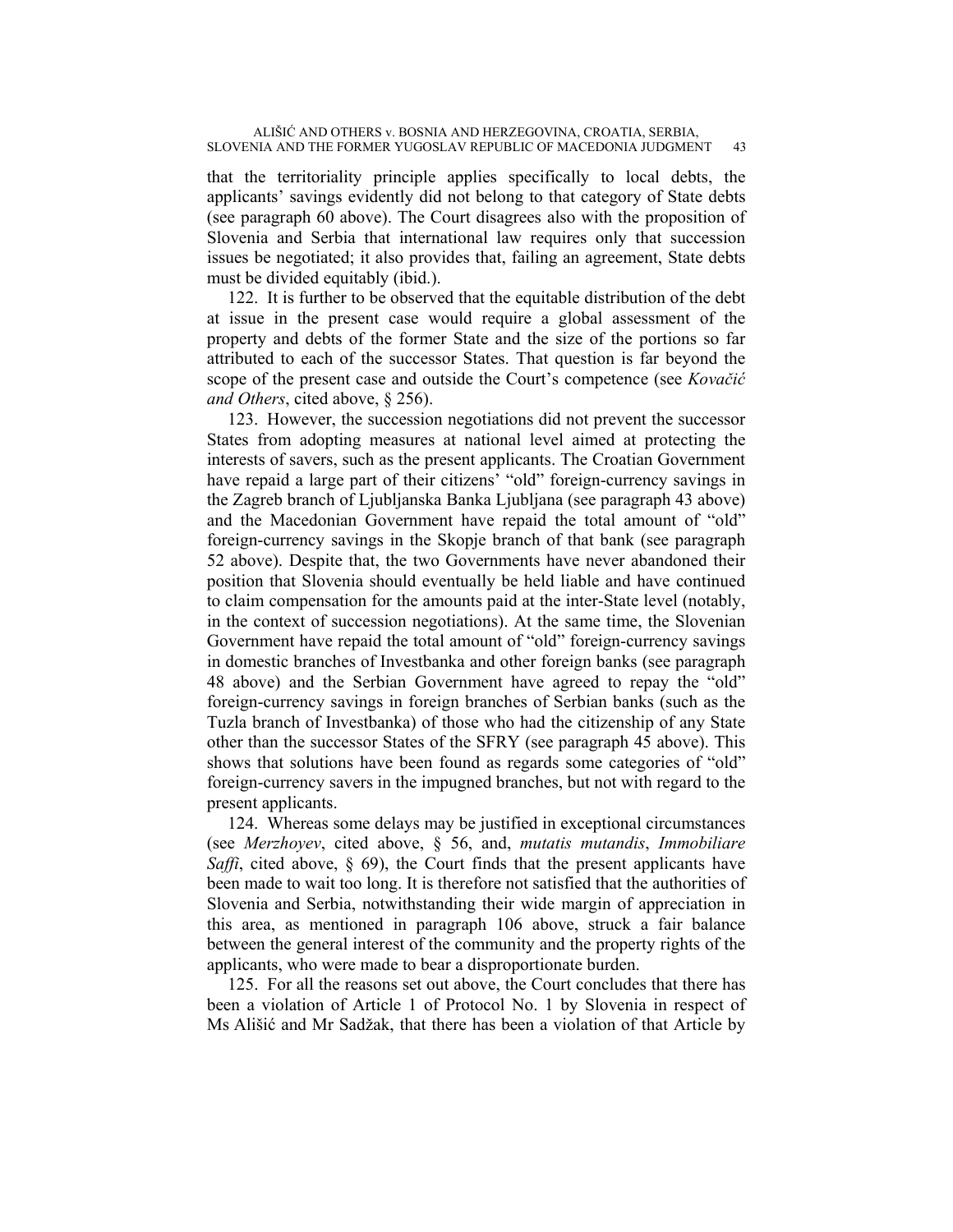Serbia in respect of Mr Šahdanović, and that there has been no violation of that Article by any of the other respondent States.

## III. ALLEGED VIOLATION OF ARTICLE 13 OF THE CONVENTION

### 126. Article 13 of the Convention provides:

"Everyone whose rights and freedoms as set forth in [the] Convention are violated shall have an effective remedy before a national authority notwithstanding that the violation has been committed by persons acting in an official capacity."

## **A. The Chamber's conclusions**

127. Having analysed a number of remedies, the Chamber concluded that the applicants had no effective remedy at their disposal for their substantive complaints. It therefore dismissed the Governments' objections in respect of the applicants' failure to exhaust domestic remedies. Furthermore, as it held Slovenia liable for "old" foreign-currency savings in the Sarajevo branch of Ljubljanska Banka Ljubljana and Serbia for "old" foreign-currency savings in the Tuzla branch of Investbanka, the Chamber found that there had been a breach of Article 13 by Slovenia in respect of Ms Ališić and Mr Sadžak, a breach of that Article by Serbia in respect of Mr Šahdanović, and no breach of that Article by any of the other respondent States (see paragraphs 83-90 of the Chamber's judgment).

## **B. The parties' submissions**

### *1. The applicants*

128. The applicants maintained that they did not have at their disposal an effective remedy for their substantive complaints, without going into any details.

## *2. The respondent Governments*

129. Only the Slovenian Government submitted that the applicants had effective domestic remedies at their disposal, notably an action against the old Ljubljanska Banka in the Slovenian courts. The applicants could also have brought an action against the old Ljubljanska Banka in the Croatian courts, where more than 500 clients of the old Ljubljanska Banka's Zagreb branch had obtained judgments against the old Ljubljanska Banka and sixtythree of them had been paid their "old" foreign-currency savings from a forced sale of that bank's assets located in Croatia (see paragraph 43 above).

130. The other respondent Governments conceded that there were no effective remedies at the applicants' disposal. The Bosnian-Herzegovinian Government added that even if the applicants were to obtain judgments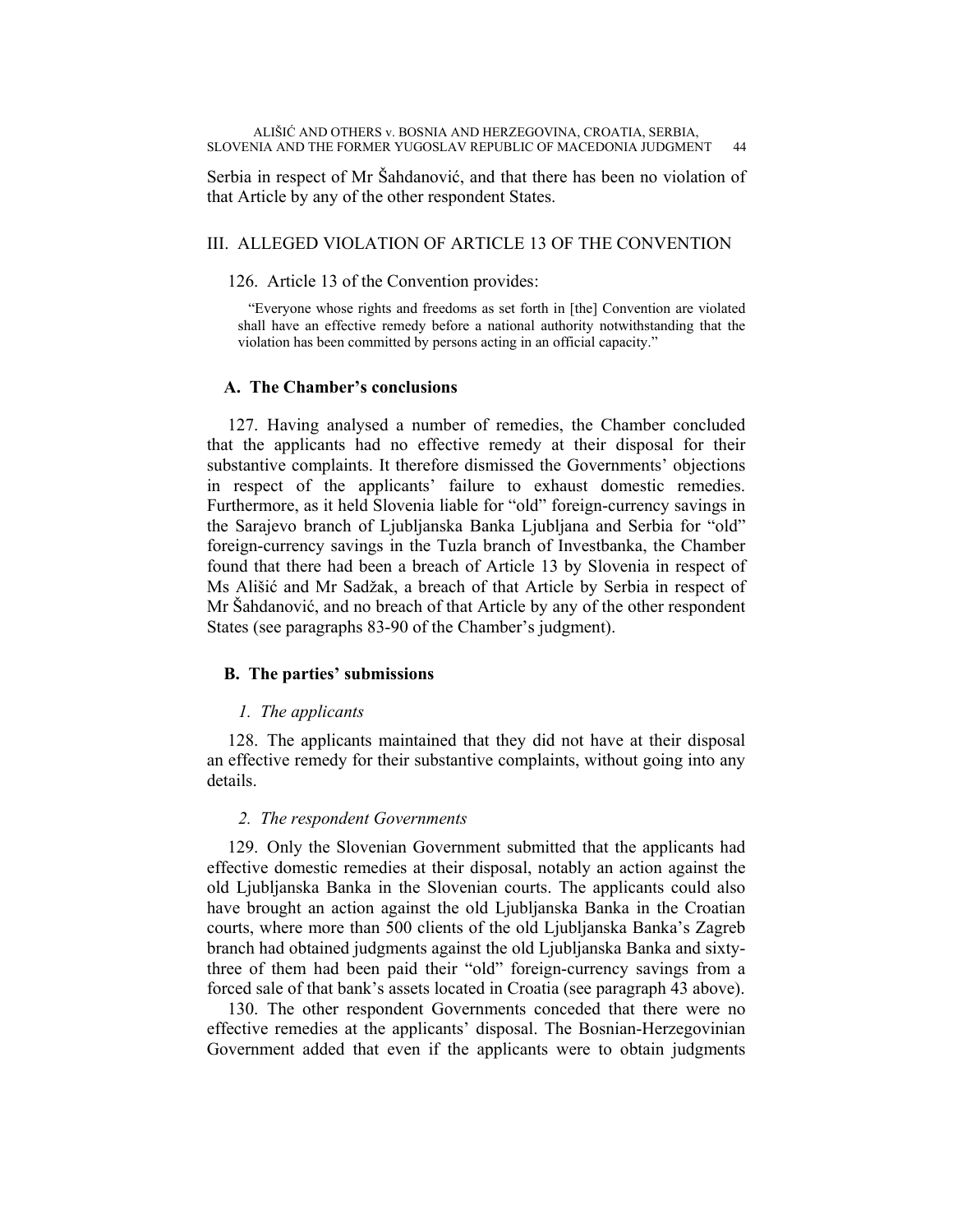ordering the old Ljubljanska Banka to pay them their "old" foreign-currency savings, any such ruling would most likely not be enforced, since the 1994 legislation had left that bank with insufficient assets (see paragraph 49 above). The Croatian Government maintained that an action against the old Ljubljanska Banka in the Croatian courts would be equally ineffective as that bank had no more assets in Croatia (see paragraph 43 above).

## **C. The Grand Chamber's assessment**

131. The Court has held on many occasions that Article 13 guarantees the availability at national level of a remedy to enforce the substance of the Convention rights in whatever form they may happen to be secured in the domestic legal order. The effect of Article 13 is thus to require the provision of a domestic remedy to deal with the substance of an "arguable complaint" under the Convention and to grant appropriate relief. Although the scope of the Contracting States' obligations under Article 13 varies depending on the nature of the applicant's complaint, the remedy required by Article 13 must be effective in practice as well as in law. The "effectiveness" of a "remedy" within the meaning of Article 13 does not depend on the certainty of a favourable outcome for the applicant. Nor does the "authority" referred to in that provision necessarily have to be a judicial authority; but if it is not, its powers and the guarantees which it affords are relevant in determining whether the remedy before it is effective. Furthermore, even if a single remedy does not by itself entirely satisfy the requirements of Article 13, the aggregate of remedies provided for under domestic law may do so (see *Kudła v. Poland* [GC], no. 30210/96, § 157, ECHR 2000-XI).

132. As regards a civil action against the old Ljubljanska Banka in the Slovenian courts, the Court notes that the Ljubljana District Court has rendered numerous decisions ordering the old Ljubljanska Banka to pay "old" foreign-currency savings in its Sarajevo branch, together with interest (see paragraph 51 above). However, the Slovenian Government have failed to demonstrate that at least one such judgment has been enforced. There is therefore no evidence to date that this remedy was capable of providing the applicants with appropriate and sufficient redress.

133. As regards a civil action against that bank in the Croatian courts, it is noted from the documents at the Court's disposal that the old Ljubljanska Banka no longer has any assets in Croatia. Such a remedy thus offered the applicants no reasonable prospects of success.

134. The Court has taken note of the Slovenian Government's argument that there was no obligation to provide a domestic remedy in the present case, in so far as Article 13 did not require a remedy whereby the laws of a Contracting State could be challenged before a national authority as being themselves contrary to the Convention. While that interpretation of Article 13 is correct (see *Roche v. the United Kingdom* [GC], no. 32555/96, § 137,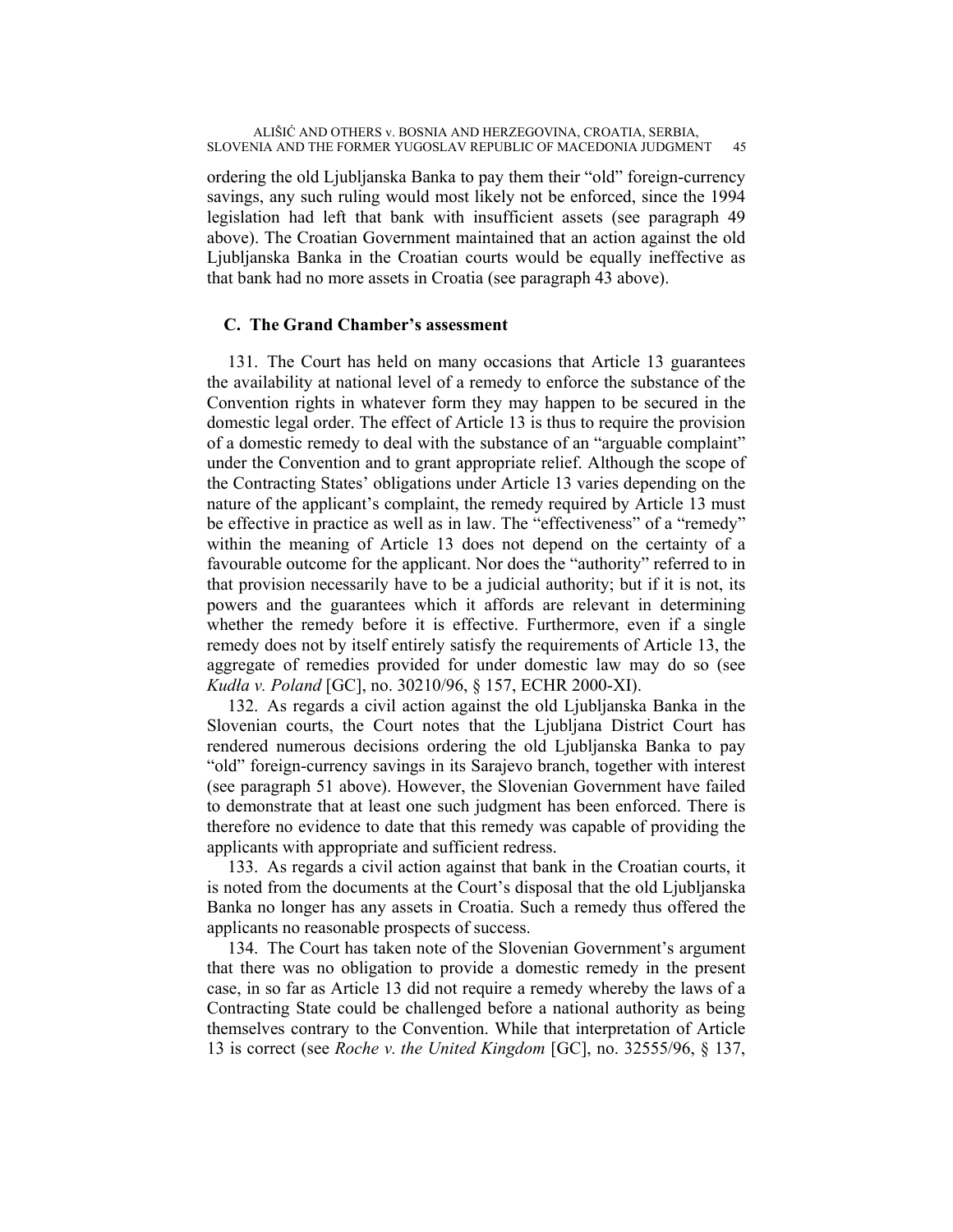ECHR 2005-X; *Sejdić and Finci v. Bosnia and Herzegovina* [GC], nos. 27996/06 and 34836/06, § 60, ECHR 2009; and *Paksas v. Lithuania* [GC], no. 34932/04, § 114, ECHR 2011), the present applicants did not in fact complain about domestic legislation of the respondent States or indeed about any single decision or measure. They complained about the respondent States' failure to ensure the repayment of their savings in one way or another. An effective domestic remedy should therefore have been provided.

135. As regards Investbanka, the Court notes that Serbia did not contest that Mr Šahdanović did not have an effective remedy at his disposal.

136. The Grand Chamber therefore concludes, as did the Chamber, that there has been a breach of Article 13 by Slovenia in respect of Ms Ališić and Mr Sadžak and by Serbia in respect of Mr Šahdanović. It further concludes that there has been no breach of Article 13 by any of the other respondent States.

## IV. ALLEGED VIOLATION OF ARTICLE 14 OF THE CONVENTION

## 137. Article 14 of the Convention reads as follows:

"The enjoyment of the rights and freedoms set forth in [the] Convention shall be secured without discrimination on any ground such as sex, race, colour, language, religion, political or other opinion, national or social origin, association with a national minority, property, birth or other status."

138. Although the applicants relied on this Article, they did not develop the argument in their submissions to the Grand Chamber. The Governments' submissions in this regard are equally limited. The Grand Chamber, for that reason, agrees with the Chamber that there is no need to examine the matter under Article 14 as regards Serbia and Slovenia and that there has been no violation of that Article as regards the other respondent States.

## V. APPLICATION OF ARTICLE 46 OF THE CONVENTION

139. The relevant part of Article 46 of the Convention reads as follows:

"1. The High Contracting Parties undertake to abide by the final judgment of the Court in any case to which they are parties.

2. The final judgment of the Court shall be transmitted to the Committee of Ministers, which shall supervise its execution. ..."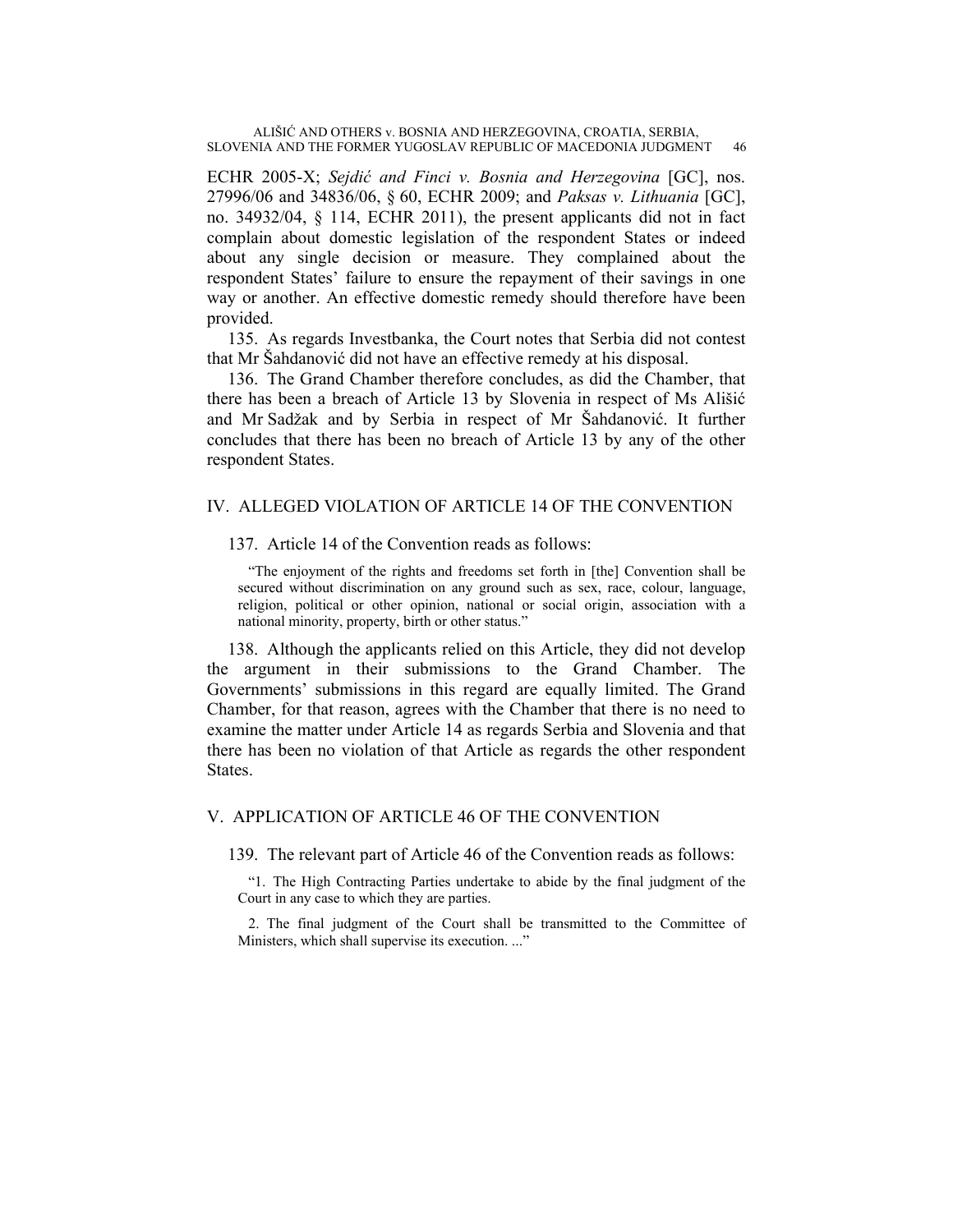## **A. The Chamber's conclusions**

140. The Chamber applied the pilot-judgment procedure in the present case and indicated certain general measures (see paragraphs 98-101 of the Chamber's judgment).

## **B. The parties' submissions**

141. Only the Serbian and Slovenian Governments objected to the use of the pilot-judgment procedure in the present case, in particular because they would not be able to verify the balance in the "old" foreign-currency accounts at the branches of Ljubljanska Banka Ljubljana and Investbanka situated in other respondent States without the help of those States. The Governments of Bosnia and Herzegovina and Croatia maintained that the Serbian and Slovenian Governments had all the requisite information at their disposal.

## **C. The Grand Chamber's assessment**

## *1. General principles*

142. The Court reiterates that Article 46 of the Convention, as interpreted in the light of Article 1, imposes on the respondent States a legal obligation to apply, under the supervision of the Committee of Ministers, appropriate general and/or individual measures to secure the applicants' rights which the Court found to be violated. Such measures must also be taken as regards other persons in the applicants' position, notably by solving the problems that have led to the Court's findings (see *Lukenda v. Slovenia*, no. 23032/02, § 94, ECHR 2005-X). This obligation has been emphasised by the Committee of Ministers in the supervision of the execution of the Court's judgments (ResDH(97)336, IntResDH(99)434, IntResDH(2001)65 and ResDH(2006)1).

143. In order to facilitate effective implementation of its judgments, the Court may adopt a pilot-judgment procedure allowing it to clearly identify structural problems underlying the breaches and to indicate measures to be applied by the respondent States to remedy them (see Resolution Res(2004)3 of the Committee of Ministers on judgments revealing an underlying systemic problem of 12 May 2004; Rule 61 of the Rules of Court; and *Broniowski*, cited above, §§ 189-94). The aim of that procedure is to facilitate the speediest and most effective resolution of a dysfunction affecting the protection of the Convention rights in question in the national legal order (see *Wolkenberg and Others v. Poland* (dec.), no. 50003/99, § 34, ECHR 2007-XIV). While the respondent State's action should primarily be aimed at resolving such a dysfunction and at introducing, if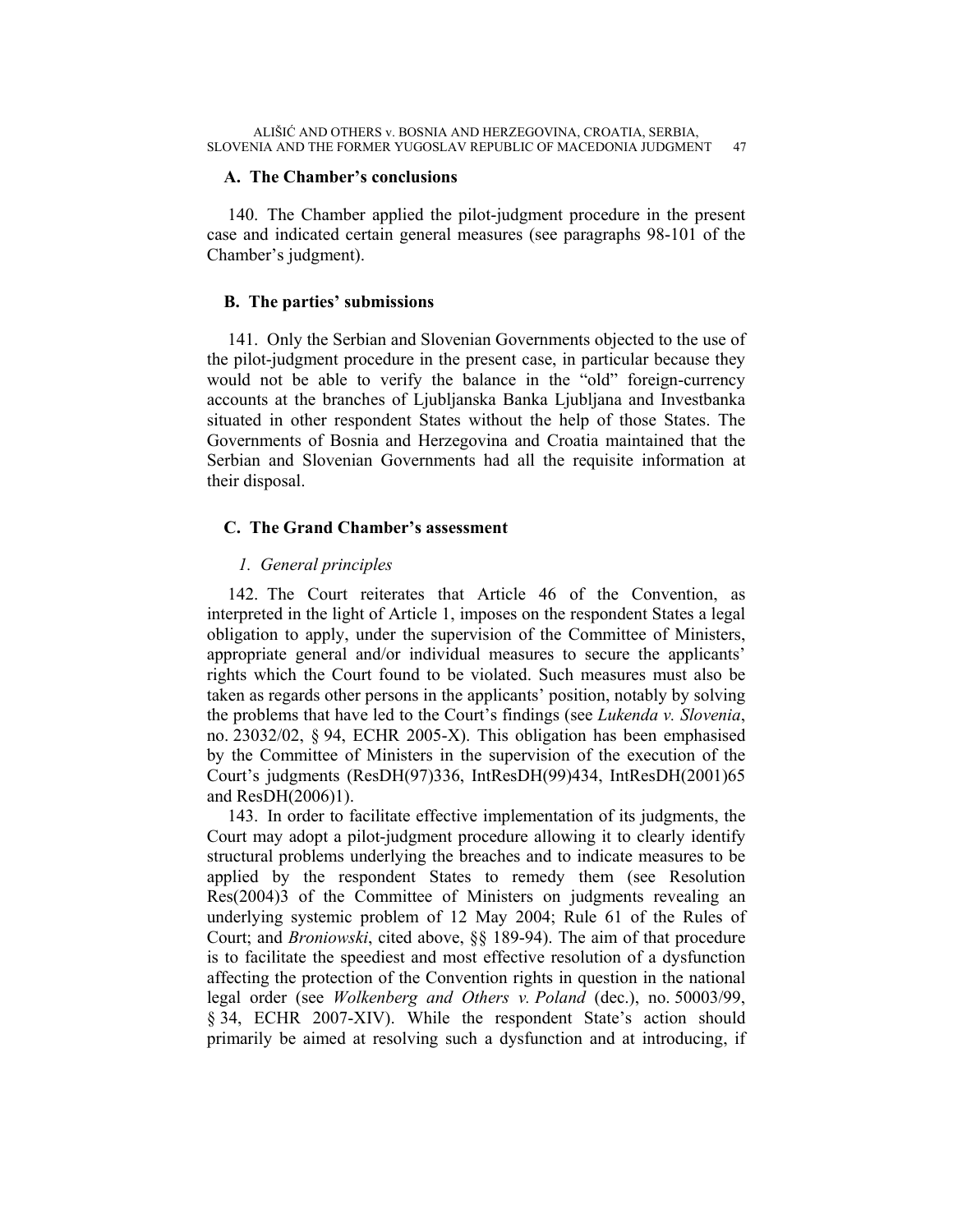necessary, effective remedies for the violations in issue, it may also include *ad hoc* solutions such as friendly settlements with the applicants or unilateral remedial offers in line with the Convention requirements. The Court may decide to adjourn the examination of similar cases, thus giving the respondent States a chance to settle them in such various ways (see, for example, *Burdov v. Russia (no. 2)*, no. 33509/04, § 127, ECHR 2009). If, however, the respondent State fails to adopt such measures following a pilot judgment and continues to violate the Convention, the Court will have no choice but to resume the examination of all similar applications pending before it and to take them to judgment in order to ensure effective observance of the Convention (*E.G. v. Poland* (dec.), no. 50425/99, § 28, ECHR 2008, and *Kurić and Others v. Slovenia* (just satisfaction) [GC], no. 26828/06, § 136, ECHR 2014).

## *2. Application of the general principles to the present case*

144. The violations which the Court has found in this case affect many people. There are more than 1,850 similar applications, introduced on behalf of more than 8,000 applicants, pending before the Court. They concern "old" foreign-currency savings in Ljubljanska Banka Ljubljana's Sarajevo and Zagreb branches and such savings in branches of several Serbian banks located in or outside Serbia (see paragraph 46 above). In addition, there are many thousands of potential applicants. Therefore, the Grand Chamber agrees with the Chamber that it is appropriate to apply the pilot-judgment procedure in the present case, notwithstanding the objections of the Serbian and Slovenian Governments in this regard.

145. In view of the systemic situation which it has identified, the Court considers that general measures at national level are undoubtedly called for in the execution of the present judgment.

146. Notably, Slovenia must make all necessary arrangements, including legislative amendments, within one year and under the supervision of the Committee of Ministers, so as to allow Ms Ališić, Mr Sadžak and all others in their position to recover their "old" foreign-currency savings under the same conditions as those who had such savings in the domestic branches of Slovenian banks (those conditions have been set out in paragraph 48 above). Within the same time-limit and under the supervision of the Committee of Ministers, Serbia must make all necessary arrangements, including legislative amendments, in order to allow Mr Šahdanović and all others in his position to recover their "old" foreign-currency savings under the same conditions as Serbian citizens who had such savings in the domestic branches of Serbian banks (those conditions have been set out in paragraph 45 above).

147. It must be underlined that the above measures do not apply to those who, while in the same position as the present applicants, have already been paid their entire "old" foreign-currency savings, such as those who were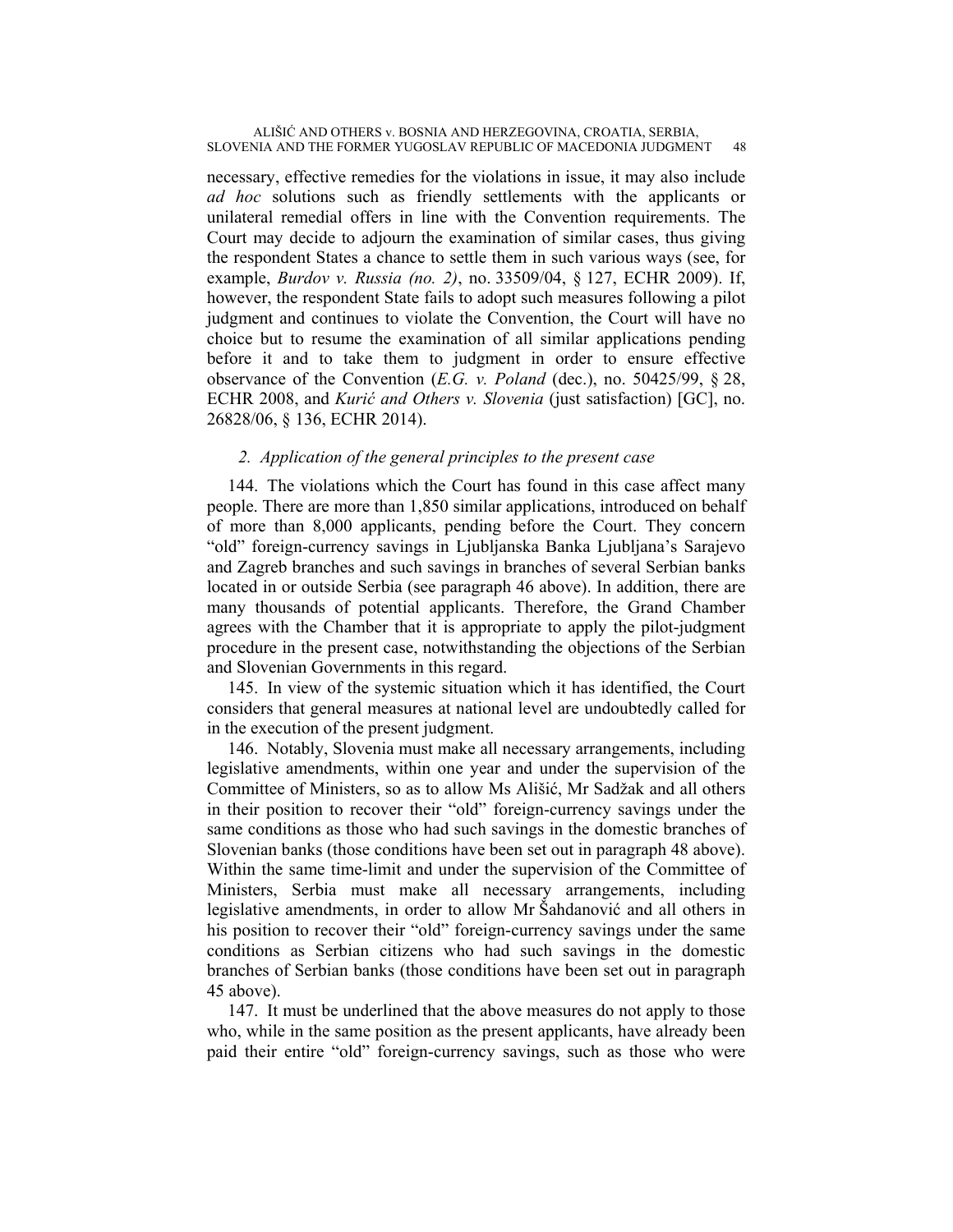able to withdraw their savings on humanitarian grounds (see paragraphs 25 and 44 above), or used them in the privatisation process in the FBH (see paragraph 32 above), or were paid their savings in the Zagreb and Skopje branches of Ljubljanska Banka Ljubljana by the Croatian and Macedonian Governments (see paragraphs 43 and 52 above). Serbia and Slovenia may exclude such persons from their repayment schemes. However, where only a part of a person's "old" foreign-currency savings has thus been repaid, Serbia and Slovenia are now responsible for the rest (Serbia for "old" foreign-currency savings in all branches of Serbian banks and Slovenia for such savings in all branches of Slovenian banks, regardless of the citizenship of the depositor concerned and of the branch's location).

148. To allow the Serbian and Slovenian authorities to verify the balance in their accounts, the applicants and all others in their position must comply with the requirements of any verification procedure to be set up by those States. That being said, no claim should be rejected only because of a lack of original contracts or bankbooks (given the lapse of time and the wars that affected so many people in different ways), provided that the persons concerned are able to prove their claims by other means. Furthermore, any and all verification decisions must be subject to judicial review.

149. While there is no doubt that inability to freely dispose of their "old" foreign-currency savings for more than twenty years have caused some distress and frustration to all persons affected, the Court does not find it necessary, at present, to indicate as a general measure that they should all be provided with adequate redress for that damage by Serbia and Slovenia. If, however, either of those States fails to apply the measures indicated in paragraph 146 above and thus continues to violate the Convention, the Court may reconsider the issue of redress in an appropriate future case concerning this matter against the State in question (see *Suljagić*, cited above, § 64).

150. Lastly, the Court adjourns its examination of similar cases against Serbia and Slovenia for one year (see *Suljagić*, cited above, § 65). This decision is without prejudice to the Court's power at any moment to declare inadmissible any such case or to strike it out of its list in accordance with the Convention.

## VI. APPLICATION OF ARTICLE 41 OF THE CONVENTION

## 151. Article 41 of the Convention provides:

"If the Court finds that there has been a violation of the Convention or the Protocols thereto, and if the internal law of the High Contracting Party concerned allows only partial reparation to be made, the Court shall, if necessary, afford just satisfaction to the injured party."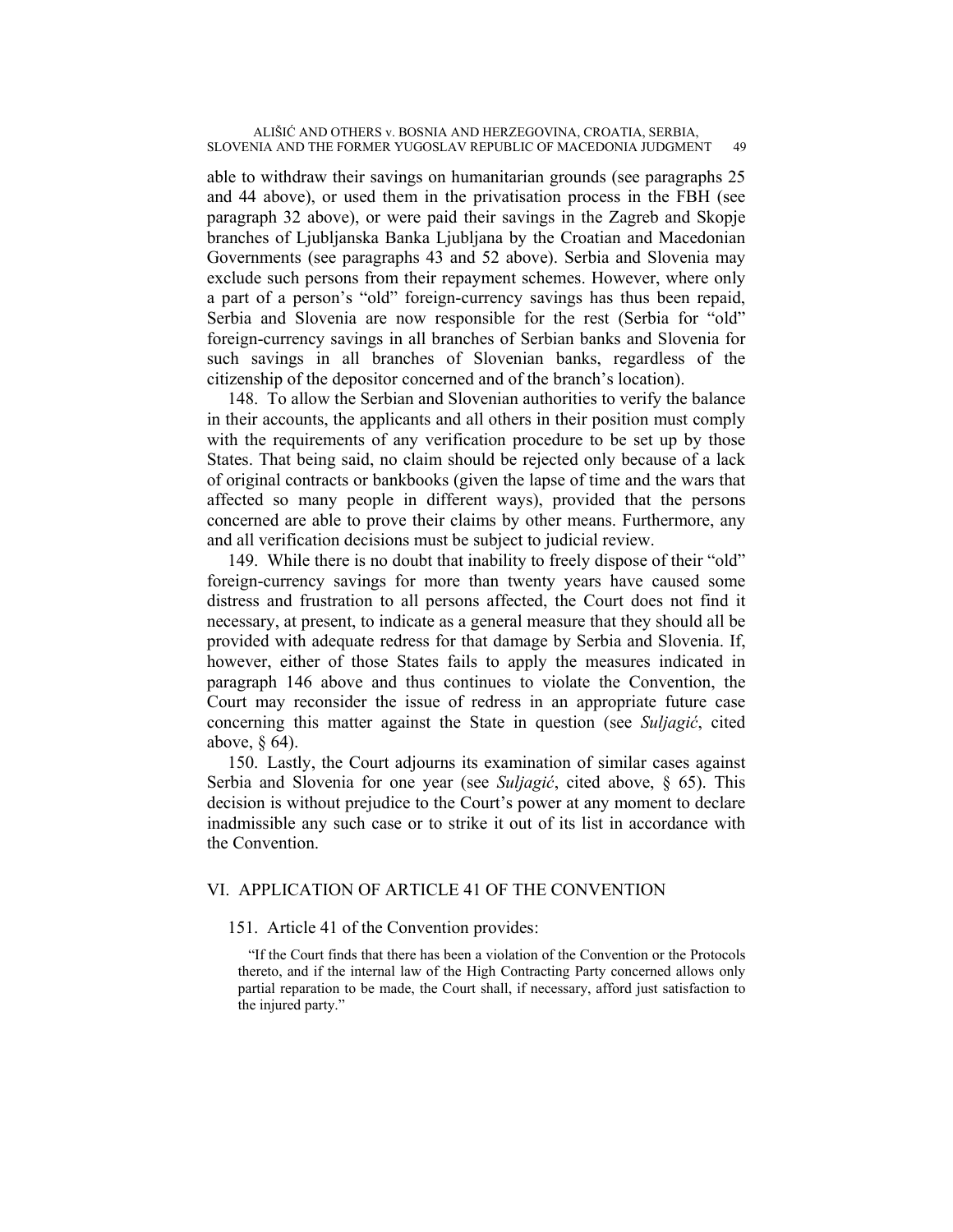## **A. Damage**

152. The applicants claimed payment of their "old" foreign-currency savings with interest in respect of pecuniary damage. The Court has already made provision in this regard in paragraph 146 above.

153. Each of the applicants further claimed 4,000 euros (EUR) in respect of non-pecuniary damage.

154. The Governments did not provide any comments in this regard in their pleadings before the Grand Chamber.

155. The Grand Chamber, like the Chamber, accepts that the applicants' inability to freely dispose of their "old" foreign-currency savings for more than twenty years must have caused them some distress and frustration. Their distress and frustration have inevitably been exacerbated by their taking upon themselves the trouble and burden of acting – at least to some extent – on behalf of all others in their position (see *Hutten-Czapska v. Poland* [GC], no. 35014/97, § 248, ECHR 2006-VIII). Therefore, making its assessment on an equitable basis, as required by Article 41 of the Convention, the Court awards the amounts claimed (that is, EUR 4,000 each to Ms Ališić and Mr Sadžak, to be paid by Slovenia, and EUR 4,000 to Mr Šahdanović, to be paid by Serbia).

#### **B. Costs and expenses**

156. The applicants also claimed EUR 27,351 for the costs and expenses incurred before the Court.

157. All of the Governments maintained that the claim was excessive and unsubstantiated.

158. According to the Court's case-law, an applicant is entitled to the reimbursement of costs and expenses only in so far as it has been shown that these have been actually and necessarily incurred and are reasonable as to quantum. That is, the applicant must have paid them, or be bound to pay them, pursuant to a legal or contractual obligation, and they must have been unavoidable in order to prevent the violation found or to obtain redress. The Court requires itemised bills and invoices that are sufficiently detailed to enable it to determine to what extent the above requirements have been met. Since no such documents have been submitted in the present case, the Court rejects this claim.

## **C. Default interest**

159. The Court considers it appropriate that the default interest rate should be based on the marginal lending rate of the European Central Bank, to which should be added three percentage points.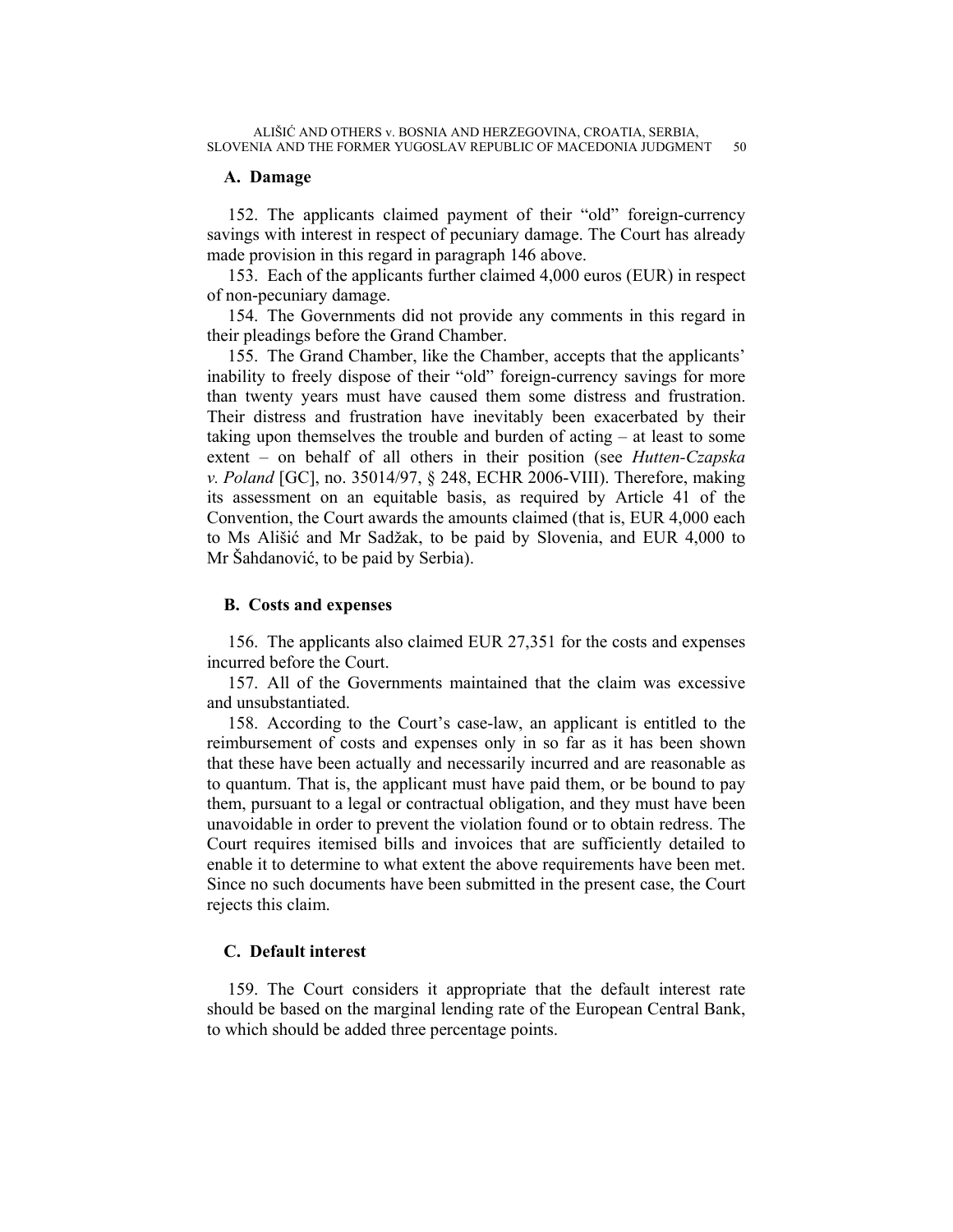## FOR THESE REASONS, THE COURT

- 1. *Dismisses*, unanimously, the Governments' preliminary objections;
- 2. *Holds*, unanimously, that there has been a violation of Article 1 of Protocol No. 1 to the Convention by Serbia in respect of Mr Šahdanović;
- 3. *Holds*, unanimously, that there has been a violation of Article 1 of Protocol No. 1 to the Convention by Slovenia in respect of Ms Ališić and Mr Sadžak;
- 4. *Holds*, by fifteen votes to two, that there has been no violation of Article 1 of Protocol No. 1 to the Convention by the other respondent States;
- 5. *Holds*, unanimously, that there has been a violation of Article 13 of the Convention by Serbia in respect of Mr Šahdanović;
- 6. *Holds*, unanimously, that there has been a violation of Article 13 of the Convention by Slovenia in respect of Ms Ališić and Mr Sadžak;
- 7. *Holds*, by fifteen votes to two, that there has been no violation of Article 13 of the Convention by the other respondent States;
- 8. *Holds*, unanimously, that there is no need to examine the complaint under Article 14 of the Convention taken together with Article 13 of the Convention and Article 1 of Protocol No. 1 with regard to Serbia and Slovenia and that there has been no violation of Article 14 of the Convention taken together with Article 13 of the Convention and Article 1 of Protocol No. 1 with regard to the other respondent States;
- 9. *Holds*, unanimously, that the failure of the Serbian and Slovenian Governments to include the present applicants and all others in their position in their respective schemes for the repayment of "old" foreigncurrency savings represents a systemic problem;
- 10. *Holds*, by sixteen votes to one, that Serbia must make all necessary arrangements, including legislative amendments, within one year and under the supervision of the Committee of Ministers in order to allow Mr Šahdanović and all others in his position to recover their "old" foreign-currency savings under the same conditions as Serbian citizens who had such savings in domestic branches of Serbian banks;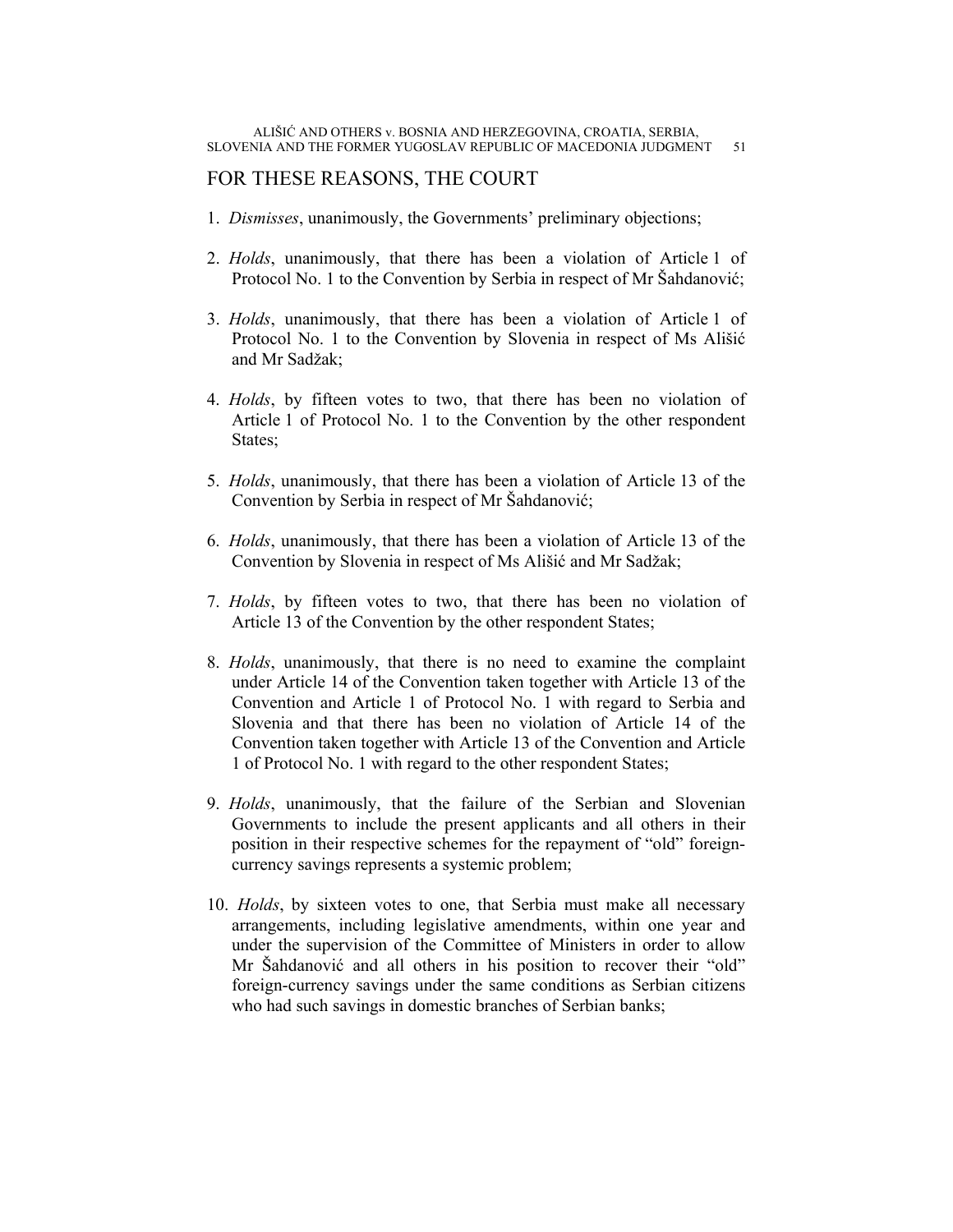- 11. *Holds*, by sixteen votes to one, that Slovenia must make all necessary arrangements, including legislative amendments, within one year and under the supervision of the Committee of Ministers, in order to allow Ms Ališić, Mr Sadžak and all others in their position to recover their "old" foreign-currency savings under the same conditions as those who had such savings in domestic branches of Slovenian banks;
- 12. *Decides*, unanimously, to adjourn, for one year, examination of all similar cases against Serbia and Slovenia, without prejudice to the Court's power at any moment to declare inadmissible any such case or to strike it out of its list in accordance with the Convention;
- 13. *Holds*, by sixteen votes to one,

(a) that Serbia is to pay Mr Šahdanović within three months EUR 4,000 (four thousand euros) in respect of non-pecuniary damage, plus any tax that may be chargeable;

(b) that Slovenia is to pay Ms Ališić and Mr Sadžak within three months EUR 4,000 (four thousand euros) each in respect of nonpecuniary damage, plus any tax that may be chargeable;

(c) that from the expiry of the above-mentioned three months until settlement simple interest shall be payable on the above amounts at a rate equal to the marginal lending rate of the European Central Bank during the default period plus three percentage points;

14. *Dismisses*, unanimously, the remainder of the applicants' claim for just satisfaction.

Done in English and in French, and delivered at a public hearing in the Human Rights Building, Strasbourg, on 16 July 2014.

| Michael O'Boyle  | Dean Spielmann |
|------------------|----------------|
| Deputy Registrar | President      |

In accordance with Article 45 § 2 of the Convention and Rule 74 § 2 of the Rules of Court, the following separate opinions are annexed to this judgment:

(a) concurring opinion of Judge Ziemele;

(b) partly concurring opinion of Judge Popović;

(c) partly dissenting opinion of Judge Nuẞberger, joined by Judge Popović.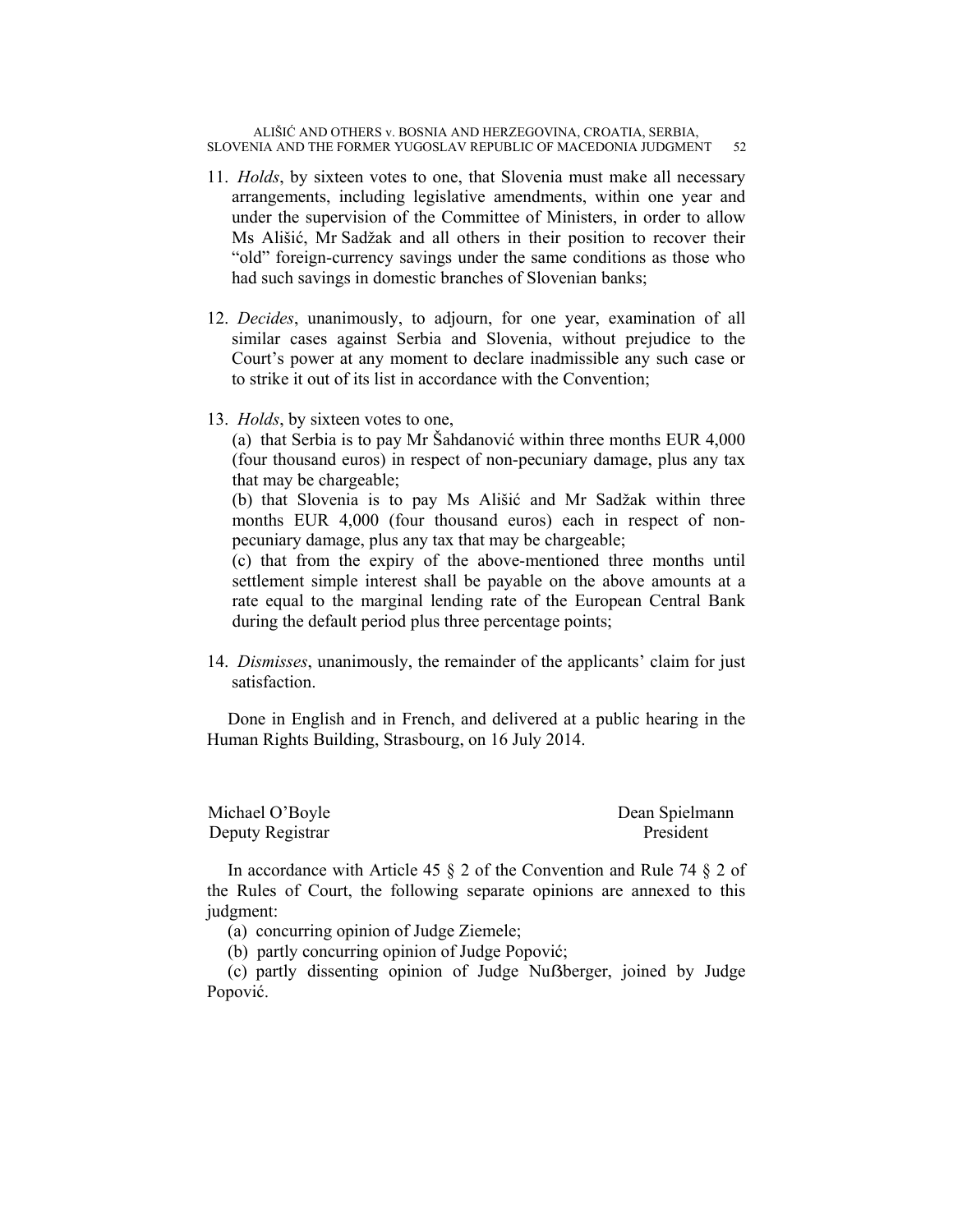> D.S. M.O'B.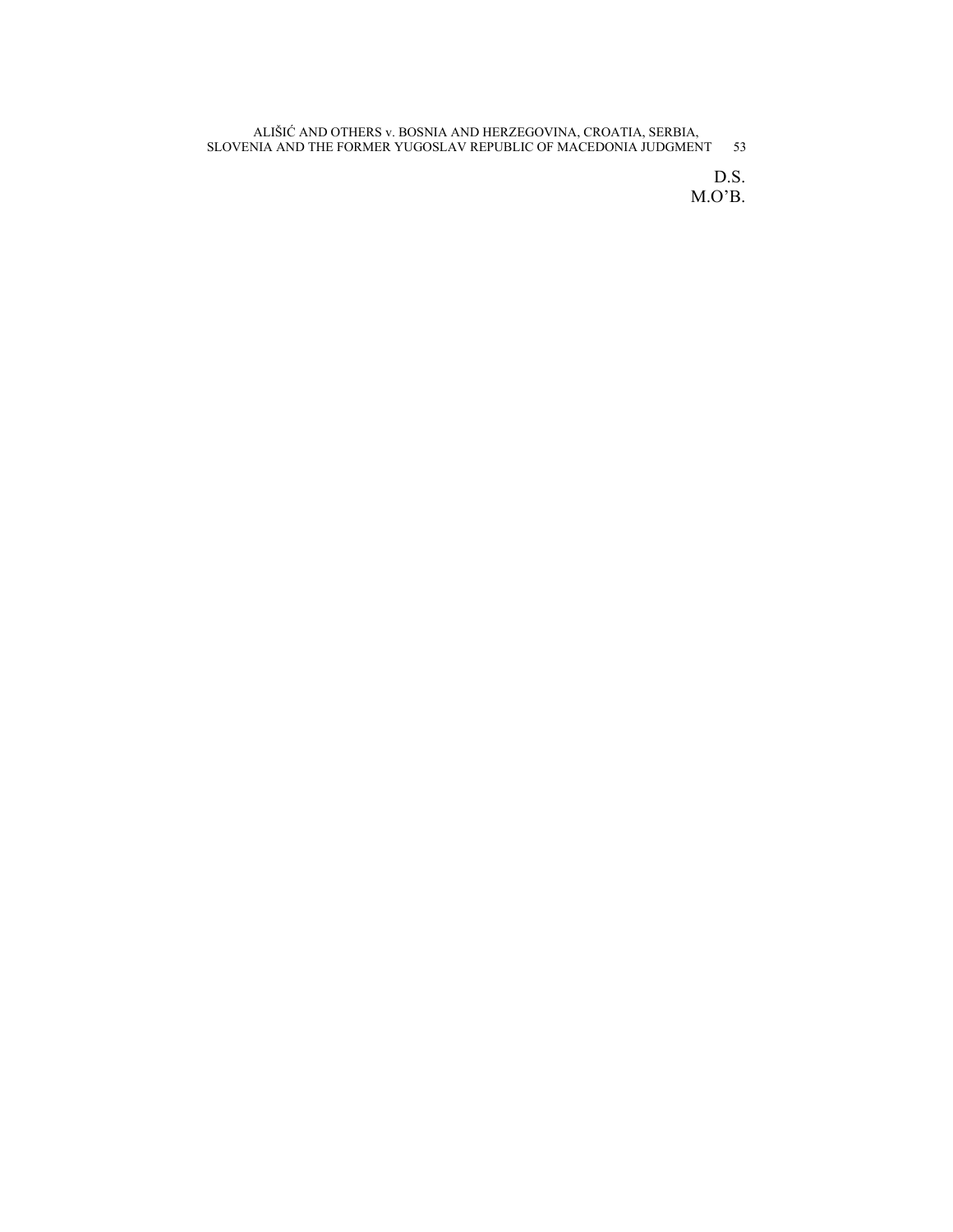1. I voted with the majority in this case. I note that this judgment will become one of the leading cases dealing with the specific context of State succession and the application of the European Convention on Human Rights in a particularly sensitive area: that of the sharing of responsibility for debts. The Court had to ascertain the relevant principles of the law on State succession that might influence the interpretation of Article 1 of Protocol No. 1 in this case. The "Relevant International Law and Practice" part of the judgment is therefore of particular significance.

2. It is important to point out that despite a very broad approach towards sources of international law enunciated in *Demir and Baykara v. Turkey* ([GC], no. 34503/97, §§ 85-86, ECHR 2008) there are certain limits within which the Court has to operate, and that therefore a more in-depth presentation and analysis of the applicable principles of the law on State succession was not provided by the Court in an area where, ultimately, there are still many questions and a wide variety of State practice (see *Kovačić and Others v. Slovenia* [GC], nos. 44574/98, 45133/98 and 48316/99, § 256, 3 October 2008). The Court thus takes the essential points from the relevant area of international law while focusing, of course, on its own case-law and principles.

3. It is also true that the main argument raised by Slovenia and Serbia concerned their emphasis on the principle of territoriality for the purposes of State responsibility in situations of State succession. The Court answers this submission by pointing out that this is certainly not the only principle applicable to the problem of debts following the dissolution of the State (see paragraph 121). The Court largely resolves the issue by reiterating and emphasising the principles concerning the obligation to negotiate in State succession situations (ibid., Concurring Opinion of Judge Ress, point 4) and the principle of equitable proportion in dividing up the debts of the predecessor State. Given the limited scope of the present case, the Court does not (see paragraph 123) enter full speed into the question of equitable apportionment of debts as such and certainly does not reflect on the unjust enrichment principle, which in my view might also be relevant to the facts of the case (see Articles 37, 40 and 41 of the 1983 Vienna Convention on Succession of States in respect of State Property, Archives and Debts, Badinter Arbitration Commission Opinion No. 1, and Article 8 of the 2001 Resolution of the Institute of International Law). However even without *expressis verbis* reference to these principles, one could argue that the solution is in line with their essence and with their application in international practice.

4. As regards the main point in the case, the role of the principle of territoriality in situations of State succession, the Court strengthens the position taken by the Institute of International Law in its 2001 Resolution in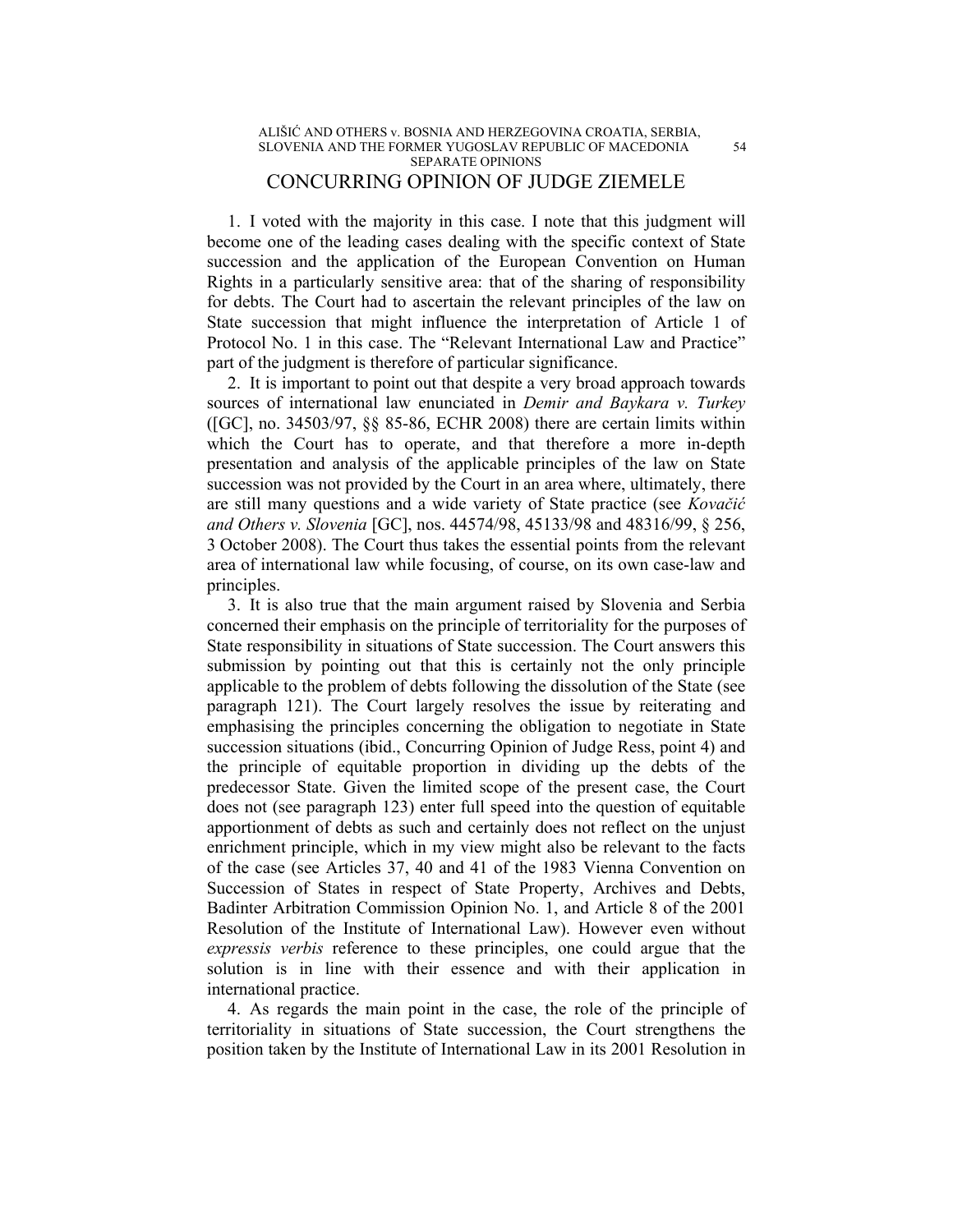finding that the principle of territoriality is only one relevant element out of many which need to be taken into account in determining the respective responsibilities of the States concerned. The nature of the rights claimed is important. The Court traces the responsibility for the banks where the applicants' foreign currency accounts are frozen to Serbia and Slovenia (see paragraphs 116-117). One can compare this approach with that taken by the Court in the case of *Likvidējamā p/s Selga and Vasiļevska v. Latvia* ((dec), nos. 17126/02 and 24991/02, 1 October 2013), which concerned frozen foreign currency accounts in a bank in the Russian Federation. It is true that the international legal position of Latvia is different from that of the respondent States in the present case, since Latvia is not a successor State in the context of the demise of the USSR. However, the Russian Federation is a predecessor State and, also in such a scenario, the principle of territoriality, as claimed by the applicants in the Latvian case, could not be applied.

5. As already stated, I was in full agreement with the majority on the merits of the case. At the same time, I retain serious doubts as to the *dicta* in relation to the execution part of the judgment, even though I voted with the majority in the end (see operative paragraphs 10 and 11). The Court has begun from time to time to set deadlines within which States have to execute a judgment under the supervision of the Committee of Ministers. Practice shows that the Court has repeatedly had to come back to its original decision regarding deadlines. This is to my mind inevitable since judgments of the Court typically involve questions of principle and require legislative reforms, and such political processes are complicated (see, for example, *L. v. Lithuania*, no. 27527/03, ECHR 2007-IV), even more so in the context of State succession. There is no question that it is in the general interest in Europe that judgments of the European Court of Human Rights be implemented swiftly and that the broader consequences be assumed where possible. As far as the Court's share in the common responsibility is concerned, it has done its utmost, even indicating possible solutions to the problem under Article 46 where applicable. It is high time that the States attend to their "homework" in complying with the Court's case-law, since this also directly affects the efficiency of the Court. It is in this context that the Court has decided on occasion, including in the present case, to indicate deadlines of compliance to the respondent States. This is a somewhat desperate measure. It is a great pity that the Court has been placed in a situation where it has to resort to such measures. It is also a risk for the Court, since it may be asked to take another look at its decision and that raises serious questions in terms of the principles of legal certainty and finality of judgment. I would much prefer the States parties to the Convention and the Committee of Ministers to tighten up their approach as regards the execution of judgments, rather than the Court having to take such a risk.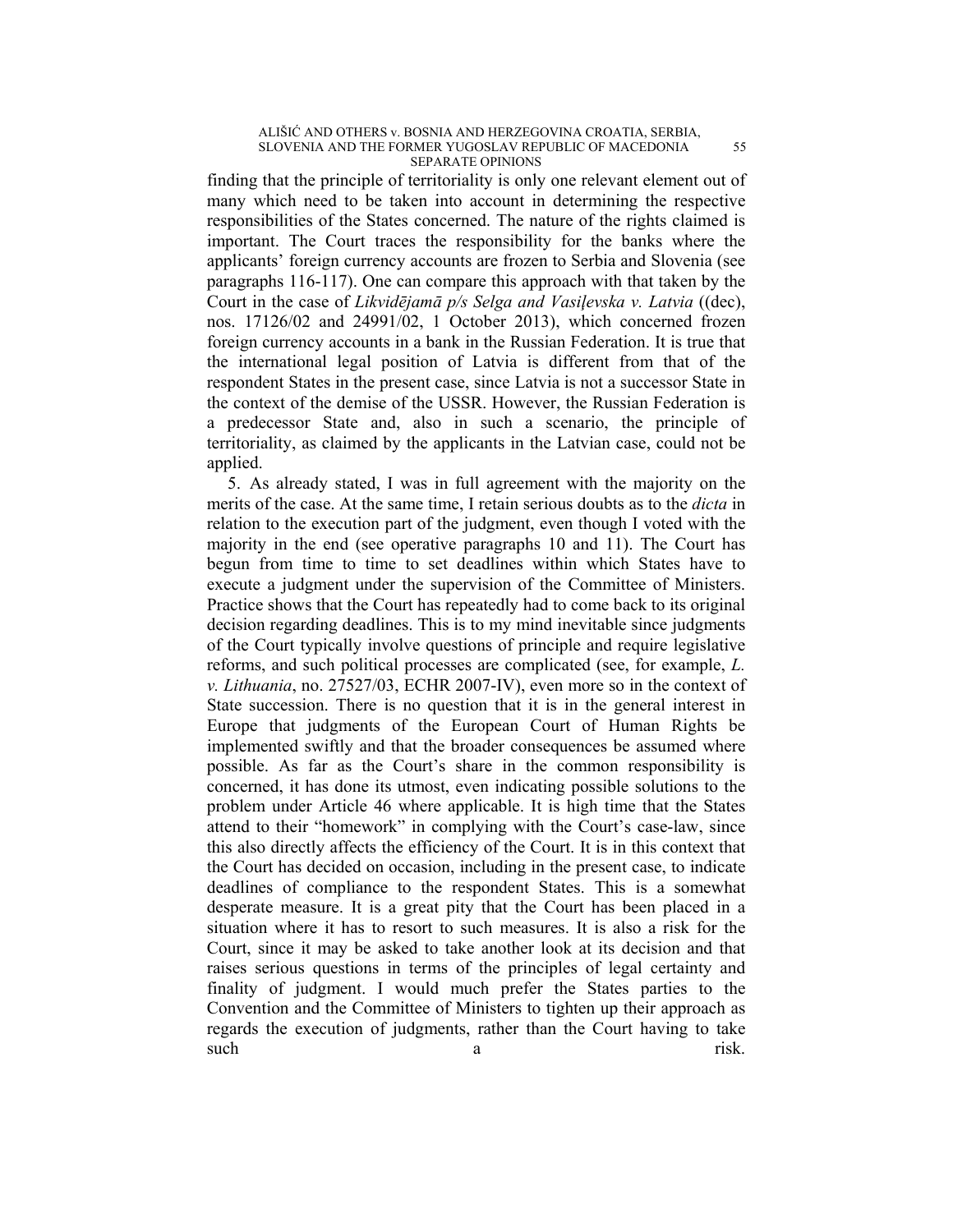## PARTLY CONCURRING OPINION OF JUDGE POPOVIĆ

I voted with the majority for finding a violation in respect of Slovenia and Serbia in this case, but I think that paragraphs 109-125 of the judgment need to be clarified. The present judgment may by no means allow the Court in future to deal with applications of the same nature, if lodged against Bosnia and Herzegovina, Croatia and/or Macedonia, in a single-judge formation. Such applications cannot be automatically declared inadmissible. On the contrary, they must be dealt with by a Chamber, first as to the question of admissibility and later on, should they be declared admissible, on the merits as well.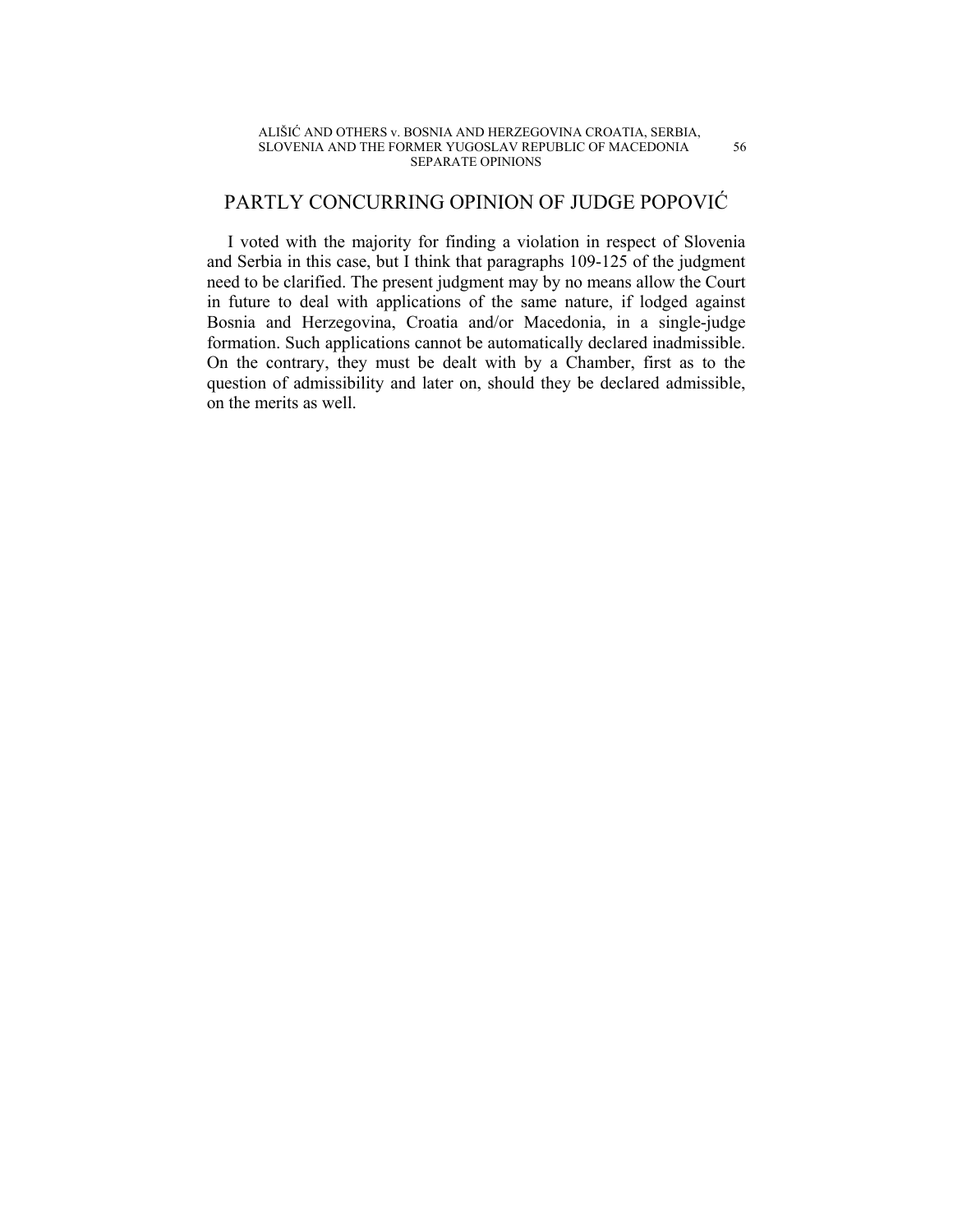# PARTLY DISSENTING OPINION OF JUDGE NUβBERGER, JOINED BY JUDGE POPOVIĆ

## **A. Historical dimension and financial implications of case**

There can be no doubt that the applicants' rights under Article 1 of Protocol No. 1 and Article 13 of the Convention have been violated. What the Grand Chamber was confronted with in this very complex and difficult case was, however, not only to decide if there had been human rights violations or not, but to whom to attribute those violations, which had lasted for more than twenty years, were embedded in the context of the dissolution of the SFRY and which thus took on a historical dimension.

At the same time the Grand Chamber had to decide on the amount of money to be paid not only to the applicants, but also to all those in the same situation as the applicants. It thus had to take a decision with enormous financial implications.

To my regret I cannot subscribe to the solution adopted by the majority.

## **B. Attribution of exclusive responsibility for violation of applicants' property rights to Slovenia and Serbia respectively**

The responsibility for compensating for the loss of "old" foreign currency savings can be regarded either as a question of civil law (this is the position of Bosnia and Herzegovina, Croatia and "the former Yugoslav Republic of Macedonia", see paragraphs 85, 87 and 96) or as a State succession issue to be resolved on the basis of international law (this is the position of Serbia and Slovenia, see paragraphs 89 and 92). The majority of the Grand Chamber have opted for a civil-law approach<sup>44</sup> and have decided that it is Slovenia alone which is responsible for the violation of the rights of Ms Ališić and Mr Sadžak and Serbia alone which is responsible for the violation of Mr Šahanović's rights. Thus the States where, in "Yugoslav times", the associated banks within the socialist model of self-management

 $\overline{a}$ 

<sup>&</sup>lt;sup>44</sup> The civil-law approach is basically justified with reference to the jurisprudence of the Slovenian and Serbian courts themselves (see paragraphs 44, 45, 49, 51, 112), which is said to "undoubtedly confirm" the liability of Ljubljanska Banka Ljubljana and Investbanka. At least concerning the jurisprudence of the Slovenian courts this is, however, not exact. The Slovenian courts found the old (not the new!) Ljubljanska Banka Ljubljana liable for the payment of "old" foreign-currency deposits. The old Ljubljanska Banka Ljubljana (paragraph 49) as well as Investbanka (paragraph 47) are, however, in a state of "rehabilitation" or bankruptcy, so the direct civil-law claims are directed against insolvent banks.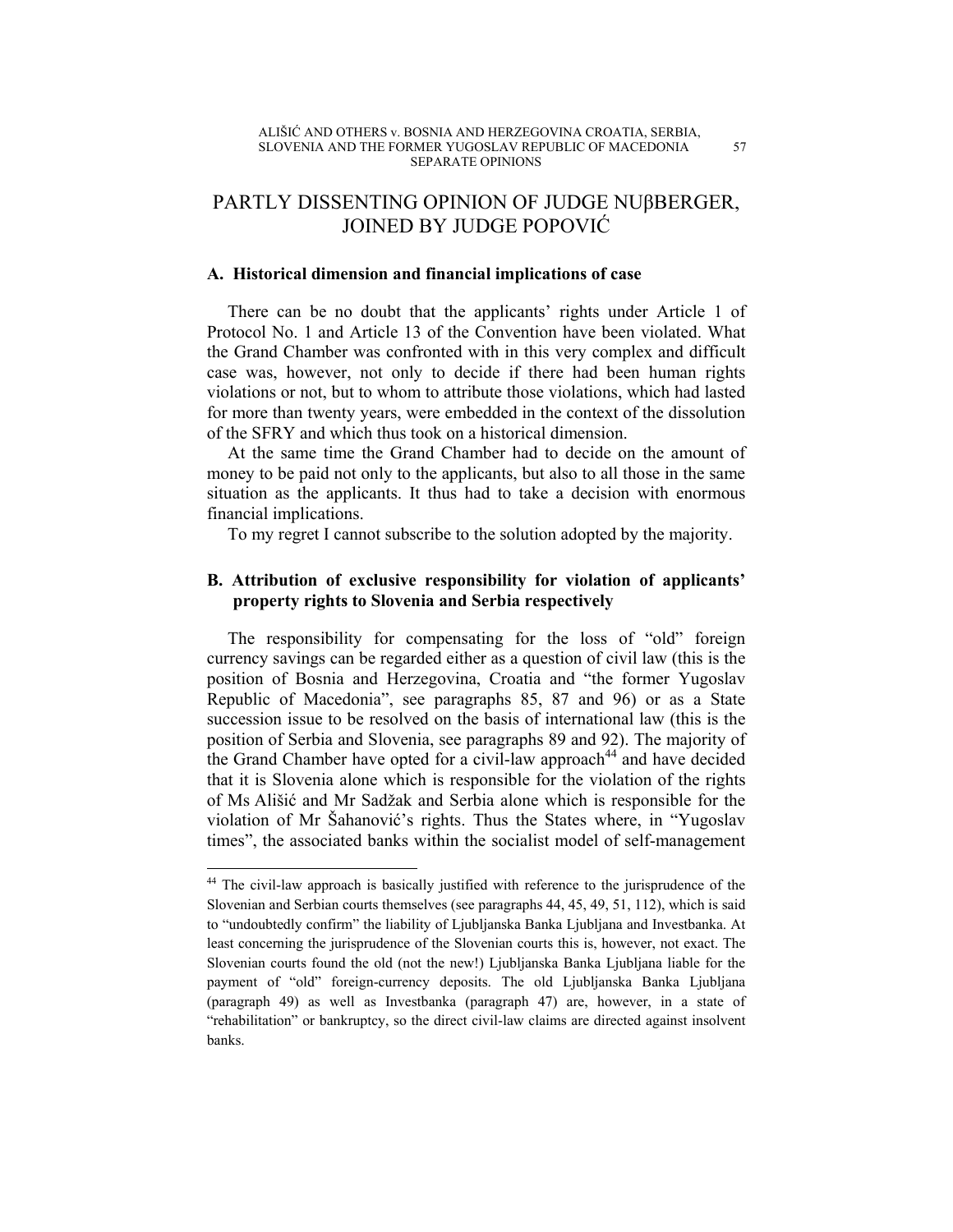happened to have their head offices are now required to pay back all the debts incurred in a system created by another State before the entry into force of the Convention.

In my view this solution is unsatisfactory and inadequate, as it is based on an over-simplification of the complex historical developments and leaves out some important aspects. While it might be tempting to find a clear-cut and "easy" solution, a more differentiated approach should have been adopted.

## *1. Responsibility of the SFRY in setting up the system*

It is uncontroversial that it was neither Slovenia nor Serbia alone which set up the whole banking system with its re-depositing schemes, but it was the SFRY which was in dire need of foreign currency (paragraph 14). It is also uncontroversial that the system set up had no sound financial basis (paragraphs 14 and 17). It had to be regarded as risk investment, attracting savers' money by much higher interest rates than those offered on the market, often exceeding 10% (paragraph 14). There was clearly no economic foundation for the expectation of the high gains thus promised.

This has already been clearly spelt out by the Court (see *Suljagić v. Bosnia and Herzegovina*, no. 27912/02, § 51, 3 November 2009):

"To begin with, it is a well-known fact that the global economic crisis of the 1970s hit the SFRY particularly hard. The SFRY turned to international capital markets and soon became one of the most indebted countries in the world. When the international community backed away from the loose lending practices of the 1970s, the SFRY resorted to foreign-currency savings of its citizens to pay foreign debts and finance imports."

## *2. Breakdown of the system in "Yugoslav times"*

The breakdown of the system had already happened in "Yugoslav times" (stoppage of the re-depositing system in 1988 (see paragraph 20); abolition of the system of basic and associated banks in 1989/1990 (see paragraph 21); massive withdrawal of foreign currency (see paragraph 22)). It was the SFRY which first resorted to emergency measures restricting to a large extent the withdrawals of foreign-currency deposits (see paragraphs 22 and 52). Such measures would not have been necessary if the savers' money had not already been lost at that time. That all happened in a State which does not exist any more at the present time.

This has already been explicitly outlined in the Court's case-law (see *Suljagić*, cited above, §10; compare also *Kovačić and Others v. Slovenia* [GC], nos. 44574/98, 45133/98 and 48316/99, § 40, 3 October 2008, and *Molnar Gabor v. Serbia*, no. 22762/05, § 6, 8 December 2009):

"Problems resulting from the foreign and domestic debt of the SFRY caused a monetary crisis in the 1980s. The national economy was on the verge of collapse and the SFRY resorted to emergency measures, such as statutory restrictions on the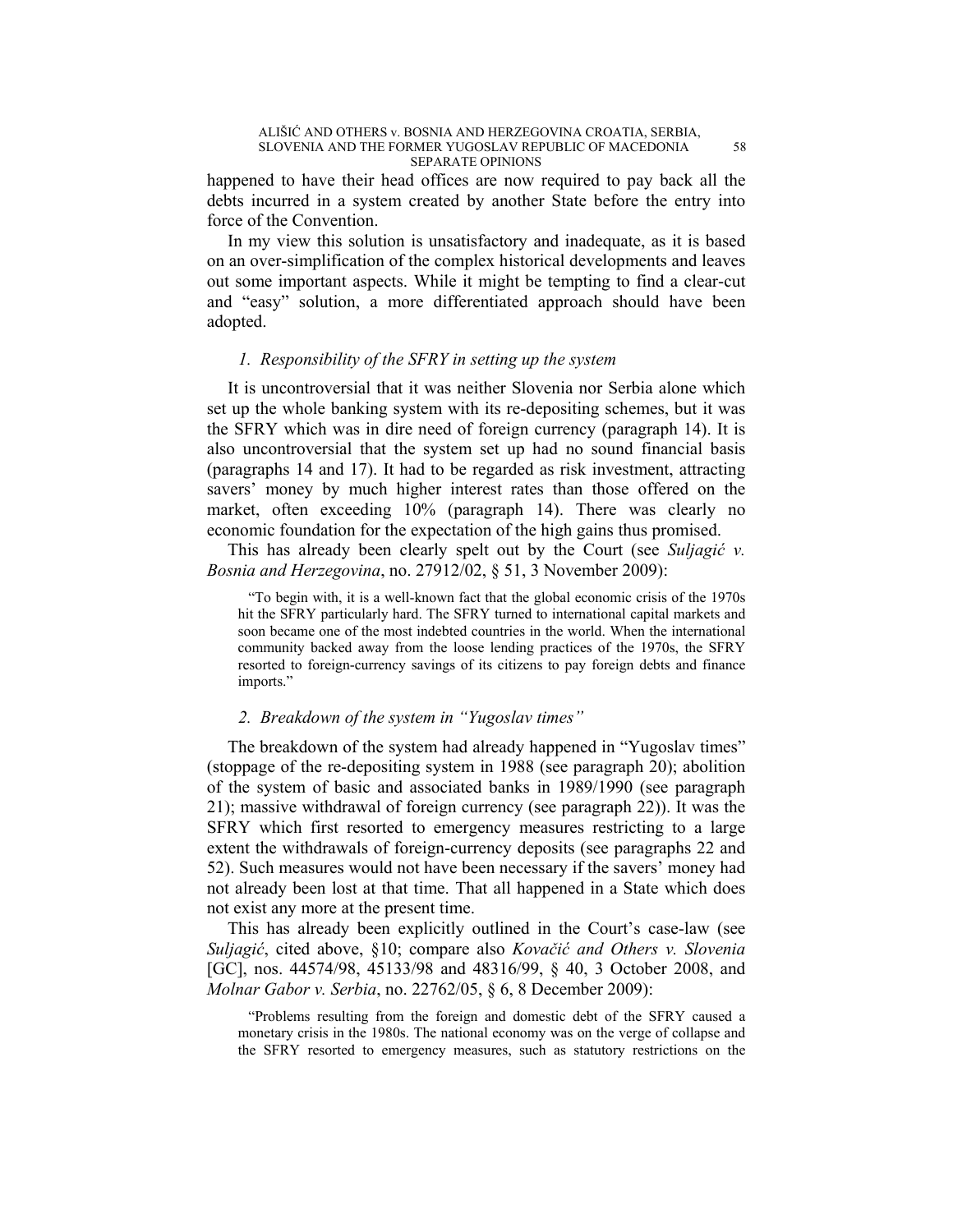repayment of foreign-currency deposits (see section 71 of the Foreign-Currency Transactions Act 1985). As a result, foreign-currency deposits were practically frozen."

Even though the State guarantee under the civil law had not been activated before the dissolution of the SFRY (see paragraph 15), the consequences of the dysfunctioning of the system set up by the SFRY are to be regarded as the shared responsibility of the successor States.

The international law dimension of the case must not therefore be ignored.

## *3. Scope of the Court's jurisdiction* ratione temporis

Most of the measures adopted by the successor States as a follow-up to the breakdown of the system introducing a special regime for "old" foreigncurrency savings were adopted in the early 1990s (see paragraphs 23 et seq.) and thus before the entry into force of the Convention in the respective States (Slovenia 28/6/1994, the former Yugoslav Republic of Macedonia 10/4/1997, Croatia 5/11/1997, Bosnia and Herzegovina 12/7/2002, Serbia 3/3/2004). Basically, the foreign-currency accounts remained "frozen" in all the successor States, but withdrawals were allowed under specific conditions, especially on humanitarian grounds (e.g. Bosnia and Herzegovina, see paragraph 25, and Serbia, see paragraph 44; the material at the disposal of the Court does not contain any information on the emergency measures taken by Croatia and the former Yugoslav Republic of Macedonia in the early 1990s, see paragraphs 42 and 52). Slovenia assumed the former SFRY guarantee already in 1991 and agreed to repay original deposits and interest accrued in 1993, but only in so far as savings in domestic branches of the banks were concerned (but covering both Slovenian banks and domestic branches of foreign banks (see paragraph 48)). The guarantees undertaken by Bosnia and Herzegovina were restricted to domestic banks (see paragraph 24).

It is evident that all these measures adopted immediately after the breakdown of the SFRY were emergency measures aimed at securing trust in the new State structures and at avoiding major discontent and protests in turbulent times. With the passing of time, supplementary measures were taken. They were all tailor-made for the concrete needs of the respective successor State, with the consequence of including some and excluding others (e.g. Bosnia and Herzegovina: guarantees and later on payments only for savings in domestic banks (see paragraphs 24 and 27); Serbia: exclusion of citizens from other former SFRY States in the repayment schemes (see paragraph 45)). The former Yugoslav Republic of Macedonia, on the contrary, repaid all the old foreign currency debts (see paragraph 52); for Croatia this seems to be controversial (see paragraph 42 and also *Kovačić and Others*, cited above, § 183).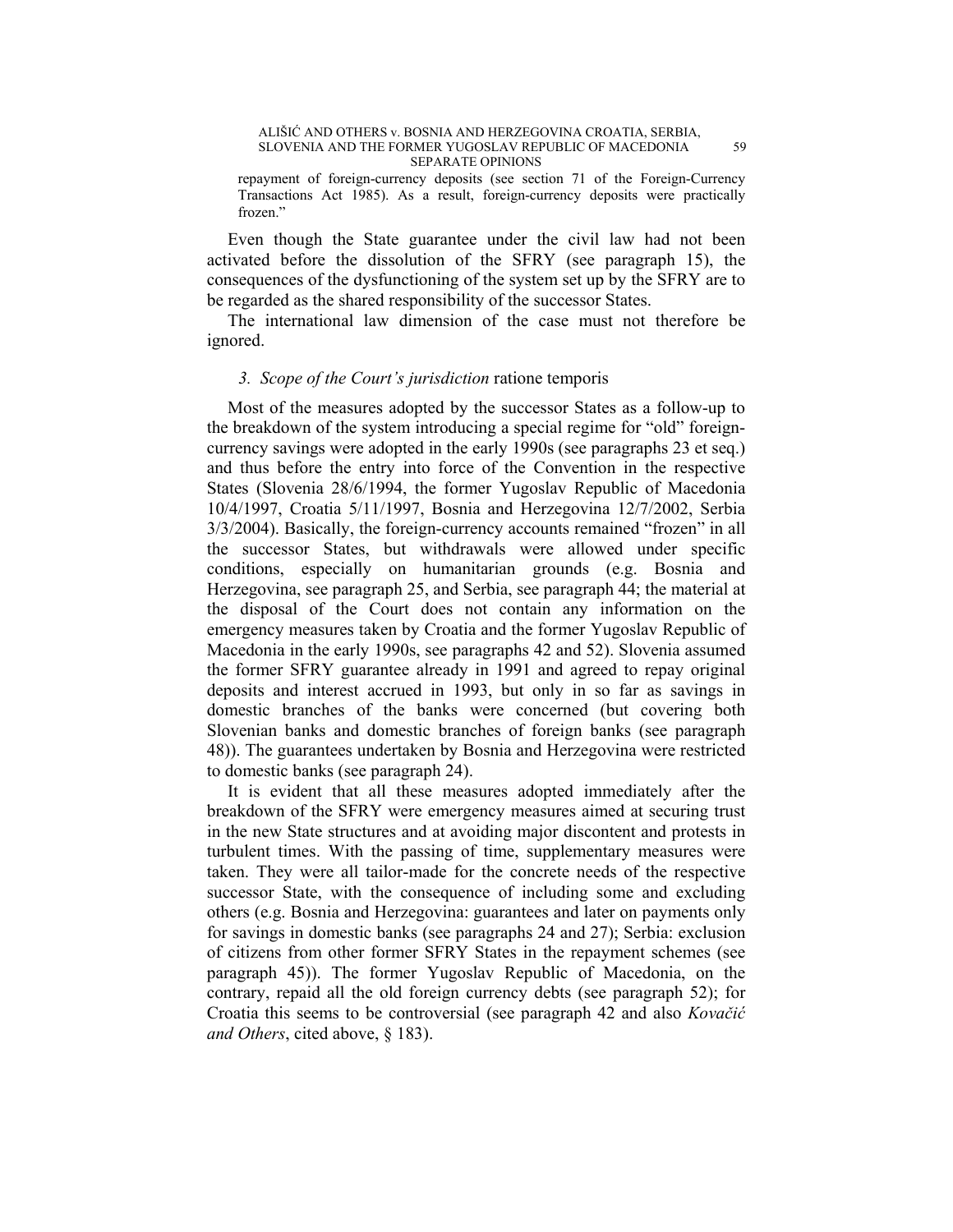The Court has no jurisdiction *ratione temporis* to analyse how far the measures adopted before the entry into force of the Convention constituted interferences with the applicants' rights under Article 1 of Protocol No. 1 or how far they were discriminatory and violated that Article taken together with Article 14. The *status quo* at the time when the Convention entered into force in the respective States was that the applicants had been banned from having access to their own money already for several years. In my view, the States' duties under the Convention therefore have to be analysed as positive obligations and not as interferences. The money had *de facto* already been taken away. It could not be taken away a second time, but the losses had to be compensated for.

## *4. Breach of positive obligations*

In the context of State succession, the positive obligations of the respondent States on the basis of Article 1 of Protocol No. 1 were twofold. On a vertical level they had a duty to make up for the losses the applicants had incurred and to provide immediate relief. On a horizontal level they had to negotiate among themselves to achieve an adequate distribution of the debts accumulated within a system that they had all been involved in setting up. While the first duty resulted directly from Article 1 of Protocol No. 1, it was intertwined with the second duty, resulting from general international law and the Agreement on Succession Issues. The Court has repeated many times that the rights guaranteed under the Convention are not theoretical and illusory, but practical and effective. The right to obtain a compensation payment is only effective if it is clear against whom it has to be directed. Therefore all the respondent States had a positive obligation to negotiate over the issue of the "old" foreign currency deposits.

In my view, Croatia breached this duty by refusing to continue the negotiations in 2002 (see paragraph 63), whereas all the other States were willing to take them up again.

Concerning the positive obligation to make up for the losses sustained by the applicants, I agree with the majority that Slovenia and Serbia have not fulfilled their positive obligations under Article 1 of Protocol No. 1. By restructuring the old Ljubljanska Banka Ljubljana and transferring most of its assets to Nova Ljubljanska Banka Slovenia in 1994, that is, at a time when the Convention had already entered into force, Slovenia rendered the repayments *de facto* impossible without adopting any compensatory measures (see paragraph 49). The same is true for Serbia, which did not prevent the bankruptcy of Investbanka (see paragraph 47).

I do not, however, agree with the majority that Bosnia and Herzegovina is not responsible at all in this respect. They deliberately excluded State guarantees for and repayment of "old" foreign currency deposits in foreign branches of domestic banks (see paragraphs 24 et seq.) and thus allowed the human rights violations to continue. The example of "the former Yugoslav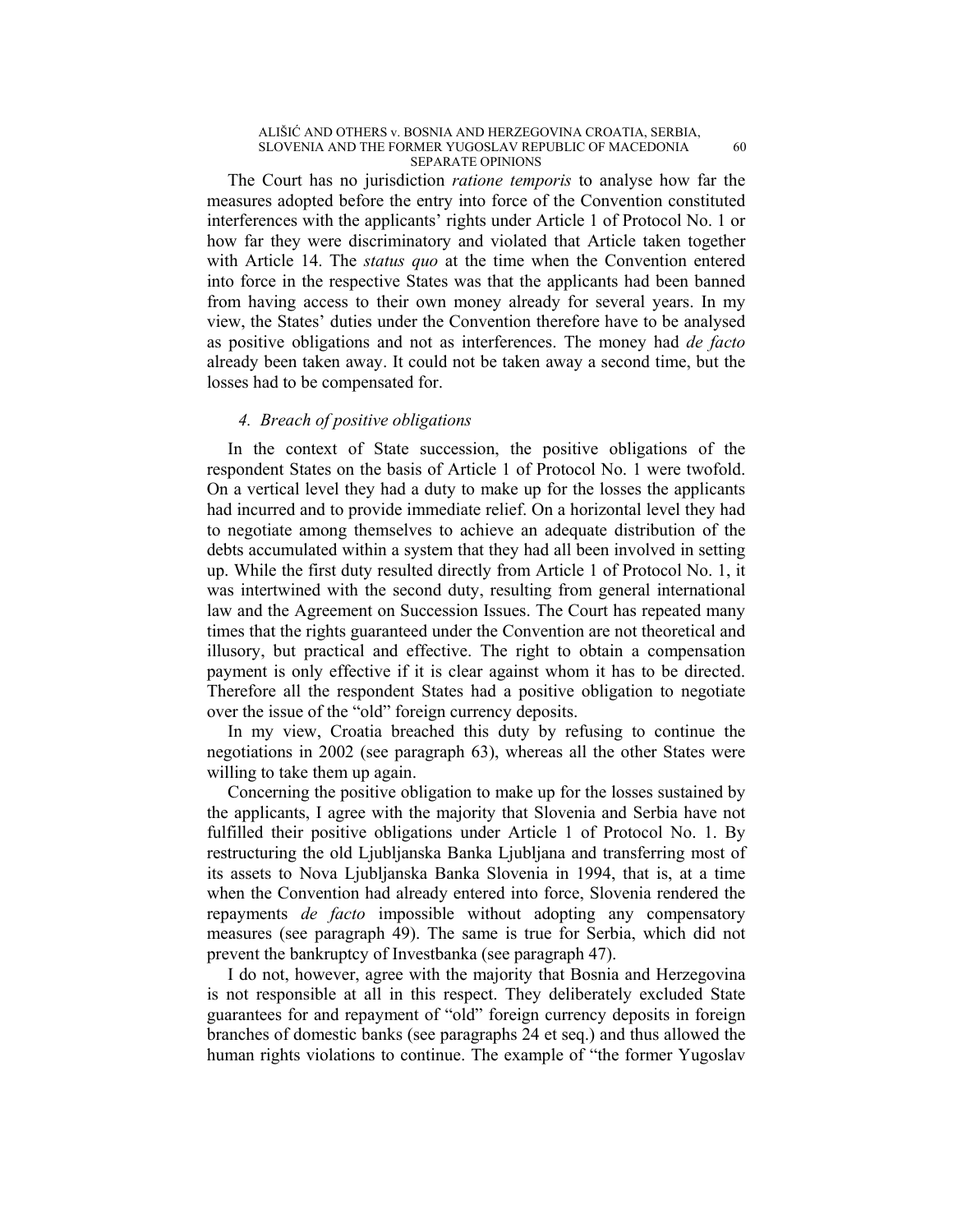Republic of Macedonia" (see paragraph 52) as well as the solution found with respect to the Post Office Savings Bank, where States had taken over the guarantees as regards the branches in their respective territory (see paragraph 64), show that there was no consensus in favour of excluding the responsibility of the State where the deposits had been made. A categorical refusal to pay is all the more unjustified as it is undisputed that, within the re-depositing system, part of the money had been transferred back to Bosnia and Herzegovina.

Thus, the majority of the Grand Chamber have failed to scrutinise the positive obligations of all the respondent States against whom the applicants' complaint was directed.

## **C. Compensation scheme**

 $\overline{a}$ 

## *1. Compensation on the basis of schemes developed before the entry into force of the Convention*

The majority of the Grand Chamber have decided that "Slovenia must make all necessary arrangements ... so as to allow Ms Ališić, Mr Sadžak and all others in their position to recover their 'old' foreign-currency savings under the same conditions as those who had such savings in the domestic branches of Slovenian banks", that is to say, repay the original deposits with interest (see paragraphs 146 and 48).<sup>45</sup> Serbia has to repay the "old" foreigncurrency savings "under the same conditions as Serbian citizens who had such savings in the domestic branches of Serbian banks", that is, partly in cash and partly in government bonds (see paragraphs 146 and 45).

Such a solution could be justified if the Court had found a violation of Article 1 of Protocol No. 1 taken together with Article 14, as it would offer adequate compensation for discriminatory treatment. It could also be justified on the basis of unjust enrichment if it could be proven that Slovenia and Serbia are still in the possession of the money deposited by the applicants and that they earned interest on it in the period between 1990 and 2014.

But neither of those conditions are satisfied in the present case.

The Court has explicitly refrained from finding a violation of Article 1 of Protocol No. 1 taken together with Article 14 in the present case.

Concerning "unjust enrichment" the following aspects have to be taken into account.

First, as it is undisputed that not all money "ended up" in Slovenia and Serbia (see paragraph 116), it is inadequate to request full repayment of the

<sup>&</sup>lt;sup>45</sup> There might be problems in executing the present judgment. As the law to which the Grand Chamber refers was adopted in 1993 and regulated the interest rates up to that time only, it seems to be unclear what scheme applies to interest accruing after 1993.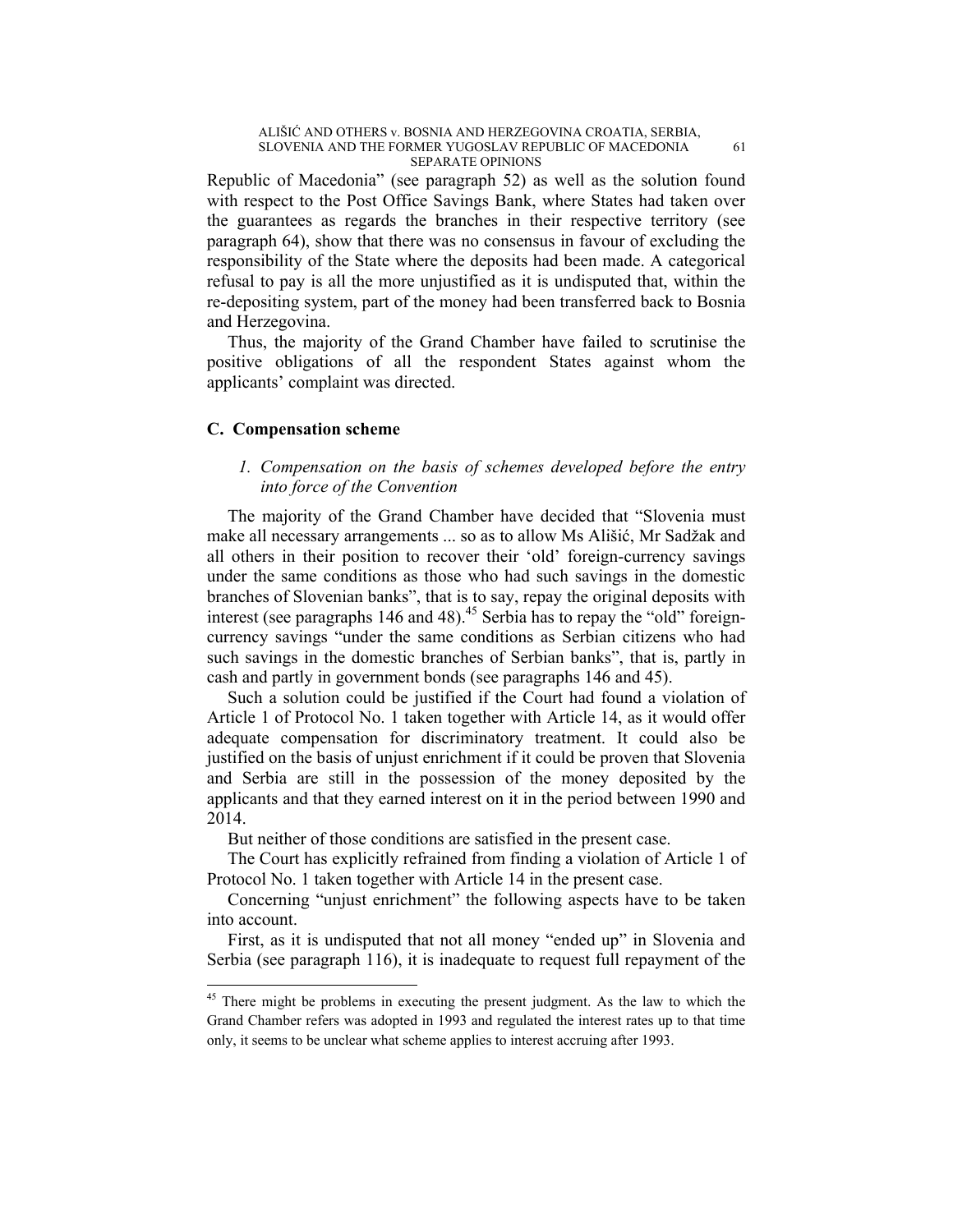"old" foreign deposits by Slovenia and Serbia alone. In socialist times the associated banks in Slovenia and Serbia had transferred back some of the funds they had received to meet the liquidity needs of the basic banks (see paragraphs 18 and 19). As dinar loans (initially interest-free) were granted by the NBY to domestic companies on the basis of the re-deposited foreign currency and thus benefitted the local economy, the rule of international law concerning local debts (Article 29 of the 2001 Resolution on State Succession in Matters of Property and Debts of the Institute of International Law, see paragraph 60) is not "evidently" inapplicable, as deemed by the majority of the Grand Chamber (see paragraph 121). Second, the fact that re-depositing payments were made to the National Bank of Yugoslavia in Belgrade is not contested. Third, as emergency measures were deemed necessary and adopted by the SFRY (see paragraph 22) it is highly likely that most of the money was already lost in "Yugoslav times".

The Court has thus stated in *Suljagić* (cited above, § 51), referring to Resolution 1410 (2004) of the Parliamentary Assembly on the "Repayment of the deposits of foreign exchange made in the offices of the Ljubljana bank not on the territory of Slovenia, 1977-1991" of 23 November 2004, and the Explanatory Memorandum prepared by the Rapporteur Mr Jurgens:

"The Parliamentary Assembly of the Council of Europe has established that, as a result, a major part of the original deposits ceased to exist before the dissolution of the SFRY ...."

## *2. Compensation in cases concerning changes in the political system*

Furthermore, the approach taken by the Grand Chamber is not compatible with its jurisprudence in similar cases. Generally, the Court is very reluctant to condemn States for property violations committed before the entry into force of the Convention (see *Kopecký v. Slovakia* [GC], no. 44912/98, §§ 53-61, ECHR 2004-IX; *Von Maltzan and Others v. Germany* ((dec.) [GC], nos. 71916/01, 71917/01 and 10260/02, §§ 110-114, ECHR 2005-V; and *Jahn and Others v. Germany* [GC], nos. 46720/99, 72203/01 and 72552/01, §§ 99-117, ECHR 2005-VI). Exceptions are made in the case of continuing violations (see *Loizidou v. Turkey* (merits), 18 December 1996, §§ 63-64, *Reports of Judgments and Decisions* 1996-VI) and in the case of legitimate expectations concerning proprietary interests (see *Broniowski v. Poland* (dec.) [GC], no. 31443/96, §§ 97-102, ECHR 2002-X). However, whenever violations of Article 1 of Protocol No. 1 have related to events that took place before the entry into force of the Convention, on a mass scale, the Court has accepted models offering less than full compensation (see *Broniowski v. Poland* (friendly settlement) [GC], no. 31443/96, §§ 31 and 43, ECHR 2005-IX; *Hutten-Czapska v. Poland* (friendly settlement) [GC], no. 35014/97, § 27, 28 April 2008; and *Vistiņš and Perepjolkins v. Latvia* [GC], no. 71243/01, §§ 115 and 118-131, 25 October 2012).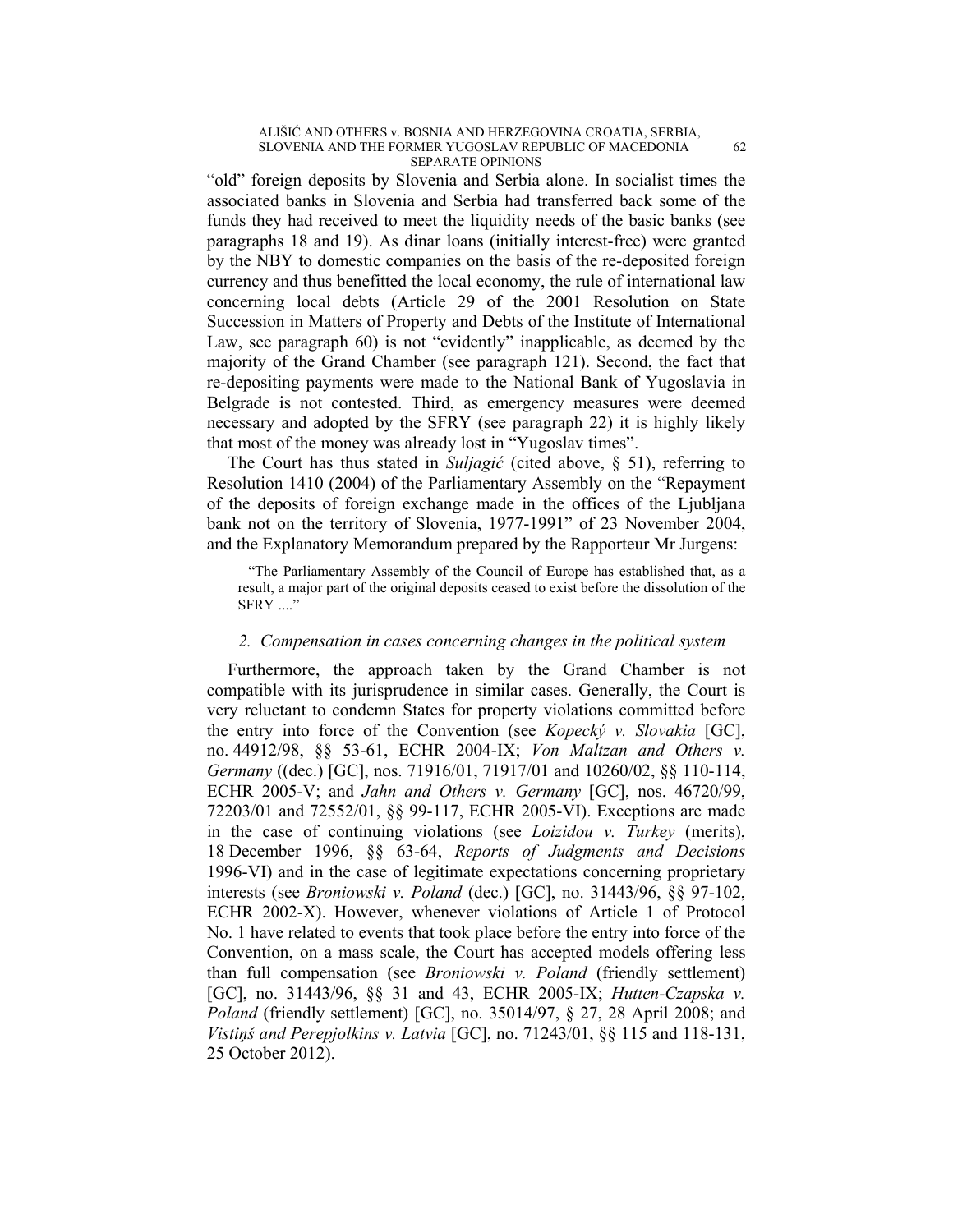Thus the Court stated in the case of *Vistiņš and Perepjolkins* (ibid., § 113):

"This principle applies all the more forcefully when laws are enacted in the context of a change of political and economic regime, especially during the initial transition period, which is necessarily marked by upheavals and uncertainties; in such cases the State has a particularly wide margin of appreciation (see, among other authorities, *Kopecký v. Slovakia* [GC], no. 44912/98, § 35, ECHR 2004-IX; *Jahn and Others,*  cited above, § 116 (a); and *Suljagić v. Bosnia and Herzegovina*, no. 27912/02, § 42, 3 November 2009). Thus, for example, the Court has held that less than full compensation may also be necessary *a fortiori* where property is taken for the purposes of 'such fundamental changes of a country's constitutional system as the transition from a monarchy to a republic' (*see Former King of Greece and Others* (merits), cited above, § 87). The Court reaffirmed that principle in *Broniowski* (cited above, § 182), in the context of a property restitution and compensation policy, specifying that a scheme to regulate property, being 'wide-reaching but controversial ... with significant economic impact for the country as a whole', could involve decisions restricting compensation for the taking or restitution of property to a level below its market value. The Court has also reiterated these principles regarding the enactment of laws in 'the exceptional context of German reunification' (see *Maltzan and Others v. Germany* (dec.) [GC], nos. 71916/01, 71917/01 and 10260/02, §§ 77 and 111-112, ECHR 2005-V, and *Jahn and Others*, cited above)."

It is true that these cases concerned expropriation of real property. But there is no convincing reason to treat the loss of risk investments substantially better than the loss of real property and to expect not only the amount lost to be repaid in full, but even the lost interest to be compensated for.

It is worth mentioning that the Court has accepted considerable deductions in the amounts repaid in cases concerning compensation for "old" foreign currency deposits lost and has granted the respondent States a wide margin of appreciation (see *Trajkovski v. the former Yugoslav Republic of Macedonia* (dec.), no. 53320/99, 7 March 2002; *Suljagić*, cited above, §§ 27-30 and 52-54; and *Molnar Gabor v. Serbia*, no. 22762/05, §§ 21, 23-25 and 50, 8 December 2009).

Concerning more specifically the interest rates fixed in the original schemes set up in the 1980s, it can be argued that there was no longer a legitimate expectation at the time when the Convention entered into force in Slovenia in 1994 and in Serbia in 2004. On the other hand, in determining adequate compensation it is necessary to take into account the adaptation to inflation of the savings originally deposited in Deutschmarks (see *Vistiņš and Perepjolkins v. Latvia* (just satisfaction) [GC], no. 71243/01, §§ 38-44, ECHR 2014).

## *3. Subsidiarity and margin of appreciation*

In setting up pilot procedures the Court has, up to now, always left a wide margin of appreciation to member States in finding adequate solutions to systemic problems. In the first two cases (*Broniowski* and *Hutten-*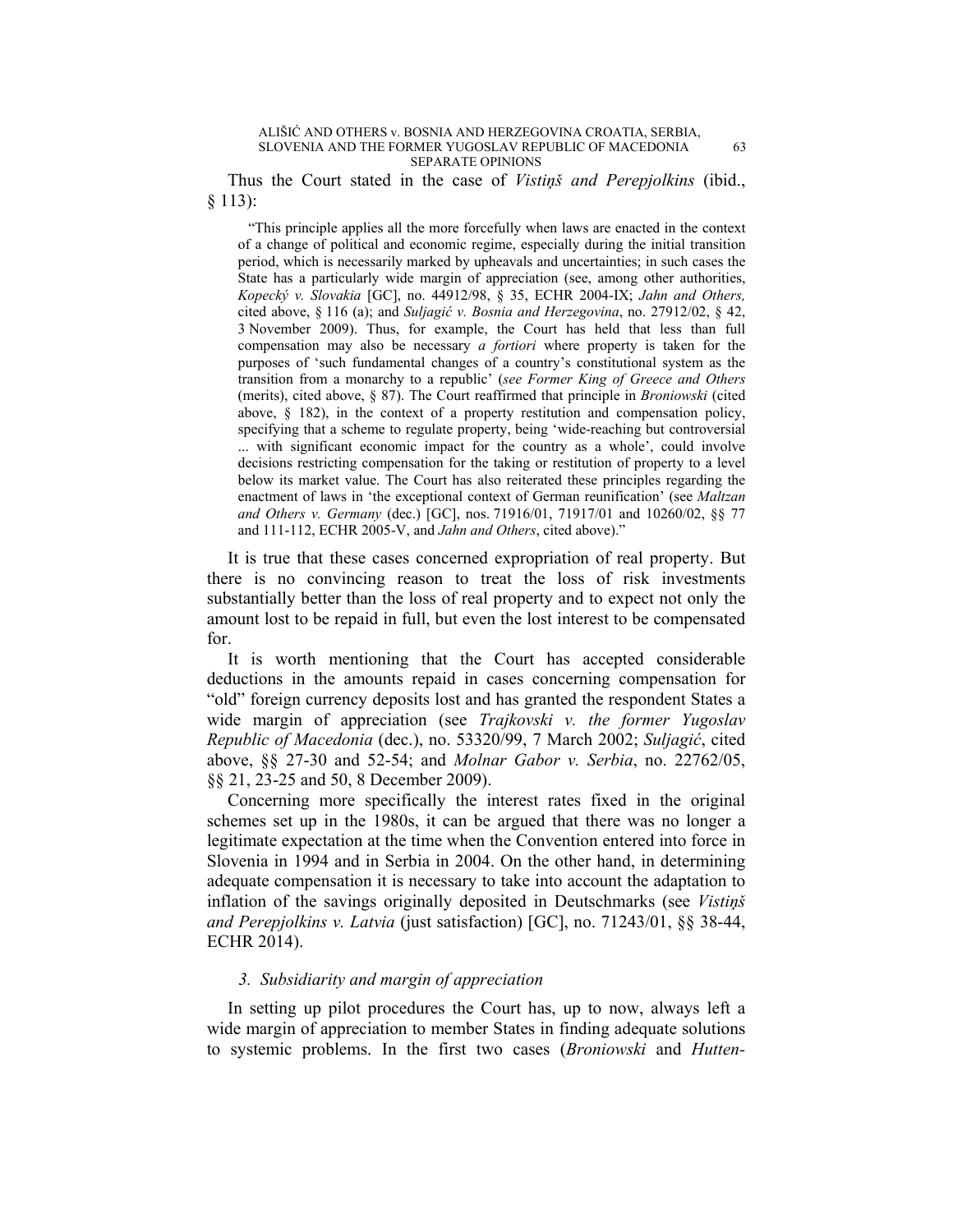*Czapska*, both cited above), the Grand Chamber endorsed the friendly settlement reached by the parties in respect of both general and individual measures and has thus accepted models offering less than full compensation in respect of other adversely affected persons. In its recent judgment in *Kurić and Others v. Slovenia* ((just satisfaction) [GC], no. 26828/06, ECHR 2014), where the parties had failed to reach a friendly settlement, the Court had due regard to the fact that the Slovenian Government had set up an *ad hoc* domestic compensation scheme after the expiry of the time limits indicated in the principal judgment in order to secure proper redress to the "erased" at national level (ibid. §§ 138-140). The Grand Chamber observed in that connection that according to the principle of subsidiarity and the margin of appreciation which went with it, the amounts of compensation awarded at national level to other adversely affected persons in the context of general measures under Article 46 of the Convention were at the discretion of the respondent State, provided that they were compatible with the Court's judgment ordering those measures (ibid. § 141, and see, *mutatis mutandis*, *Verein gegen Tierfabriken Schweiz (VgT) v. Switzerland (no. 2)* [GC], no. 32772/02, § 88, ECHR 2009).

## *4. Necessity of cooperation in finding adequate solutions*

As explained above, the context of State succession must not be ignored in determining who is responsible for the human rights violations in the present case. This is also true for the setting up of the compensation mechanism. It is of utmost importance that all the successor States cooperate in establishing the scheme and in verifying the existence of the relevant claims. The Court has already been confronted with regrettable abuses in this context. Thus, for example, two applicants in the case of *Kovačić and Others* (cited above, § 260), failed to inform the Court that, further to the Osijek Municipal Court's decision of 7 July 2005 they had received payment of their foreign-currency deposits in full.

In the case of *Suljagić* (cited above, § 19) the Court stated:

"Legislation providing for the use of 'old' foreign-currency savings in the privatisation process had limited appeal and, moreover, led to abuses: an unofficial market emerged on which such savings were sometimes sold for no more than 3% of their nominal value."

In my view, the important aspect of cooperation between the respondent States in verifying the claims has not been sufficiently dealt with in the judgment of the Grand Chamber.

## **D. Alternative solution to the case**

To sum up, in my view, Slovenia, Bosnia and Herzegovina and Croatia are responsible for the violation of the rights of Ms Ališić and Mr Sadžak